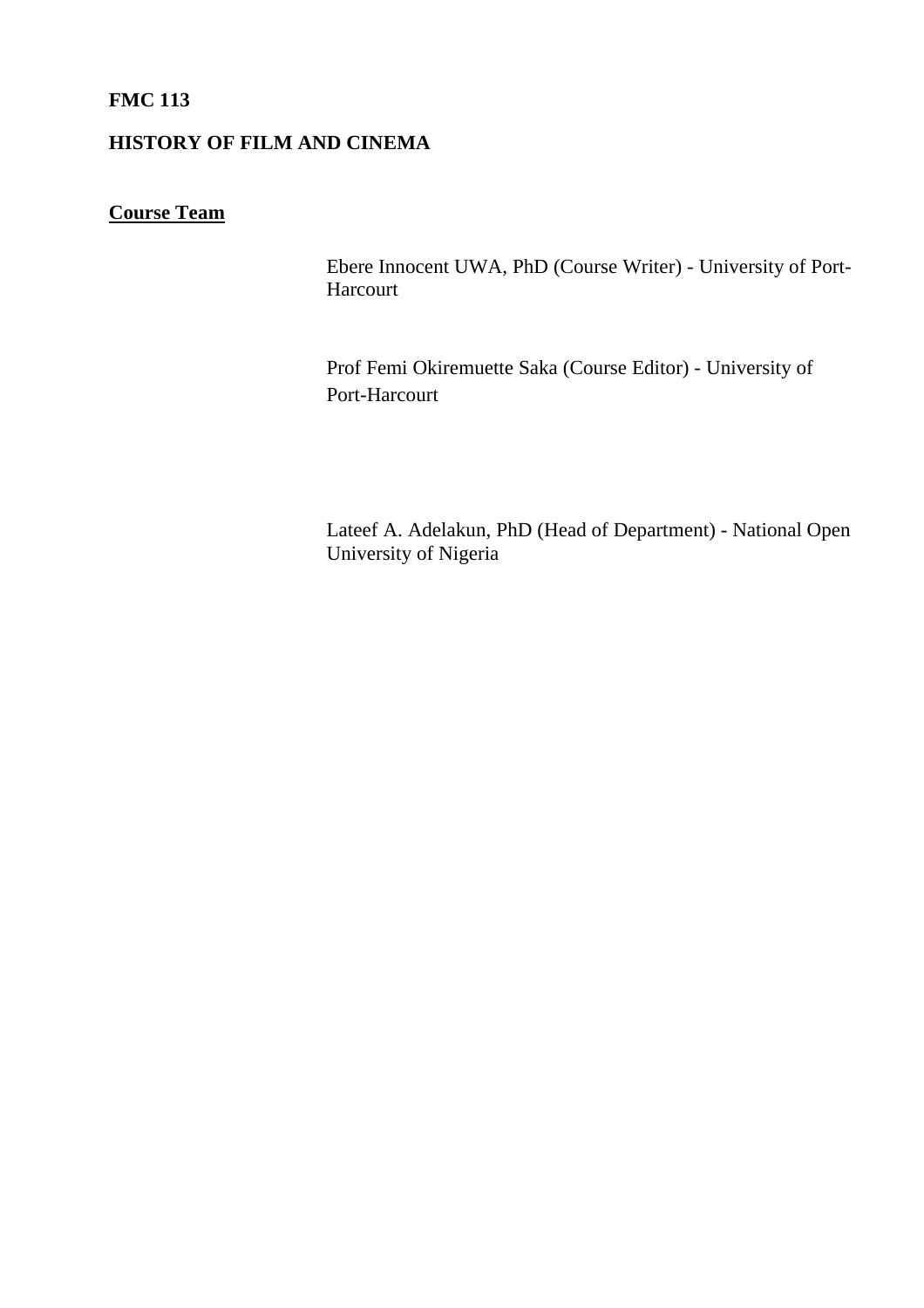© 2021 by NOUN Press National Open University of Nigeria Headquarters University Village Plot 91, Cadastral Zone Nnamdi Azikiwe Expressway Jabi, Abuja

Lagos Office 14/16 Ahmadu Bello Way Victoria Island, Lagos

e-mail: [centralinfo@nou.edu.ng](mailto:centralinfo@nou.edu.ng) URL: [www.nou.edu.ng](http://www.nou.edu.ng/)

All rights reserved. No part of this book may be reproduced, in any form or by any means, without permission in writing from the publisher.

Printed: 2021

ISBN: 978-978-058-063-6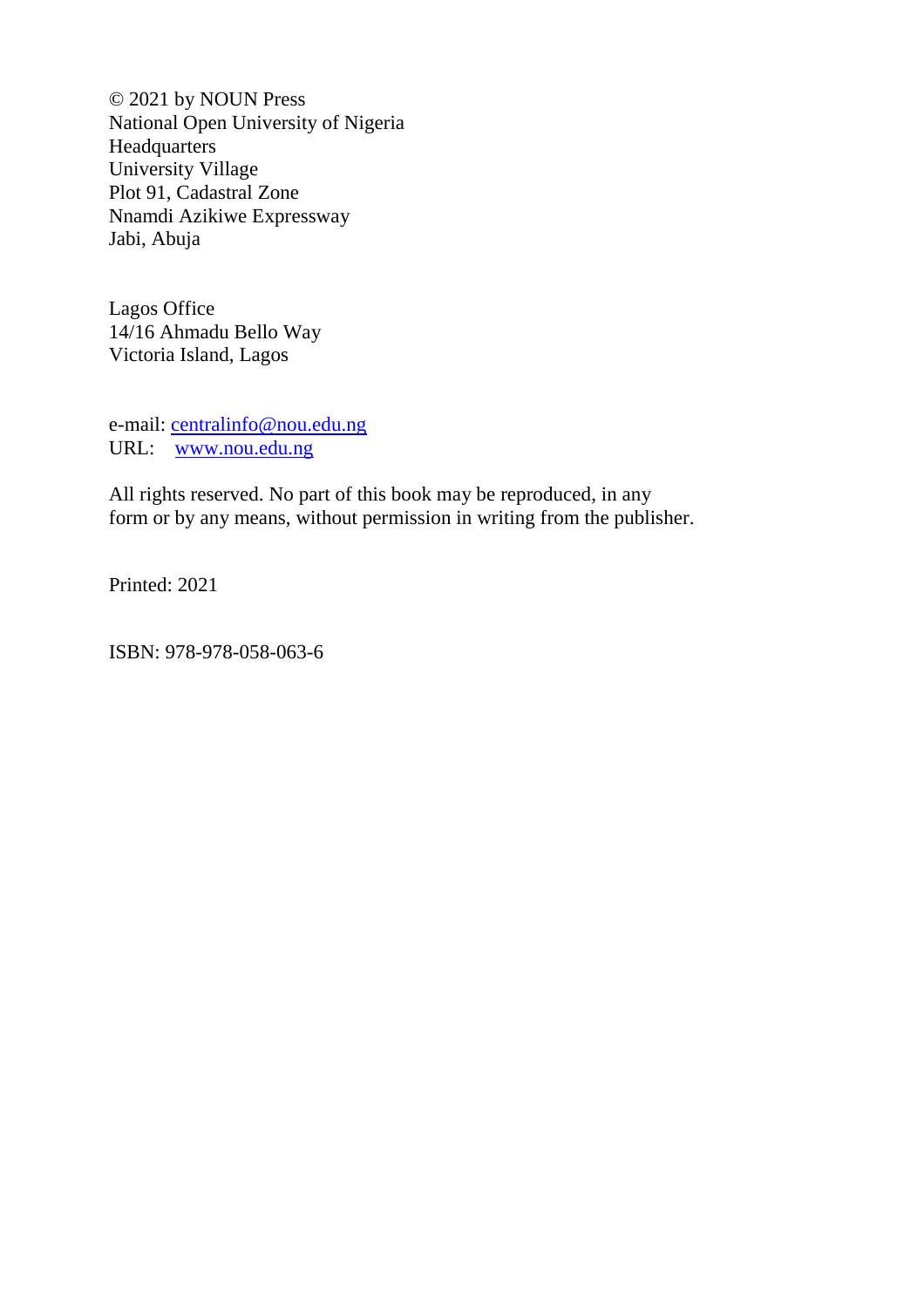# **CONTENTS PAGE**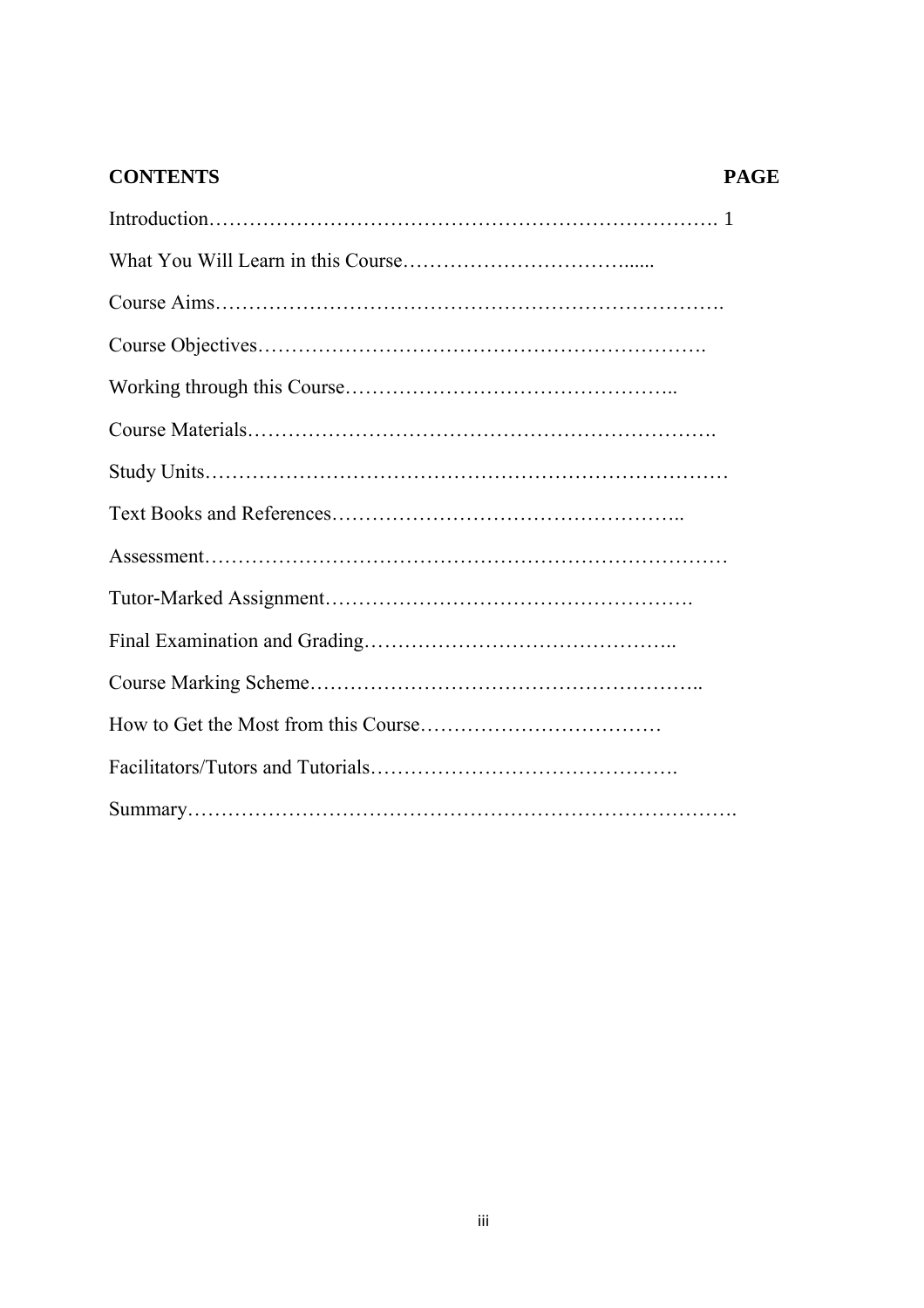# **INTRODUCTION**

You are welcome to **FMC113: HISTORY OF FILM AND CINEMA**. It is available for the undergraduate students of the Film Production programme, particularly in their first year. The course provides an opportunity for students to acquire historical antecedents of film making and production. They will be exposed to the history of films globally and it such moved down to the African continent and eventually to Nigeria. This is necessary for the students, to understand the trends in film making from time to time and to understand the developmental trends that form the foundation for modern production.

This course guide provides you with the necessary information about the contents of the course and the materials you will need to be familiar with for a proper understanding of the subject matter. It is designed to help you get the best of the course by exposing you to some exceptional materials and write-ups by outstanding journalists in the mass communication profession. It also provides necessary guides on the way to approach your Tutor-Marked Assignment (TMAs).

Overall, this course will leave you with a lot of historical records concerning film making and production across the globe. And importantly, you will acquire the skills that will help you in a great way to become an expert in film production.

# **WHAT YOU WILL LEARN IN THIS COURSE**

The overall objective of **FMC113 HISTORY OF FILM AND CINEMA** is to expose the students to the history of films. To achieve this, attempts have been made to carefully select history of films from different regions and countries.

In this course, the history of film has been thoroughly discussed in a chronological friendly manner.

# **COURSE AIMS**

The aims of this course are to:

i. examine the pre-historical record of film making and production

ii. expose the students to the various trends in the history that led to the perfection of film production

iii. expose the students to notable individuals that have contributed to the development of films production.

# **COURSE OBJECTIVES**

Several objectives can be delineated from this course. Besides, each unit has specific objectives. The unit objectives can be found at the beginning of a unit. You may want to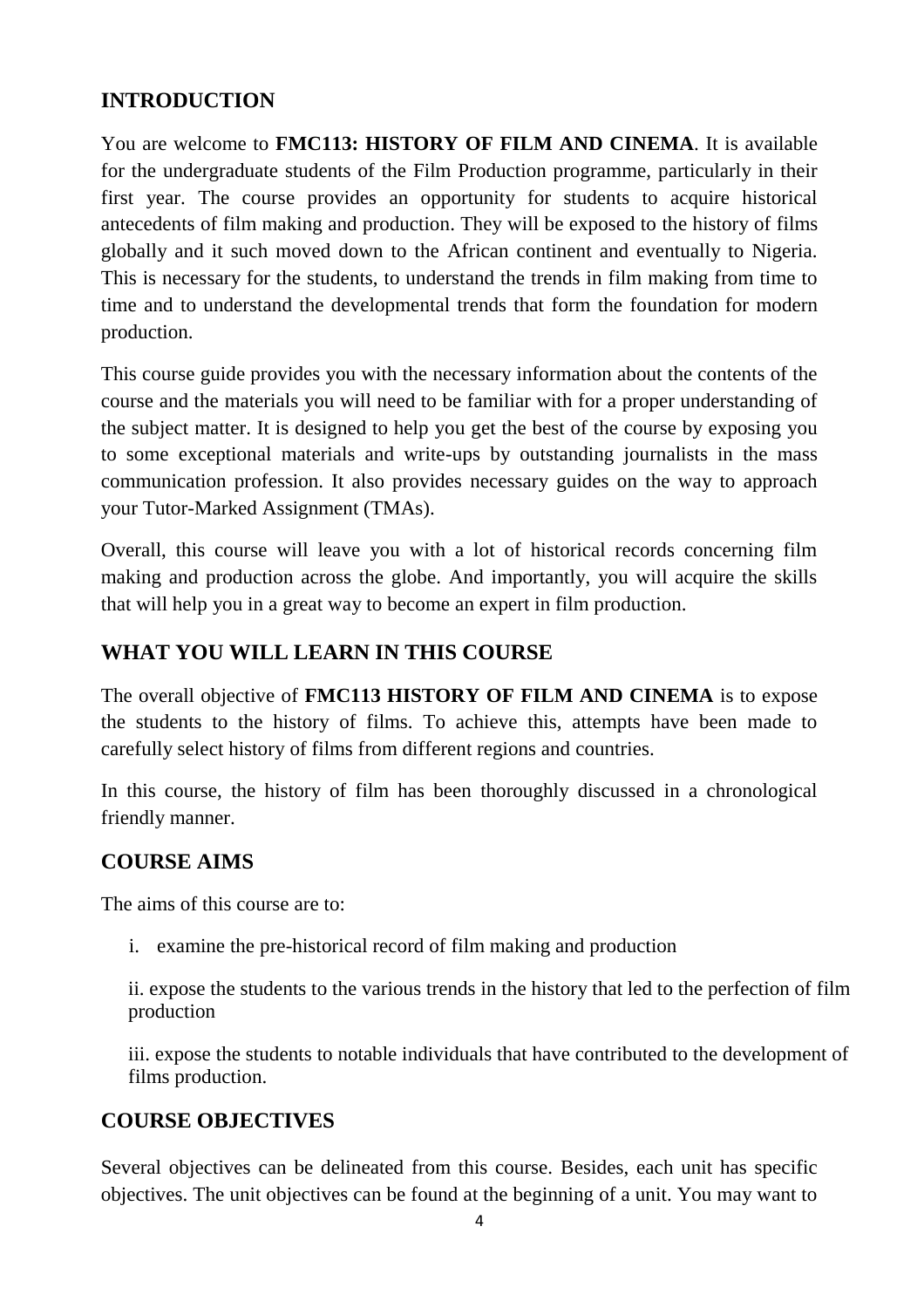refer to them during your study of the particular unit to check on the progress you are making. You should always look at the unit objectives before and after completing a unit. In this way, you could easily check whether or not you have covered what is required of you in that unit.

At the end of this course, the students should be able to;

- i. have a good historical knowledge of film making and production;
- ii. know the notable individuals who have contributed to the development of film production;
- iii. Know how the films began in Nigeria;
- iv. To appraise significant effort towards perfecting film production

# **WORKING THROUGH THIS COURSE**

To complete this course you are required to read the study units. Most of the units contain self-assessment exercises, and at some points in the course, you are required to submit assignments for assessment purposes. At the end of this course is a final examination.

I would like to state categorically that this course is practically drawn and it is expected that students approach it with every sense of practicality. Students must make it a habit however to read newspaper and magazine articles and be curious to identify both good and weak Feature articles. Besides, you need a good dictionary, Thesaurus and Writing Pad.

The following is a practical strategy for working through the course. If you run into any trouble, telephone your tutor. Remember that your tutor"s job is to help you. When you need assistance, do not hesitate to call and ask your tutor to provide it.

- 1. Read this course Guide thoroughly, it is your first assignment.
- 2. Organize a Study Schedule. Design a "Course Overview" to guide you through the Course. Note the time you are expected to spend on each unit and how the assignments relate to the units. Important information e.g. details of your tutorials and the date of the first day of the Semester is available online on the NOUN website.
- 3. Once you have created your study schedule, do everything to stay faithful to it. The major reason why students fail is that they get behind with their course work. If you get into difficulties with your schedule, please, let your tutor know before it is late to get help.
- 4. Turn to Unit 1, and read the introduction and the objectives for the unit.
- 5. Assemble the study materials.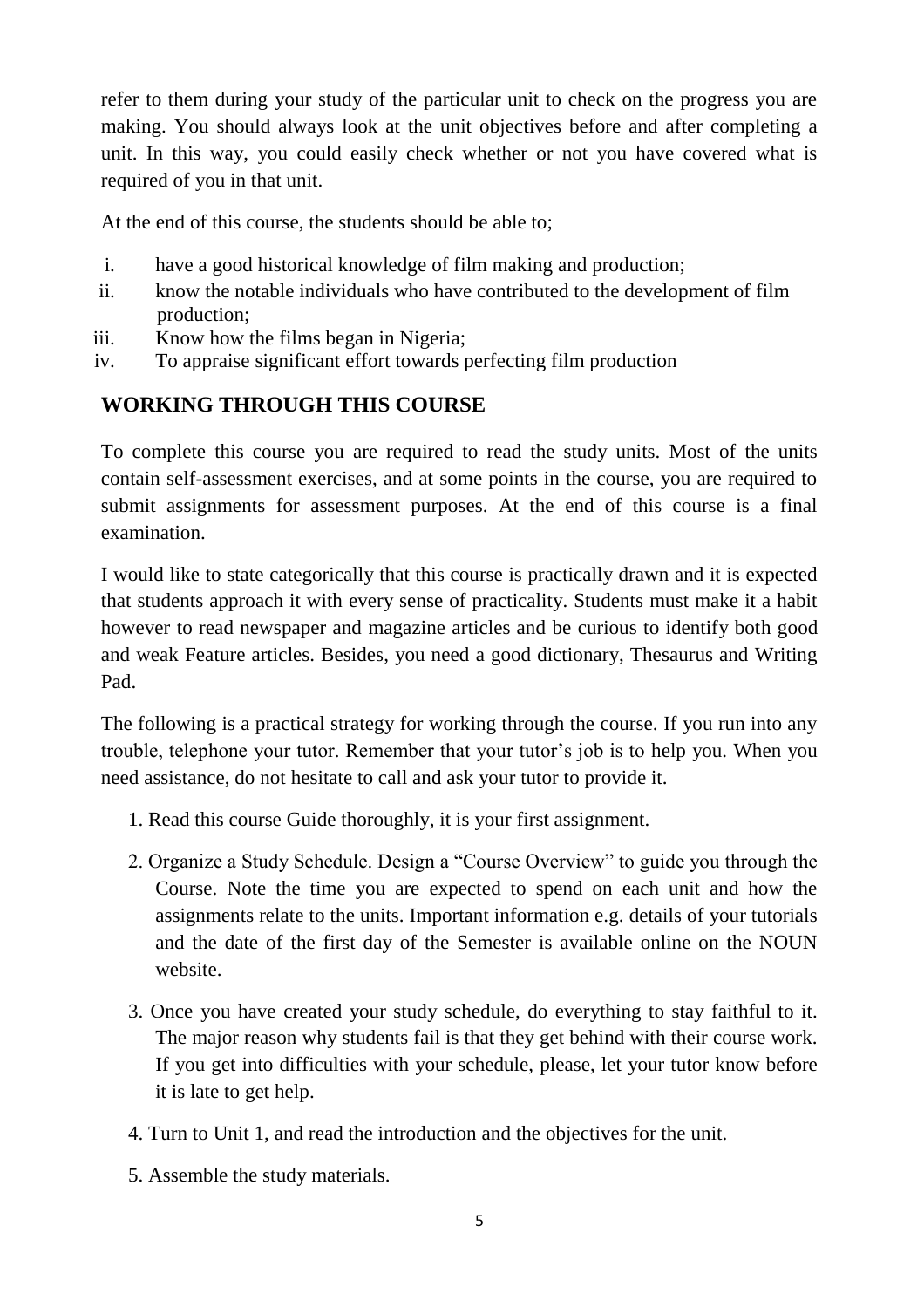- 6. As you work through the unit, you will know what sources to consult for further information.
- 7. You will learn a lot by dutifully doing the assignments. Keep abreast with the deadlines given to the submission of your assignments online. The assignments have been designed to help you meet the objectives of the course, and therefore, will help you pass the examination. Submit all assignments not later than the due date.
- 8. Review the objectives for each study unit to confirm that you have achieved them. If you feel unsure about any of the objectives, review the study materials or consult your tutor.
- 9. When you are confident that you have achieved a unit"s objectives, you can start on the next unit. Proceed unit by unit through the course and try to pace your study so that you keep yourself on schedule.
- 10. When you have submitted an assignment to your tutor for assessment, do not wait for feedback before starting on the next unit. Keep to your schedule. When the Assignment is returned, pay particular attention to your tutor"s comments, both on the tutor-marked assignment form and also the written comments on the ordinary assignments.
- 11. See that you have fulfilled the objectives listed in the course guide and the main course materials. After completing the last unit, prepare yourself for the final examination.

Stated below are the components of the course.

# **COURSE MATERIALS**

Course Materials Study Units Recommended Textbooks and other Reference Materials Assignment File Writing Notes

# **STUDY UNITS**

There are 20 study units in this course, as follows:

# **MODULE 1**

# **Unpacking Concepts of Film, History and Optical Illusion**

Unit 1 The Concept of History and Film

Unit 2 Origin of Films – Optical Illusion/Principles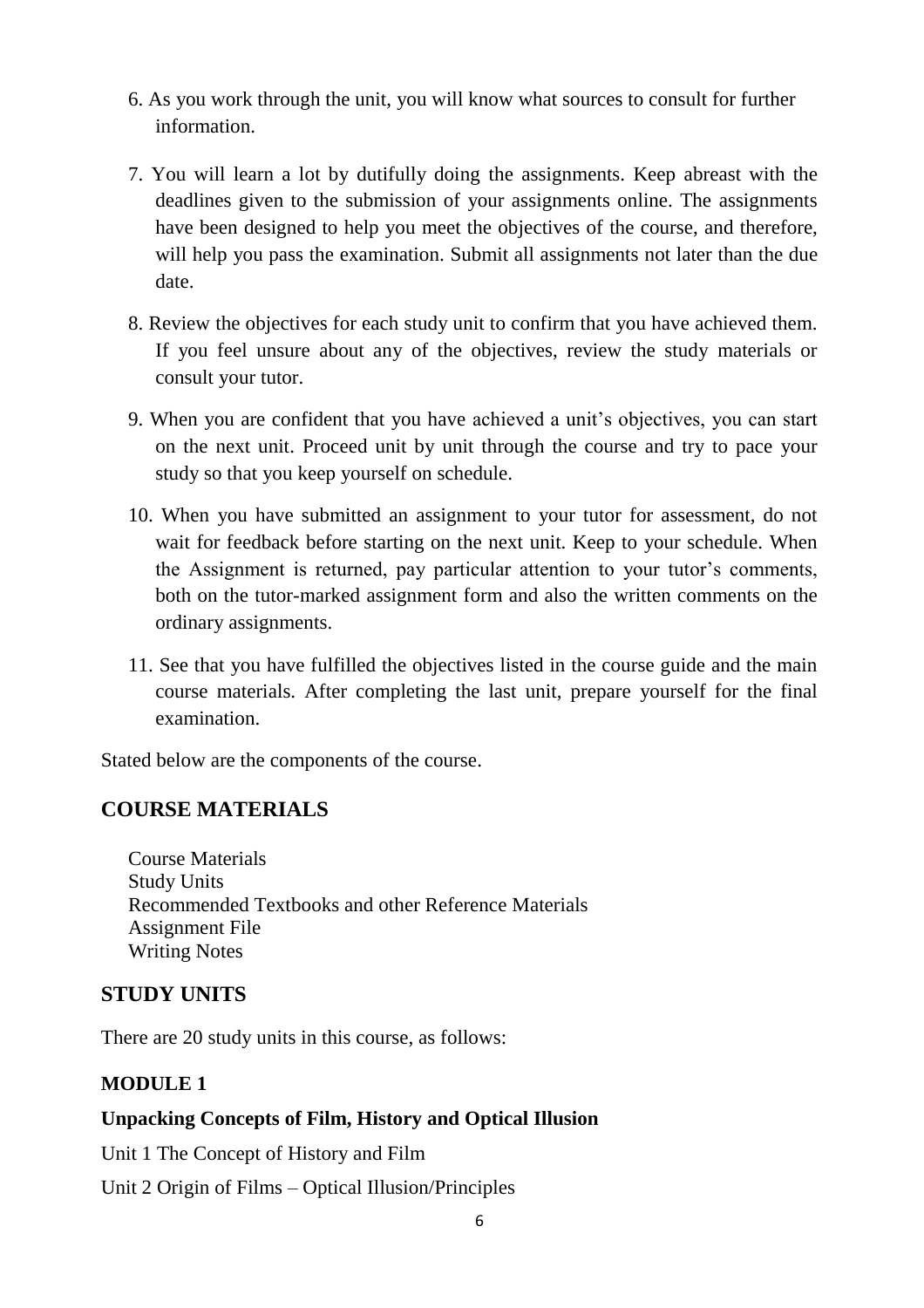#### **MODULE 2**

#### **History of World Cinema**

Unit 1. Prehistory of Cinema Unit 2. Hollywood Cinema Unit 3. History of African Cinema Unit 4. History of Nigerian Cinema

#### **TEXT BOOKS AND REFERENCES**

Cameron, K. M. (1994). *Africa on Film: Beyond Black And White*. New York: Continuum Publishing Company.

Robin, Siegel (1999). The Muybridge Animal Locomotion at the National Museum of American History. In *Topics in Photographic Preservation,* Volume 8. Pp 1 -10).

Cook, D. A. (1981). *A History of Narrative Film*. New York and London: W.W. Norton and Company.

Cousins, M. (2004). *The story of the film*. Edinburgh: Pavilion.

Akudinobi, J. (2001). Nationalism, African cinema and frames of scrutiny. In *Research in African Literature.* Volume 32, Number 3. Indiana: Indiana University Press. pp 123 – 142. Available at: [http://www.jstor.org/stable/3820428.](http://www.jstor.org/stable/3820428) Accessed 27/05/2014.

Armes, R. (2006). *African filmmaking: North and South of the Sahara*. Edinburgh: Edinburgh

University Press Limited.

Bakari, I. & Cham, M. B. (1996). (Eds.) *African experiences of cinema*. London: BFI.

Bakari, I. (2007). Colonialism and modern lives in African cinema. In: *Screen*, 48, 4 (Winter). Oxford: Oxford University Press.

Barlet, O. (2000). *African Cinemas: Decolonising the Gaze*. Translated by Chris Turner. London and New York: Zed Books.

Cameron, K. M. (1994). *Africa on Film: Beyond black and white*. New York: Continuum Publishing Company.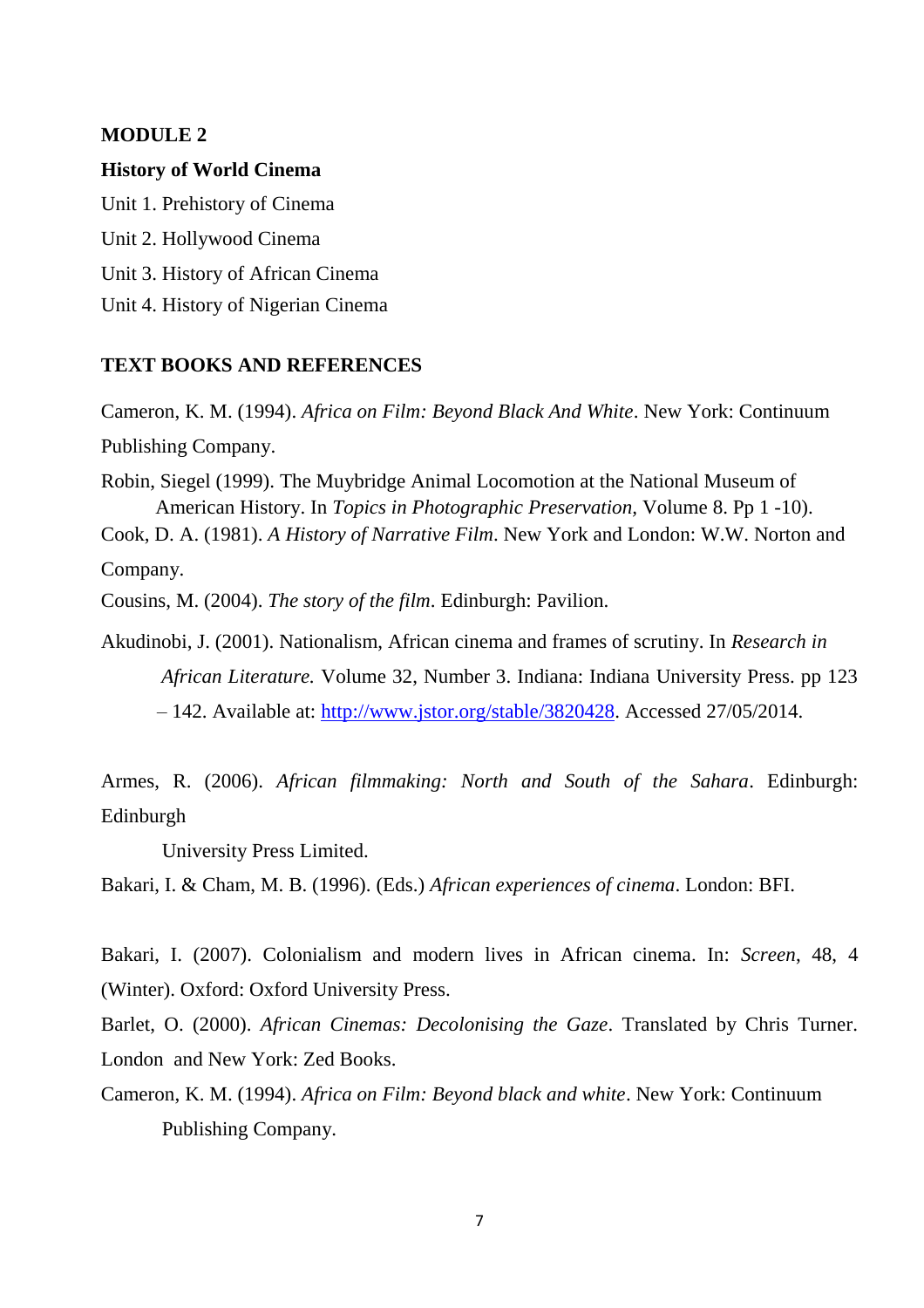Diawara, M. (1988). Popular culture and oral traditions in African film. In *Film Quarterly*, Volume 41, No. 3. pp  $6 - 14$ . Available at: [http://www.jstor.org/stable/1212516.](http://www.jstor.org/stable/1212516) Accessed: 19/12/2015.

- Diawara, M. (1992). *African cinema: politics and culture*. Bloomington and Indianapolis. Indiana University Press.
- Diawara, M. (2010). African film: new forms of aesthetics and politics. Munich and New York: Prestel.
- Magombe, V. (1997). The cinemas of sub-Saharan Africa. In Nowell, G. (Ed.). *The Oxford History of Cinema Worldwide*. Oxford: Oxford University Press. pp 667 – 672.

Ukadike, N. F. (1994). *Black African Cinema.* Berkeley: University of California Press.

Ukadike, N. F. (2013). *African Cinema: Narratives, Perspectives and Poetics*. Port Harcourt: University of Port Harcourt Press.

Bordwell, D. Thompson, K.,  $(2013)$ . Film Art: An Introduction.  $10^{th}$  Edition. New York: McGraw Hill.

Colonial Office (1949). *Annual Report on the Colonies for the Year 1948*. London: H.M.S.O. Ekwuazi, H. (1987). *Film in Nigeria.* Jos: Nigerian Film Corporation.

Haynes, J. (1997). Video boom: Nigeria and Ghana. In: *Postcolonial Text*. Vol. 3. No. 2. Open Humanities Press.

Haynes, J. (2014). *'New Nollywood': Kunle Afolayan*. In: *Black Camera.* Vol. 5, No. 2. pp 53  $-73.$ 

Mgbejume, O. (1989). *Film in Nigeria: Development, Problems and Promise.* Nairobi: African Council on Communication Education.

Okome, O. (2007). Nollywood: spectatorship, audience and the sites of consumption. In: *Post-Colonial Text*. Volume 3, Number 2 Available [http://postcolonial.org/index.php/pct/article/view/763/425 Accessed 09/10/2014.](http://postcolonial.org/index.php/pct/article/view/763/425%20Accessed%2009/10/2014)

Opubor, A. E. & Nwuneli, O. (1979) (Ed.) *The development and growth of the film industry in Nigeria*. Lagos: National Council for Arts and Culture, Third Press International.

Shaka, F. (2003). Rethinking the Nigerian video film industry: Technological fascination and domestication game. In: *African Video Film Today.* Foluke Ogunleye (Ed.). Manzini: Academic Publishers.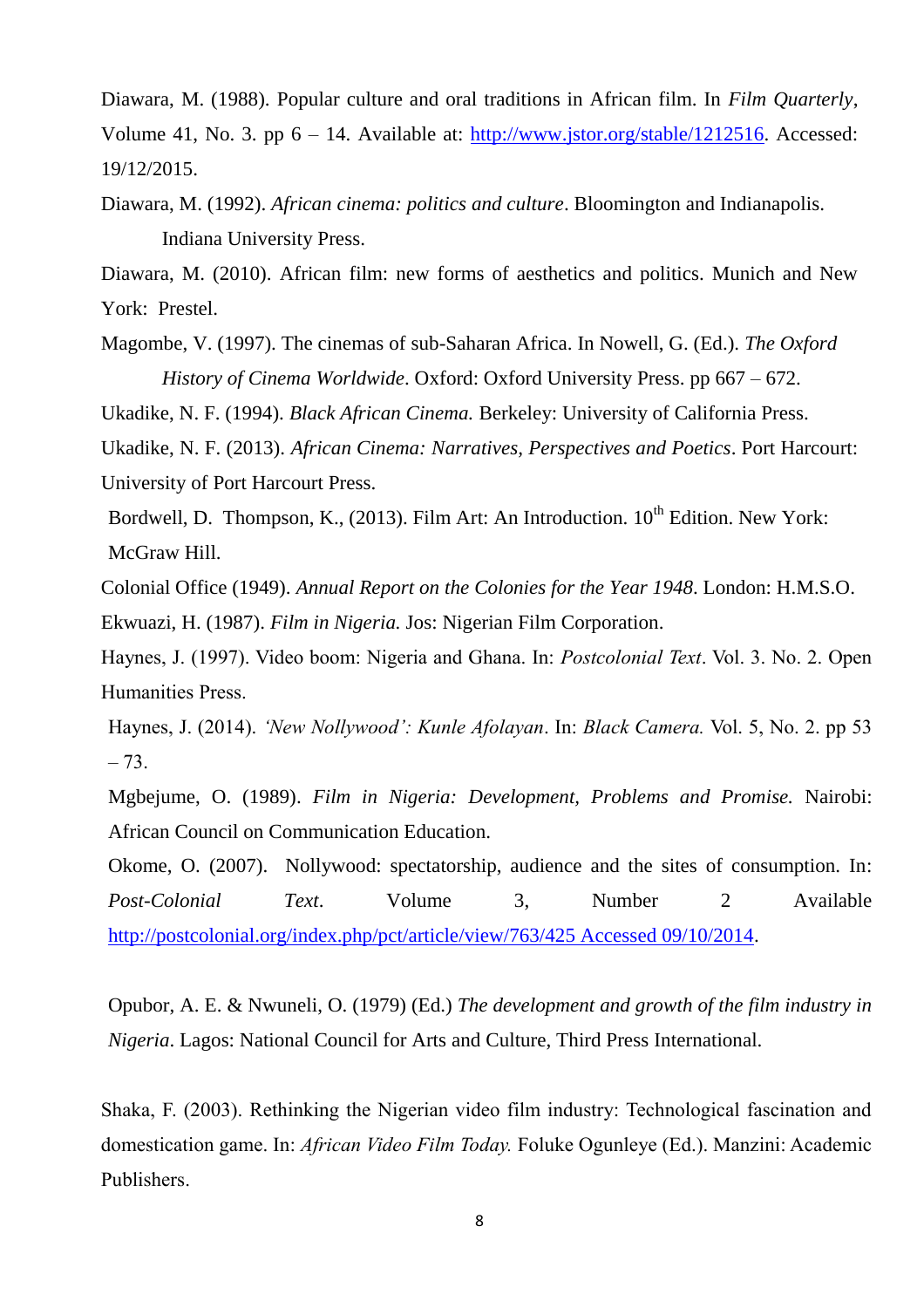-----------(2004). *Modernity and the African Cinema.* Trenton: Africa World Press.

Shaka, F., Uwah, I. & Uchendu, O. (2014). The motion picture industry in Nigeria: A critical appraisal. In *African Communication Research*. Vol. 7, No. 2. pp 199 – 22.

-------------(2007). *Introduction to film and television studies.* In Bell-Gam, H. L. (Ed.) *Theatre in Theory and practice for beginners.* Port Harcourt: University of Port Harcourt Press. pp  $124 - 145$ .

Uwah, I. (2013). *The rhetoric of culture in Nollywood.* Owerri: Eduedy Publications.

# **ASSESSMENT**

There are two aspects to the assessments of this course. First, are the tutor-marked assignments; second, is a written examination.

In tackling these assignments, you are expected to apply the information, knowledge and experience acquired during the course. The assignment must be submitted to your tutor for formal assessment under the deadlines stated in the Assignment File. The work you submit to your tutor for assessment will account for 30 per cent of your total course mark.

At the end of the course, you will need to sit for a final examination of three hours duration. This examination will account for the other 70 per cent of your total course mark.

# **TUTOR-MARKED ASSIGNMENT**

There are many Tutor-Marked assignments in this course. I want to implore you to try hard to submit as many as you can. The best four (i.e. the highest four of what you submit) will be counted. Each assignment counts for 20 marks but on the average when the four assignments are put together, the score will count at 30 per cent towards your total course mark.

When each assignment is completed, send it together with a TMA (Tutor-marked assignment) form to your tutor. Ensure that each assignment reaches your tutor on or before the stipulated deadline given.

<sup>------------(2011).</sup> Nollywood: Reconstructing the historical and socio-cultural contexts of the Nigerian video film industry. In *Kiabara: Journal of Humanities.* Volume 17, Number 2. pp 237 – 262.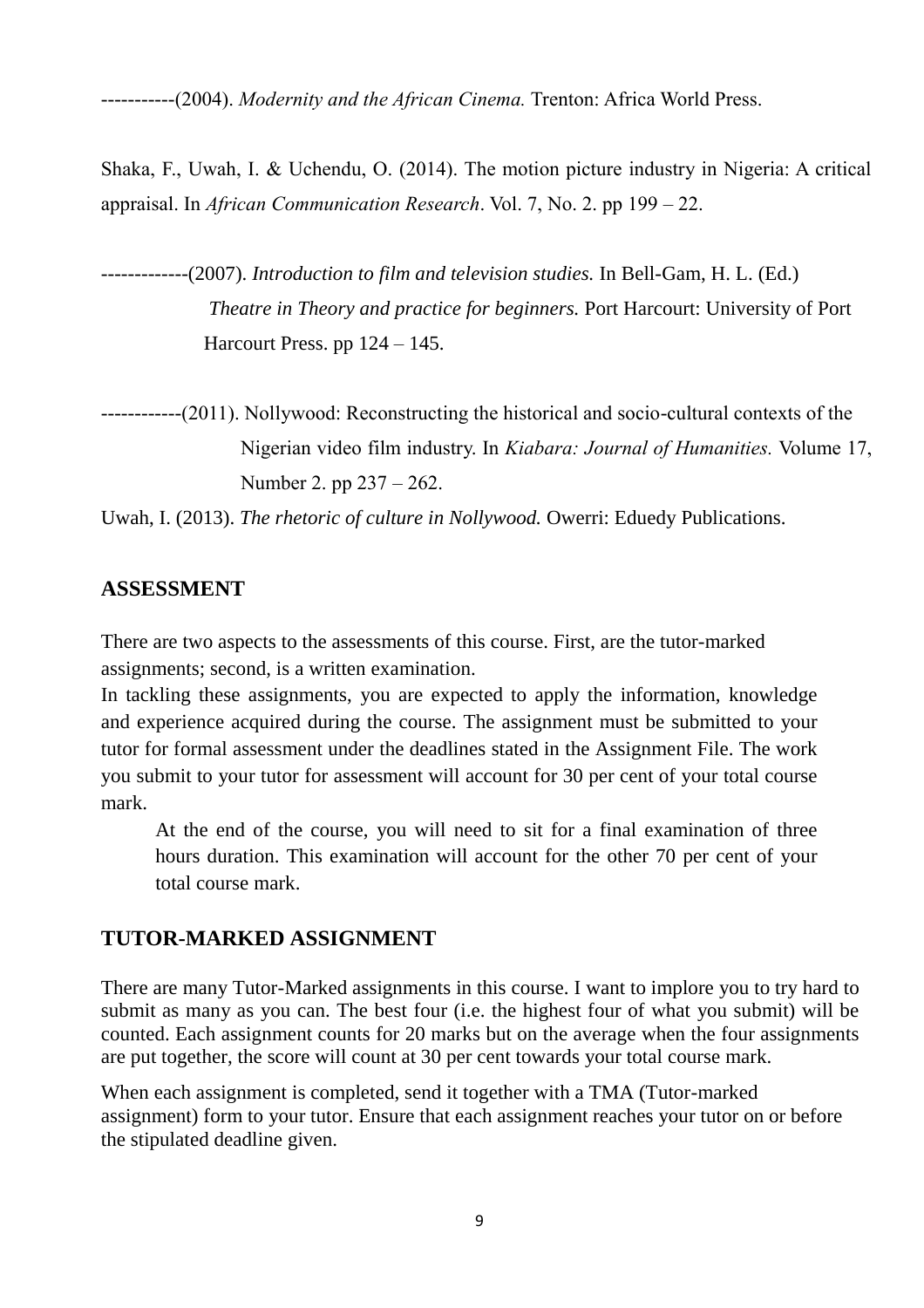# **FINAL EXAMINATION AND GRADING**

Please be informed that the final examination for FMC113 Feature and Magazine Art Writing will be of three hours duration and with a value of 70% of the total course grade. The examination will consist of questions that will reflect the practice exercises and tutor-marked assignments you have previously submitted. You are therefore advised to pay stringent attention to all the practical exercises you have encountered in the course of your studying this course.

# **COURSE MARKING SCHEME**

| <b>ASSESSMENT</b>        | <b>MARKS</b>                              |
|--------------------------|-------------------------------------------|
| Assignments              | Four submitted, best three counts for 30% |
|                          | of course, marks.                         |
| <b>Final Examination</b> | 70% of overall course marks               |
| <b>Total</b>             | 100% of course marks.                     |

# **HOW TO GET THE MOST FROM THIS COURSE**

Because of the practical nature of this course, the first thing you will need is to brush-up your reading and writing skills. Secondly, you may need to purchase some of the recommended textbooks text-books for additional guides. You will unavoidably need a quiet study friendly environment to write and read. If you are not computer literate (I will advise you to make a conscious effort to be one) because you will also need to visit some websites. Lastly, you should cultivate the habit of visiting reputable institutional or public libraries accessible to you.

# **FACILITATORS/TUTORS AND TUTORIALS**

There are specified hours of tutorials allotted in support of the course. You will be notified of the dates, time and location of these tutorials together with the name and phone number of your tutor as soon as you are allocated a tutorial group. Your tutor will mark and comment on your article submissions and keep a close watch on your progress. Be sure that your tutormarked assignments will be promptly sent in, and feel free to contact your tutor in case of any difficulty with your self-assessment exercise, tutor-marked assignment or the grading of an assignment. I strongly advise you to attend the tutorials regularly and punctually too. And please, active class participation will be noted.

# **SUMMARY**

This is a practically driven course. Much of the effort to excel in this course lies in the hands of the students. Great success will be achieved if the student takes the assigned assignments seriously and turn in exercises promptly. But there is no doubting the fact that the students will enjoy the course.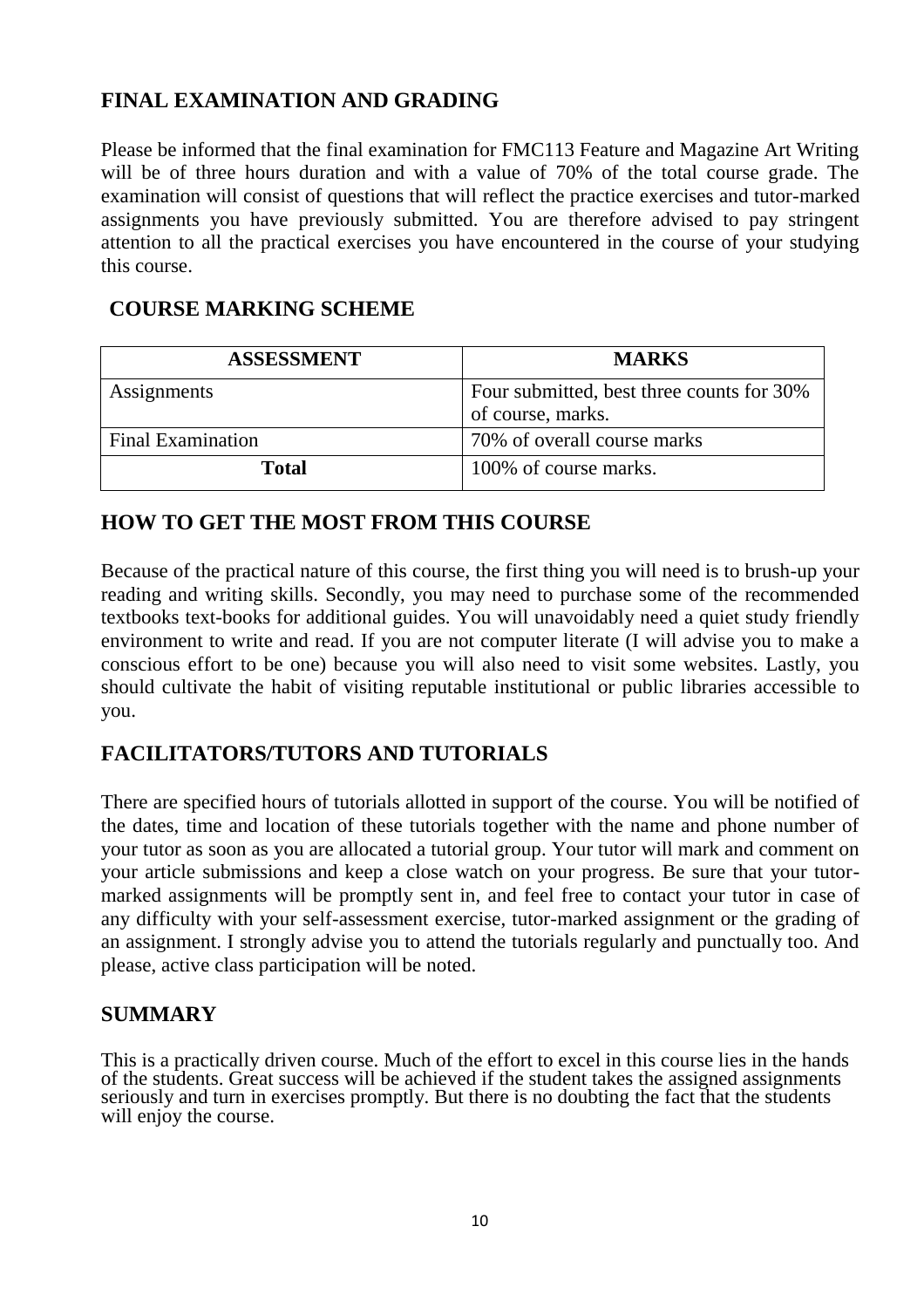# **CONTENT PAGE MODULE 1**

# **Unpacking Concepts of Film, History and Optical Illusion**

| Unit 2 Origin of Films – Optical Illusion/Principles | 5 |
|------------------------------------------------------|---|

# **MODULE 2**

# **HISTORY OF WORLD CINEMA**

|  | 16 |
|--|----|
|  |    |
|  |    |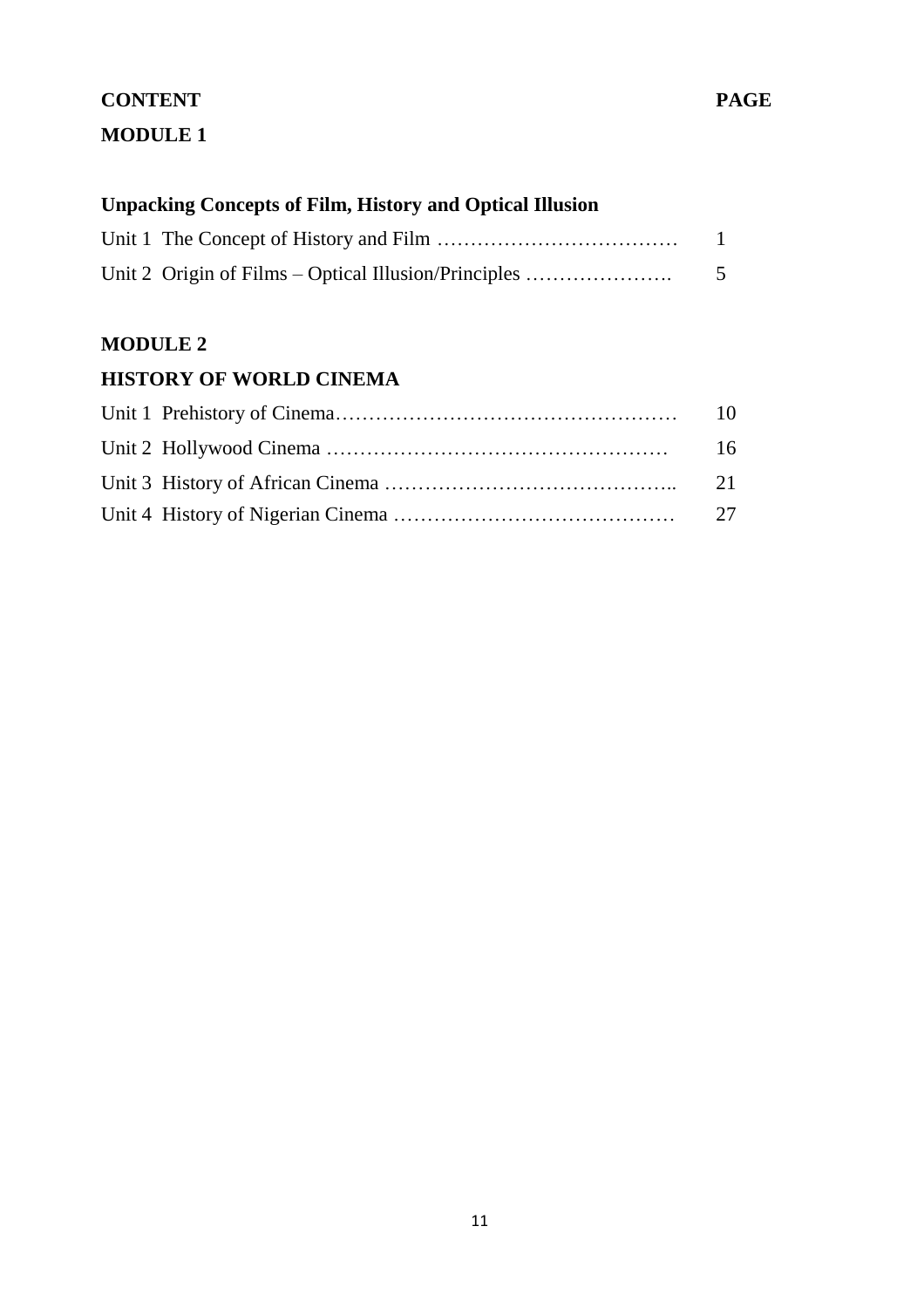# **MODULE 1**

# **Unpacking Concepts of Film, History and Optical Illusion**

Unit 1 The Concept of History and Film

Unit 2 Origin of Films – Optical Illusion/Principles

# **MODULE 2**

# **History of World Cinema**

Unit 1 Prehistory of Cinema Unit 2 Hollywood Cinema Unit 3 History of African Cinema Unit 4 History of Nigerian Cinema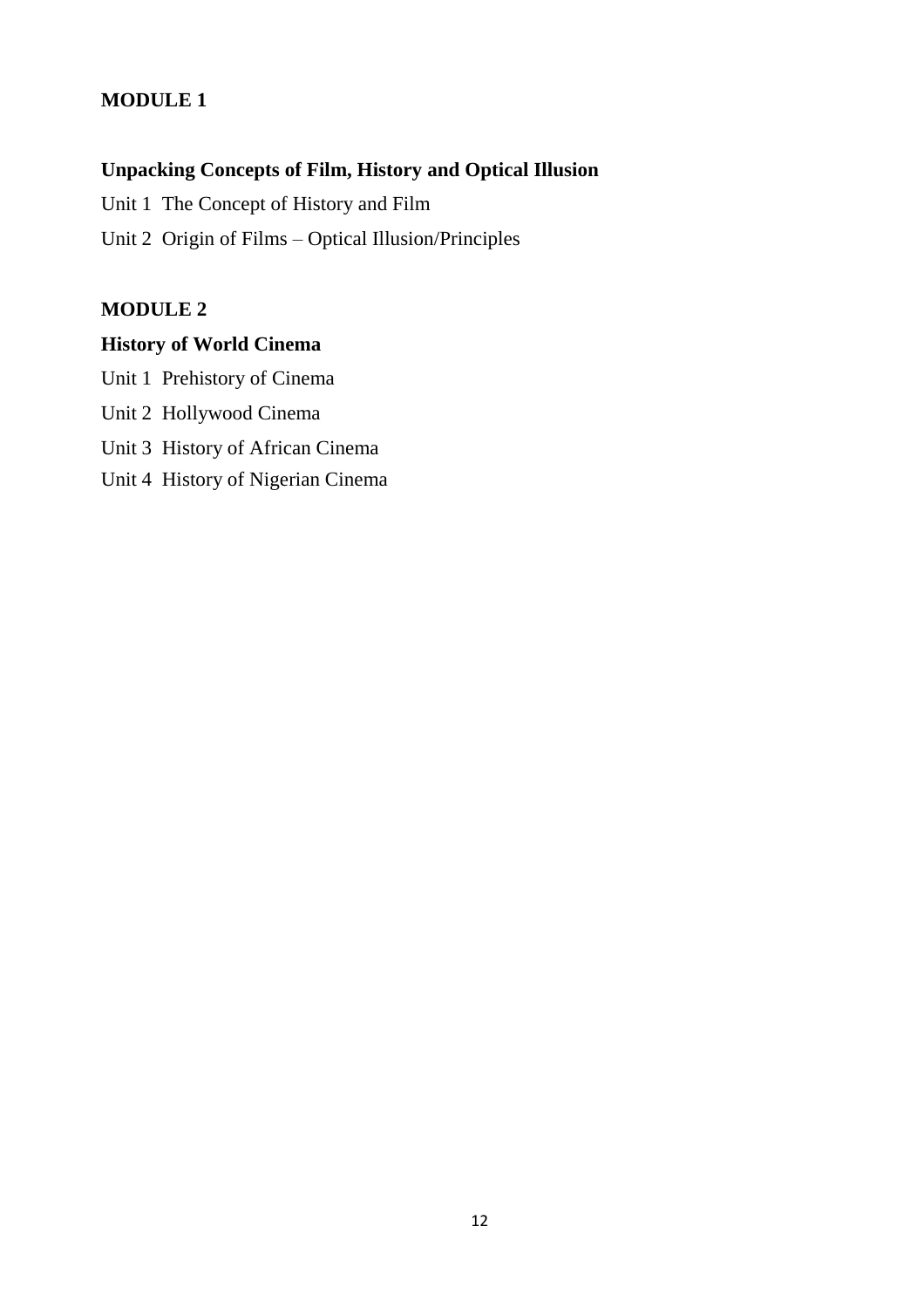### **Module 1 Unpacking the Concepts of Film And History**

Unit 1. The Concept of History and Film

Unit 2. Origin of Film - Optical Illusion/Principles

# **UNIT 1 THE CONCEPTS OF HISTORY AND FILM**

# **CONTENTS**

1.0 Introduction 2.0Objectives 3.0Main Content 3.1What is History? 3.2What is Film? 3.3Different Names for Film 4.0Conclusion 5.0Summary 6.0Tutor-Marked Assignment 7.0References/Further Reading

# **1.0 INTRODUCTION**

Since history is the study of past events, studies in film history is a course that tells you about the early beginnings and aftermaths of the invention of cinema as an entertainment industry. Already before the discovery of film, people were fascinated by the application of still photo cameras to capture images. This was in the 1830s. Not long after that, the urgency of capturing motion in photography took centre stage as a task that must be achieved. So many people were involved and experiments were carried out to achieve this. The optical principles of the persistence of vision and phi phenomenon were being considered as possible pointers to an illusion of perception to achieve pleasure in viewing simulated images. Thus, in this course, you will be taught about these principles and how they helped in the invention of cinema. In this sense, therefore, the concept of film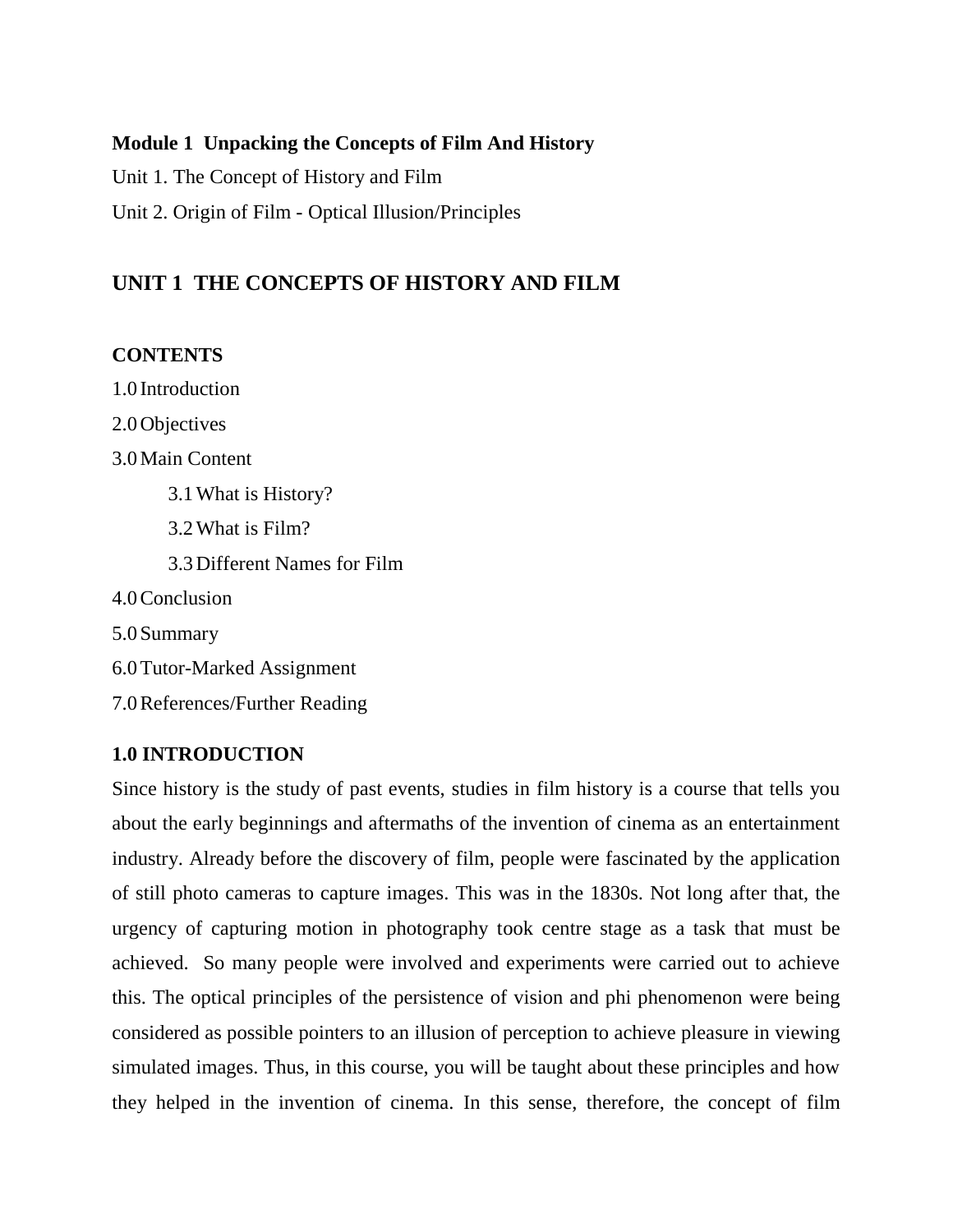history is used to discuss the surrounding circumstances leading to the emergence of film as art form and the different kinds of technologies that early inventors implored in realizing the medium. Before moving to see how optical principles are key to the foundation of the film, we will, first of all, define the key concepts that will be used to drive this course soon after spelling out the objectives of this unit: History and Film.

# **2.0 OBJECTIVES**

By the end of this unit, you will be able to:

- grasping the meaning of history
- learning the definition of film and different concepts used in addressing it
- understanding how cinema came to be discovered and the kind of developments that have attended its practice since then.

### **3.0 MAIN CONTENT**

#### **3.1 What is History?**

History is the record of past events, details of stories surrounding a project or a happenstance. It refers to narratives of events, their background, context and key actors. This means that it has to do with stories, actors and actions in them, dates and timelines surrounding the incidents. The kind of history that this course refers to is the history of film, meaning that it will be exploring how the art of cinema was invented and who the actors in discovering it as a medium, as art and as an industry are. But before then, let us ask: What is film?

#### **3.2 What is Film?**

Film is an audiovisual means of communication that uses the art of photography to convey messages. It can also be defined as a piece of audiovisual entertainment used in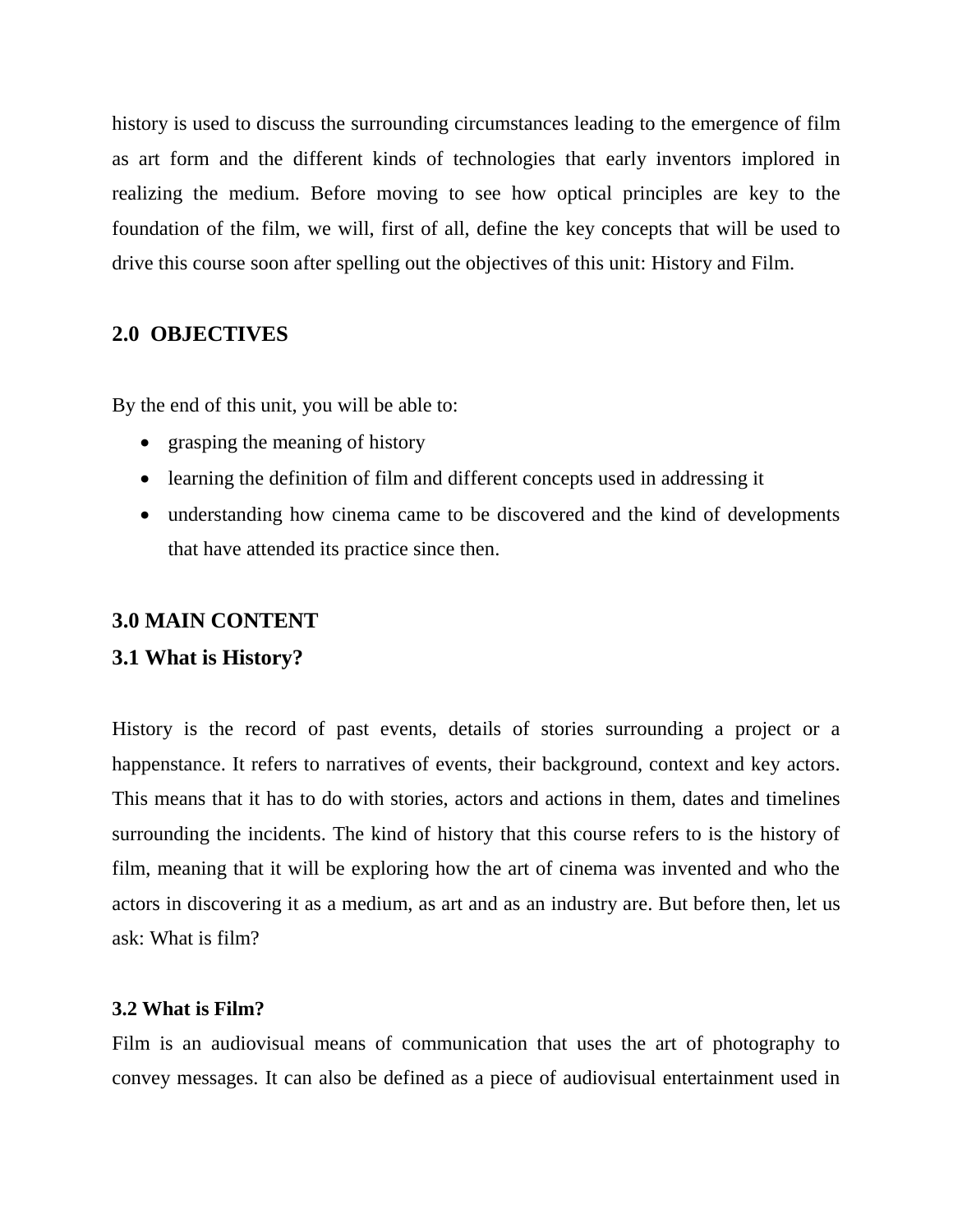passing information to viewers while entertaining them. It has a language and can be discussed in various ways, for example, as an art, as an industry, as an income earner or as a medium.

- It is art because it is creatively fashioned.
- It is an industry because it employs and pays people.
- It is an income earner because many people feed from it.
- It is a medium because it is a means of passing and sharing information.

Every film is symbolic to the extent that it is a representation of an aspect of reality. It documents and reveals cultures. It entertains and gives its audiences pleasure. It also points to the identity of the country of its makers as a carrier of culture, values and viewpoints.

Film is called by different names by different generation of peoples, simply because of movement underlying its presence on screen. This is because, coming after the art of still photography, most people wanted to tell that it is another kind of photography, hence they call it: cinema, motion picture, movie, flicks or video-film. Below are these names with some explanations on why they are called by so many names:

# **3.3. Different Names for Film**

Film is called by different names because of motion underlying its presence on screen:

- a) **Movie** The word "movie" is a fanciful way of referring to movement, hence it is shortened to movie just because of the illusion of motion experienced while watching films. The pictures are not still, that is, they are not static (frozen) on screen but are filled with action and movement.
- b) **Flicks** This refers to an old way of seeing the jerky transitional movements between exposed and non-exposed frames of a film gauge when cinema was newly invented. By then, viewers would literarily see narratives going from light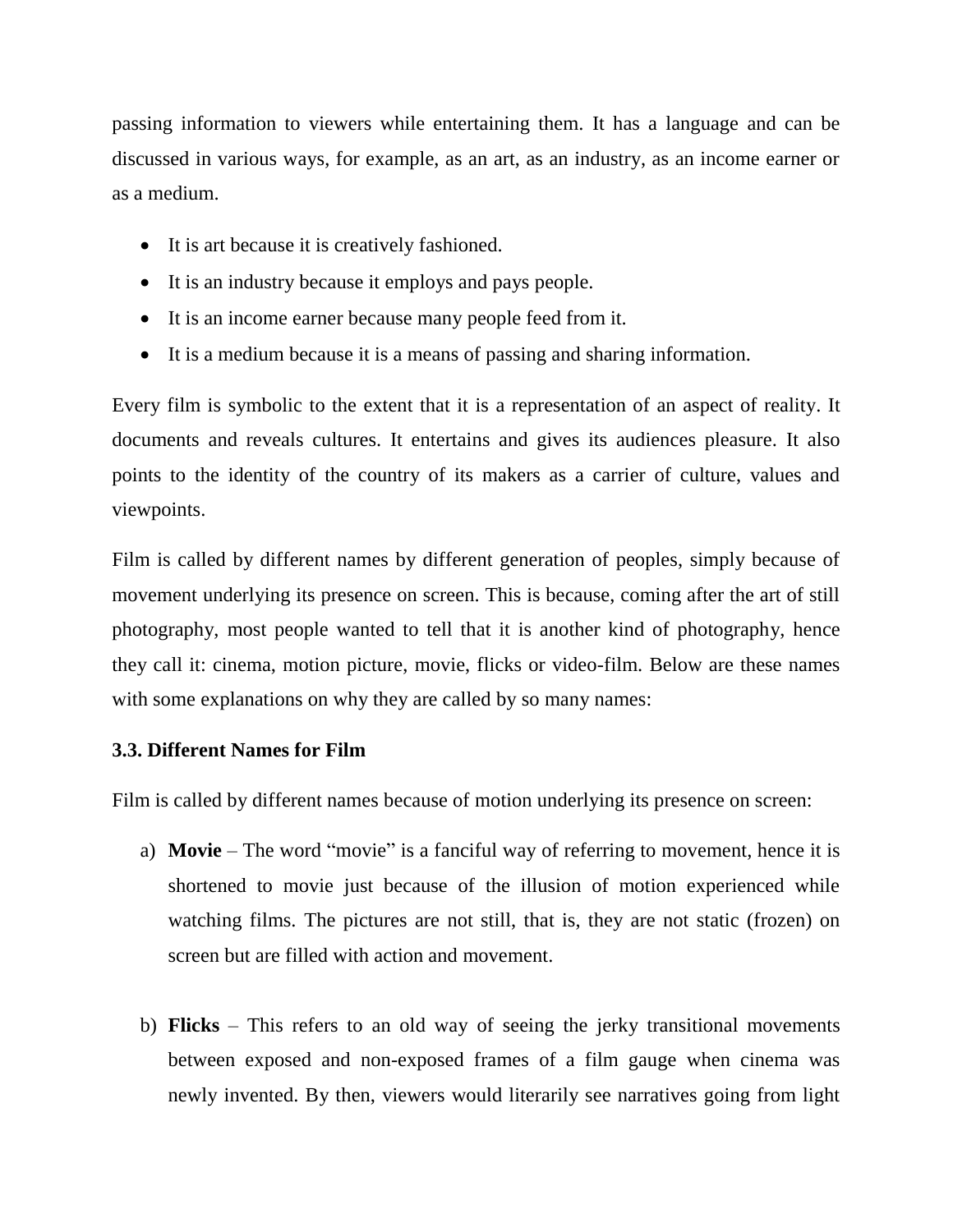to darkness, that is, from where there is a shot (image) to where there is none inbetween the individual frames. So, this movement in the past used to give the impression of flicking from darkness to light before it came to be technically perfected by projector producers so that light rays are supplied constantly to the projector without obstruction.

- c) **Motion Picture** This is self-explanatory as it is used to distinguish the pictures we see on screen as being different from the ones we see as still photographs. The key word here is "motion".
- d) **Film** This is so named because of the plastic or ribbon substance that is used in recording images in cameras. This would be sent to the laboratory to be developed and edited before being projected for popular consumption. The substance is popularly called celluloid. If you were born in the days of early Nollywood when video-films were recorded on VHS tapes or DV tapes, then, you have a knowledge of what the celluloid looks like. This is different today when cinema images are easily recorded on microchips and no longer on tapes.
- e) **Video-film** This terminology is in common use in Nigeria. This is because when most films in Nollywood started coming out in the 1990s, people saw that they were shot with video-cameras rather than cinema cameras; to be consumed on television screens instead of in cinema complexes, so Nigerians started distinguishing this kind of production from proper cinema productions by calling them video-films. Again, this is because the filmic stories are realized by means of video camera technology.
- f) **Cinema** This is coined from the Greek word, *kinema*, meaning "movement" or "motion" pointing at the art of writing with camera light in motion. It is from this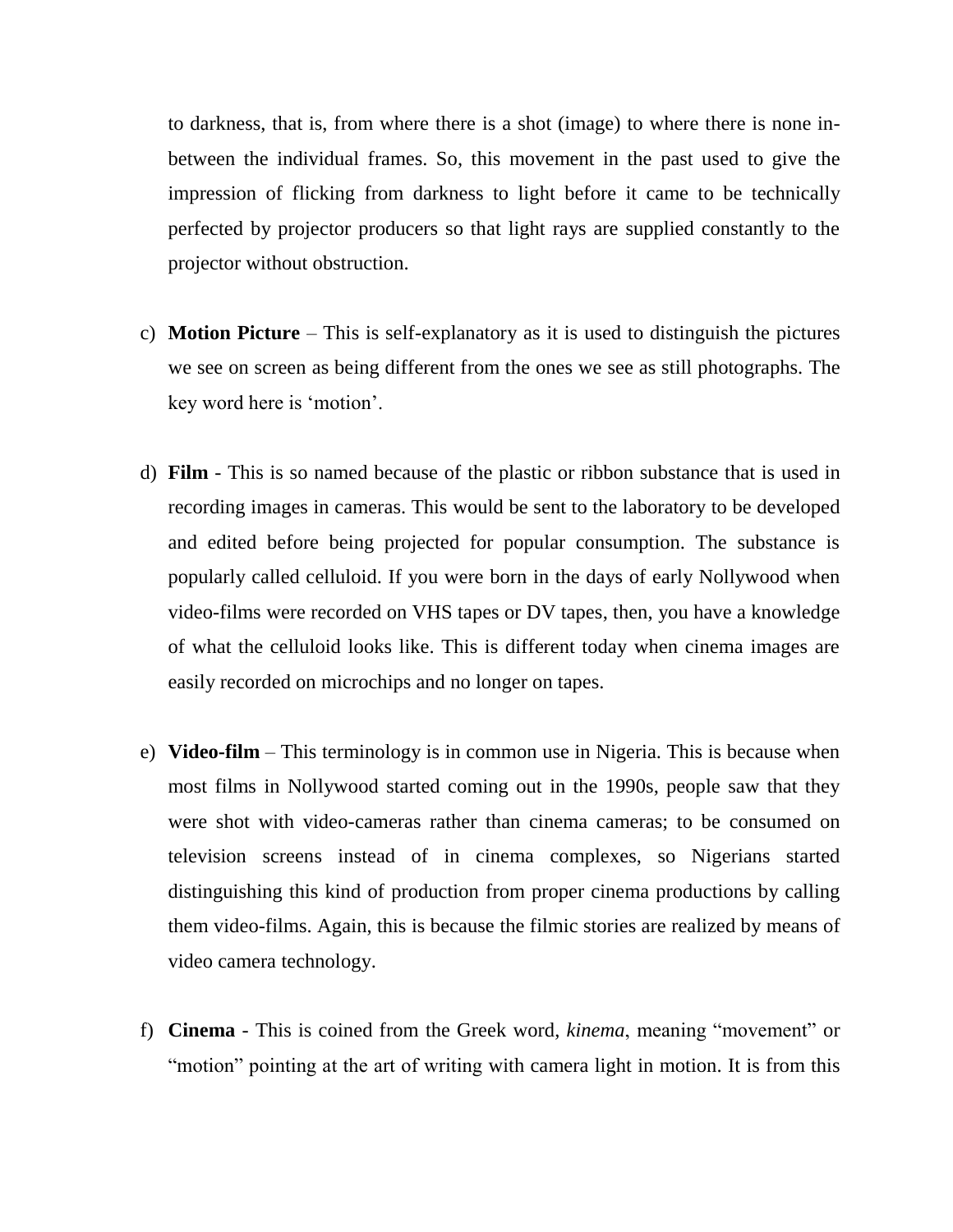word that the concept of cinematography is got, showing that there is a connection between *kinema*, "motion" and *graphein (graphos),* "to write" or "record".

All of these terms refer to the same thing. We will be using them interchangeably to mean one thing, not minding their specific connotations. It is movement that underlies all of them, whether they are viewed in small screen or in widescreen (silver screen). They are motion picture arts and remain different from still photographs.

#### **SELF ASESSMENT EXERCISE**

- 1. In what context is film an art and when do you describe it as an industry?
- 2. What is the difference between still photography and motion picture?
- 3. List and discuss three names film is called.

#### **4.0 CONCLUSION**

Film is an art form and it belongs to a place and time. It is because of its unique characteristics as both art and industry that one can talk of its history referring to its context, technology, timelines and stakeholders (cast and crew, country of production, equipment and development).

#### **5.0 SUMMARY**

This introductory part of our course was used to define the key concepts in it, such as, film and history. Whereas, we defined film as a medium of communication that applies the mechanism of photography in conveying messages to viewers, we also discussed history as a record of past events with dates and timelines. We also discussed the different terms people use when talking about film, mainly because of the illusion of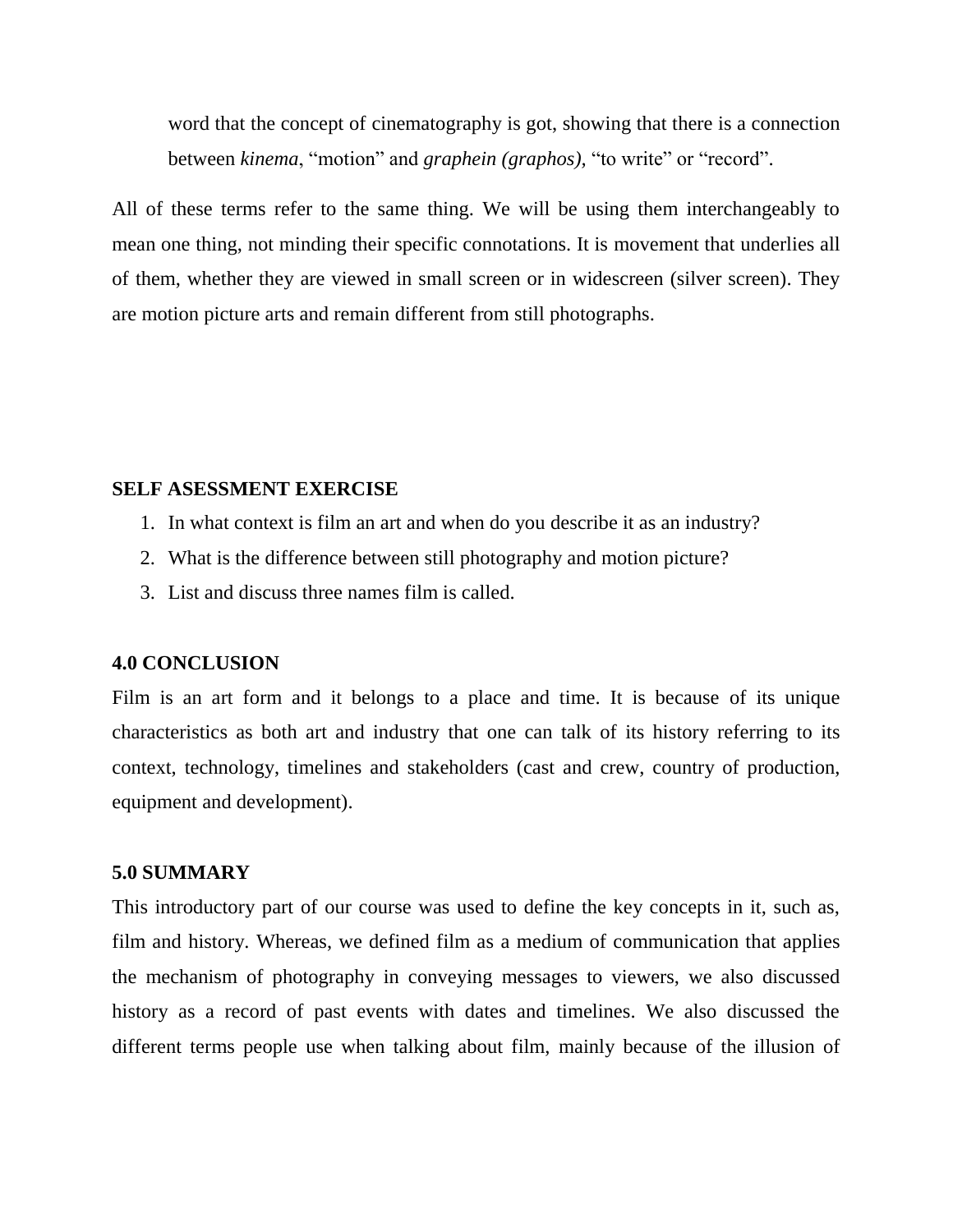movement underlying its experience. These as we saw include: movie, motion picture, film, flicks, and cinema.

### **6.0 TUTOR MARKED ASSESMENT**

- 1. Briefly explain what you understand by film history
- 2. What are the names used in describing motion picture?
- 3. Outline the difference underlying video-film and cinema productions.

# **REFERENCES/FURTHER READING LIST**

1. Cousins, M. (2004). *The story of film*. Edinburgh: Pavilon.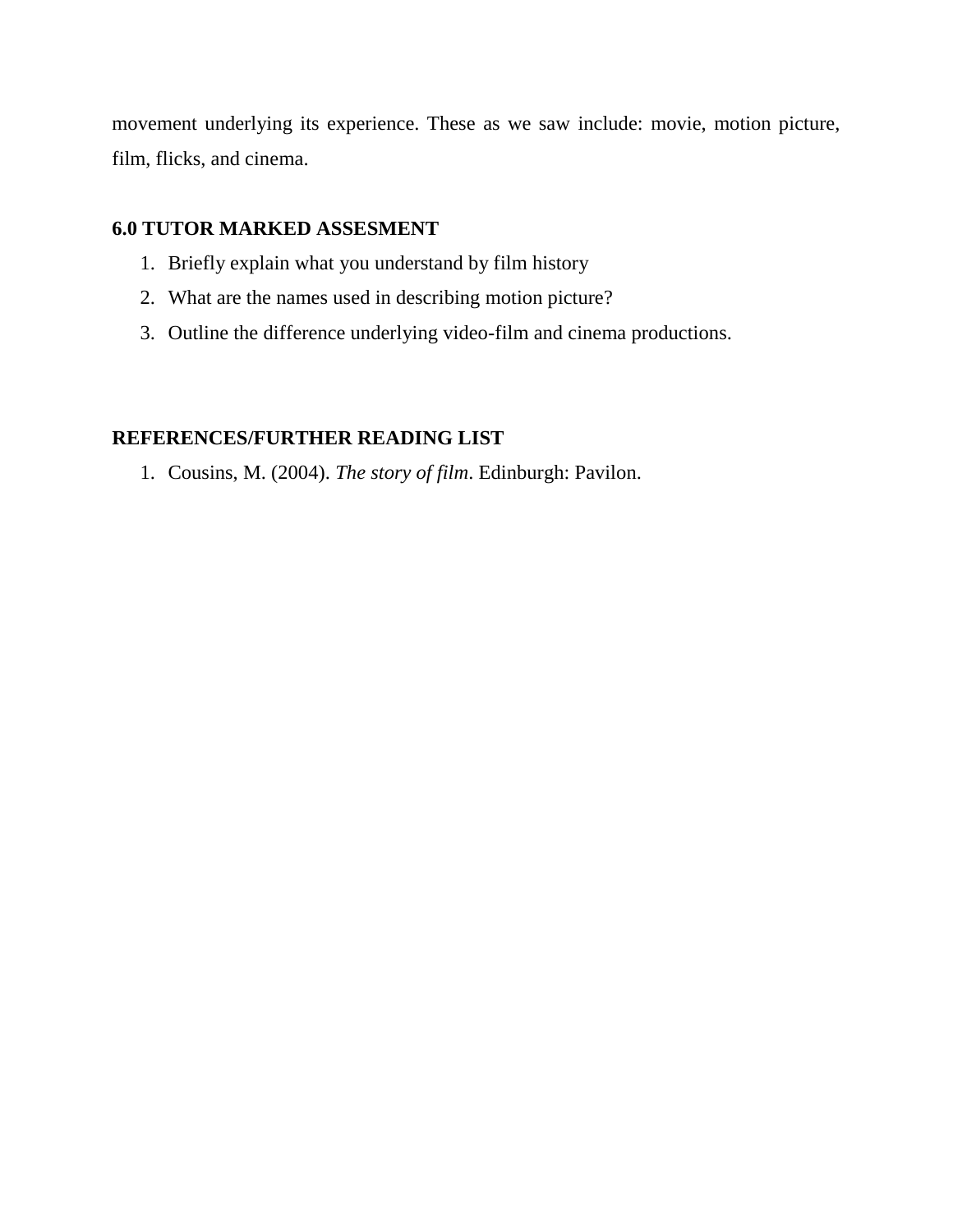### **UNIT 2 ORIGIN OF FILM - OPTICAL ILLUSION/PRINCIPLES**

#### **CONTENTS**

1.0 Introduction

2.0Objectives 3.0Main Content 3.1Origin of Film – Optical Illusion/Principles 3.2The Principle of the Persistence of Vision 3.3The Principle of Phi Phenomenon 3.4Application of the two Principles to Film 4.0Conclusion 5.0Summary 6.0Tutor-Marked Assignment 7.0References/Further Reading

### **1.0 INTRODUCTION**

It is appropriate to know the origin of something before discussing its history or put succinctly, the best place to start a history of something is from its origin. Since this course is all about the history and stories surrounding film, it is right that this section of our course looks at the origin of film or the foundation upon which film is founded in order to know how scientists and inventors were able to see the possibility of entertainment pleasure in it.

### **2.0OBJECTIVES**

By the end of this unit, you are expected to learn about the origin of film and the connection it has with some optical principles. Thus, it is hoped that you will come out with the following objectives: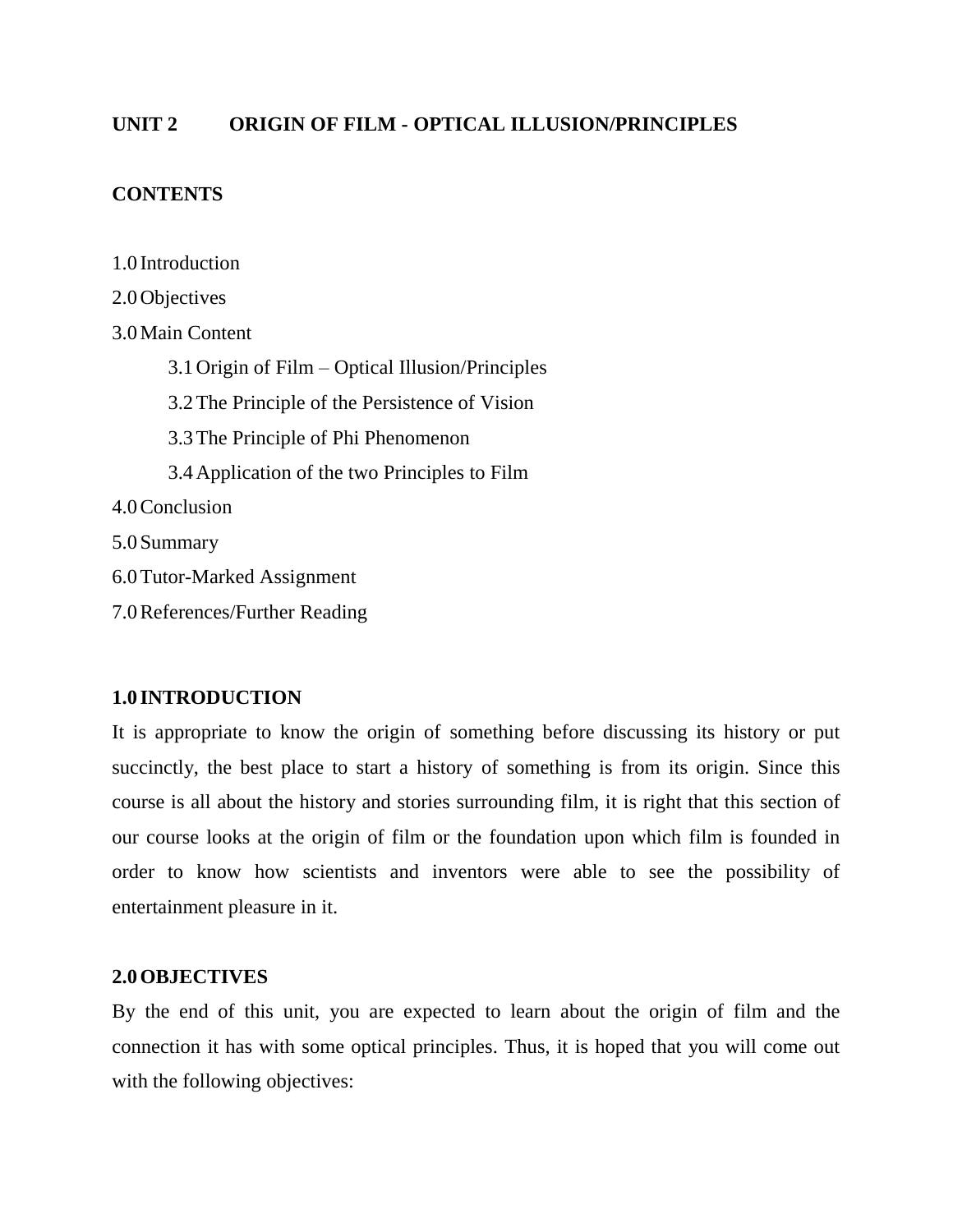- Grasping the origin of film
- Understanding the concept of optical illusion
- Learning and understanding the tenets of the principle of persistence of vision and its relation to film
- Studying the connection film has with the principle of phi phenomenon
- Discovering how the optical principles are logically applied to film.

#### **3.0MAIN CONTENT**

#### **3.1 Origin of Film – Optical Illusion/Principles**

The attempt to view motion on screen is what gave the world the toys we see kids enjoy. David Cook commenting on how fascinating toys are and revealing their connection to optical principles states that, "Between 1832 and 1850, hundreds of optical toys were manufactured which used rotating "phase drawings" of things in motion to produce a crude form of animation." (1981, p. 2). What he means by this statement is that the toys were built based on a principle that has to do with vision or perception, that is, the way we see. The principle is called optical principles since they involve the eye. He argues that following this principle in making toys originally, live actions were simulated photographically in the toys, but not recorded spontaneously and simultaneously as it occurred (David Cook, 1981, p. 3). The idea of viewing simulated photographs of art works in toys is based on two key optical principles which help to explain the reason for illusion of motion in film.

First of all, let us say that scientists discovered that people were happy with the art of photography when it was discovered. But they were challenged with the task of capturing motion in photos which was proving difficult. With the arrival of toys which showed simulated images drawn on paper that appear to be moving about once the knob is wind on the toy, most scientists believe that they have found something about human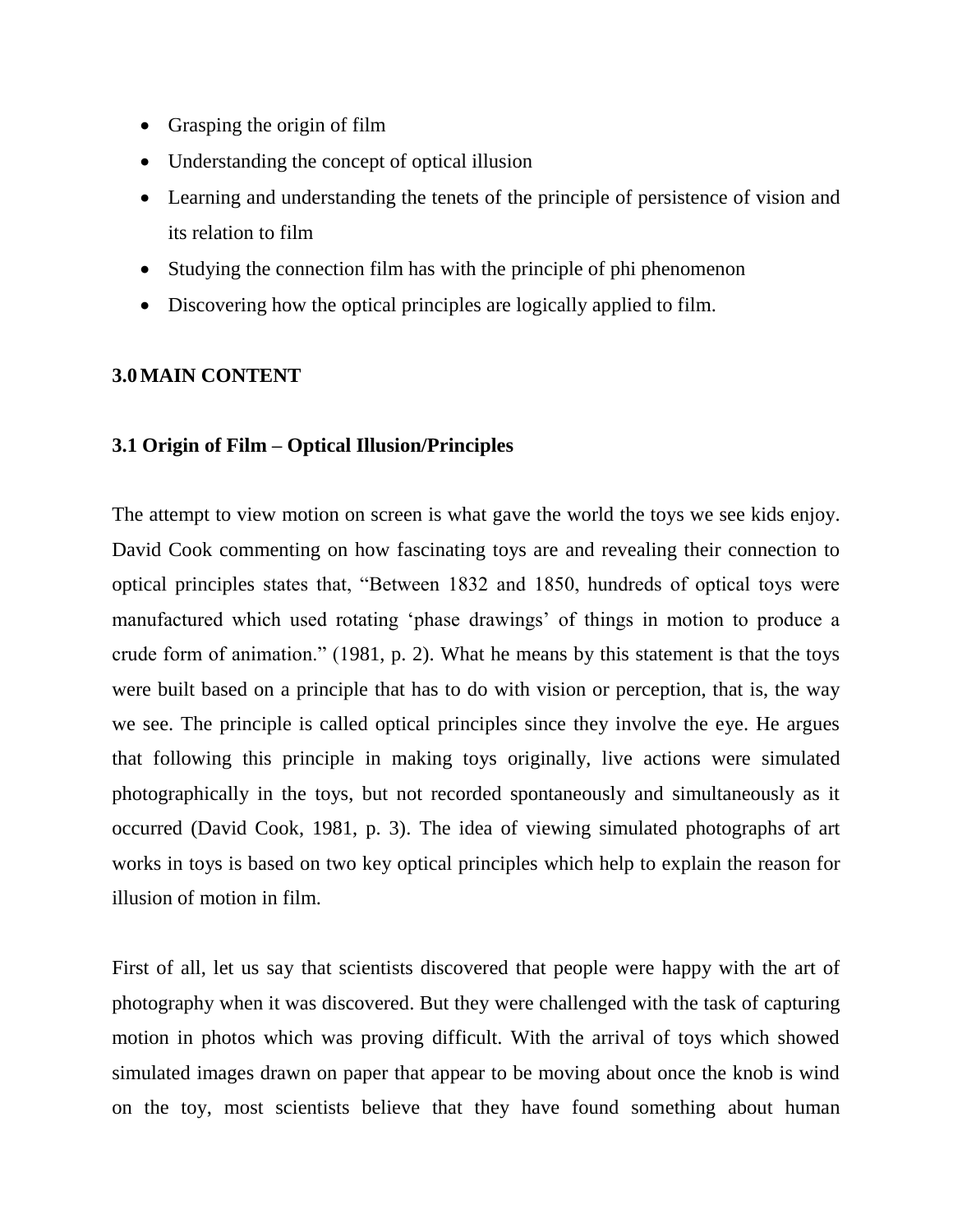perception. They discovered that the human eye struggles to keep pace with what it sees and does not lose the perception even after the image is removed from its field of vision. It is this that they called the principle of "the persistence of vision" and believe that it can be applied to photography to achieve an illusion of movement especially in the case of shots moving in speed. It was Peter Mark Roget, a British mathematician who in 1824 described this principle scientifically (Cook, 1981, pp. 1-2).

#### **3.2 The Principle of the Persistence of Vision**

This principle states that the human brain retains what is seen by the retina of the eye for approximately 1/20th to 1/5th of a second after the eye is removed from the field of vision, that is, the object you are looking at (Cook, 1981, pp. 1-2).

• What this principle teaches is that the human brain retains what is seen by human eyes for a fraction of time even after the object is removed.

Let's further break this down. The argument here is that you might have grown up having the joy of playing around with toys. Some of these toys were like small televisions to you, wherein you peep through a tiny hole by the side and possibly see cowboys moving off the frame on top of their horses or someone dancing on the floor or anything at all. It is this kind of experience of seeing movements in the toys that the scientists call an illusion of motion. This is because the things you see to be moving about are only images drawn by an artist. They appear to move because the frames upon which they are drawn are set to flash on screen for you to see, at a particular time rate. Since the rate is in speedy form, you are not able to see the gaps between one image and another because your human mind, like every other person"s own is made in such a way that it retains what is seen by the retina of the human eye briefly even when the object is removed the field of vision.

#### **SELF ASSESSMENT EXERCISE**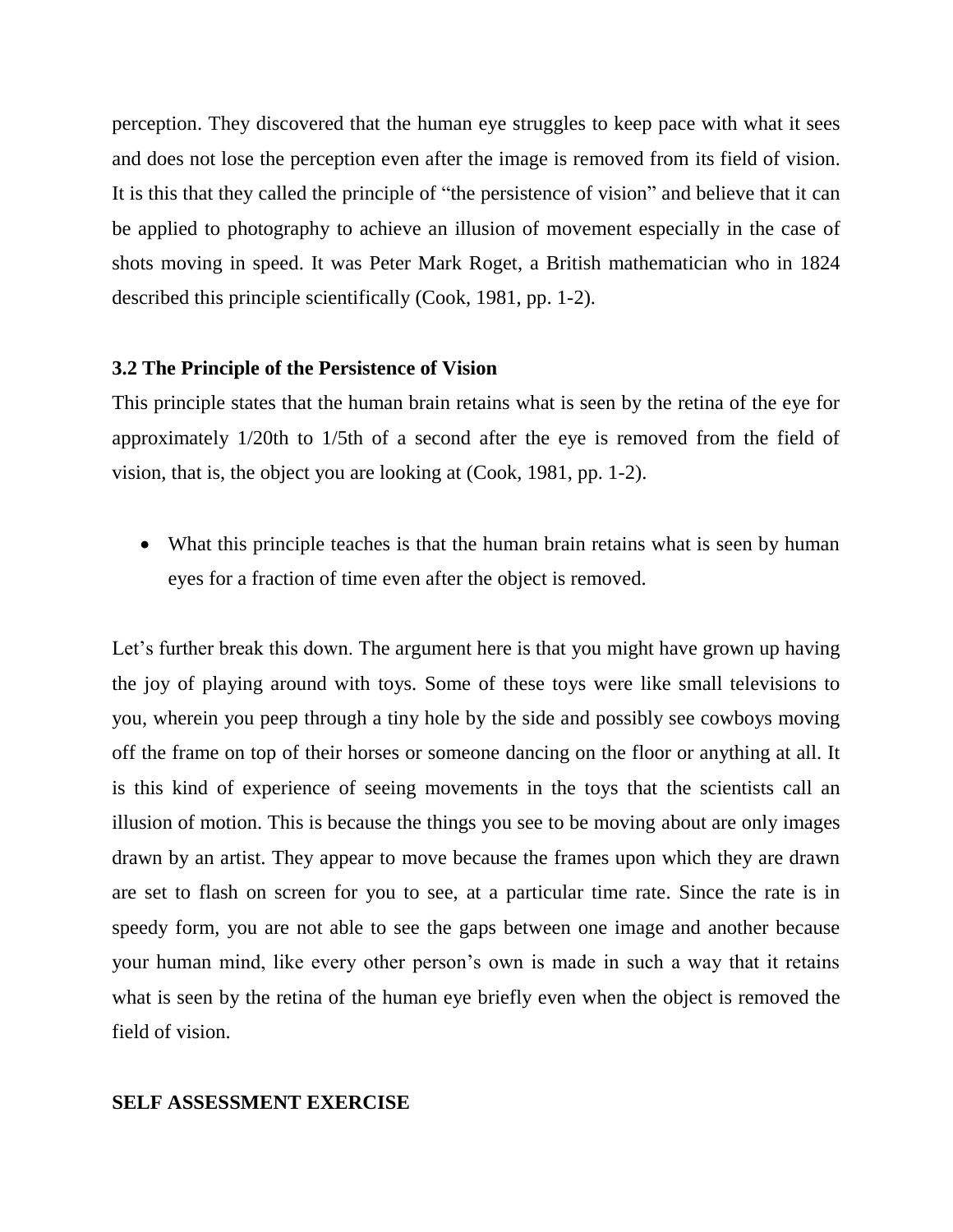Try to raise your eyes and look at something. Close your eye and see if you immediately forget about what you have seen or not. That"s what the persistence of vision is all about. Your vision (sight) of what is seen remains with you for some time before it is replaced by another.

All cinematographic artworks exploit the gains of this principle in creating an optical illusion. We tend to enjoy movies because our eyes are kept busy while watching them on screen. We see pictures moving about on screen and see actions being performed by characters and before one thing passes, another follows it, meaning that our vision persists and a passing frame (image/shot) is seamlessly connected to the one coming after it, without you remembering that every movie is based on series of shots, taken at different locations, edited and joined to others to form a sequence, which when joined to another sequence, or more (depending on the duration), will give you a sense of a seamless storyline.

If what the principle of persistence of vision does is to help us retain the image of what we see in passing shot or frame just as another one is speedily being connected to it, another principle called the "principle of phi phenomenon" helps us to see a series of these frames (i.e. images of shots) presented speedily as a seamless narrative. It was Max Wertheimer, a German who explained it scientifically in 1912.

#### **3.3 The Principle of Phi Phenomenon**

This is also called the stroboscopic effect. It states that the appearance and disappearance of objects in stationary modes at high speeds make them look like a single object. Some examples include the movement of bicycle spokes or fan blades in speedy fashion.

 By way of breaking it down, what this principle teaches is that when things are presented to the human eye in quick succession, it is difficult to keep pace with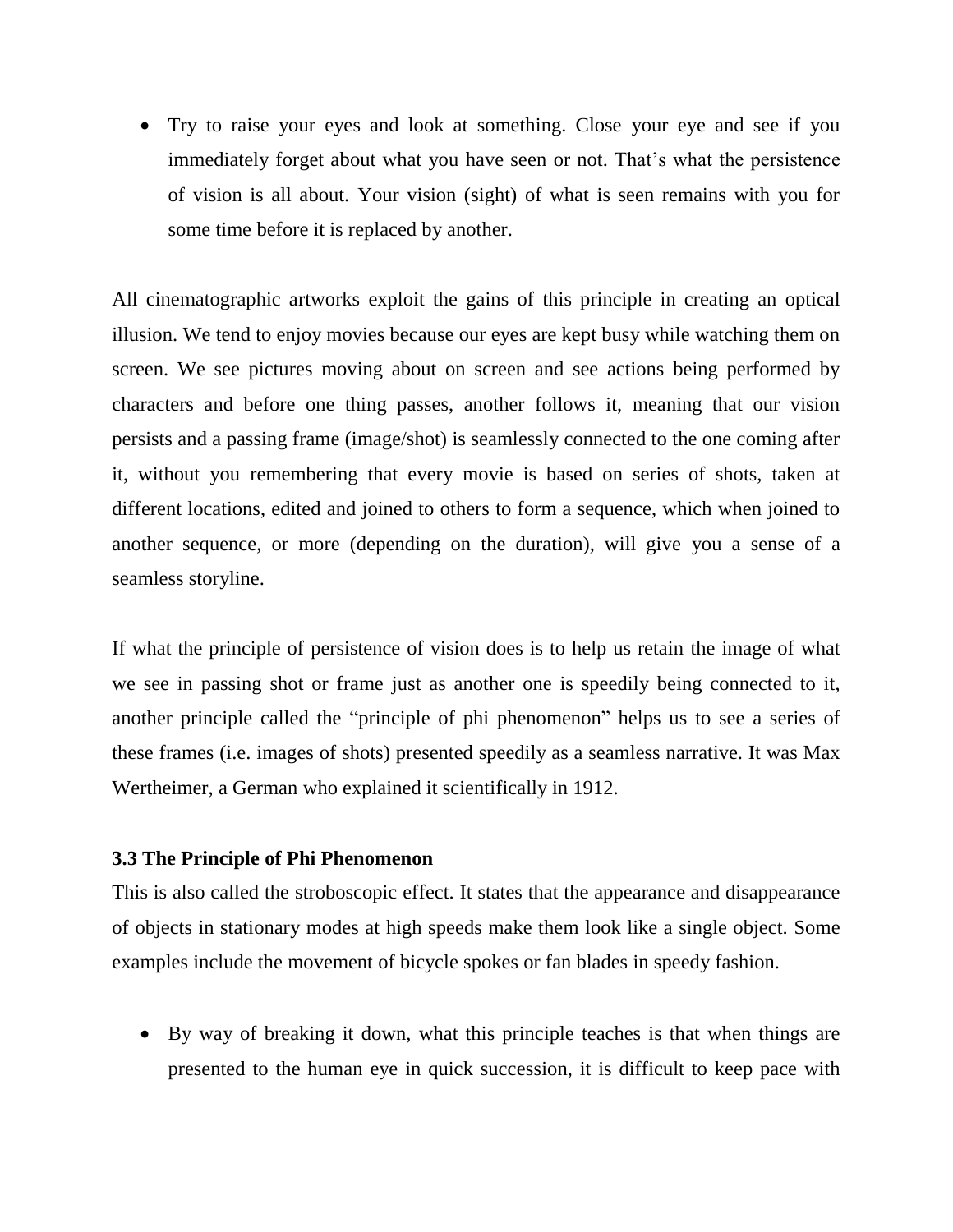them in order to remember that they are a collection of individual objects. Rather, because of speed the human eyes see the objects as a unitary whole, a seamless.

This impression we get from watching film boils down to how these principles have been used to condition film to work in human mind in order to give pleasure by giving suspense. The images that fall on screen tend to last a bit longer in our minds even as they fade into incoming others (i.e. persistence) and at the same time, because of the speed of their appearance and disappearance, they tend to make us see them as a unitary whole, a seamless movie (i.e. phi phenomenon).

#### **SELF ASSESSMENT EXERCISE**

• Switch on the fan nearest to you to its highest speed and attempt to count its blades and see if you can succeed in distinguishing one blade from another.

#### **3.4 Application of the two Principles to Film**

Looking at the arrangement of shots in a film gauge, you should be able to get a clearer picture of how these principles work in film production and consumption. It is all about illusion of movement which is surreptitiously created by the application of the two principles we have looked at. First, you have been taught that film is a collection of individual shots joined together. Ordinarily the human eye can flip through them if there is no speed and they would not linger much in one's memory if they are not falling on screen rapidly. So, since the human mind is not capable of seeing them as individual frames, given human limitations, we tend to take them as seamless and feel thrilled by their rapid action movement on screen. This is what early psychologists and scientists observed about human eye and by observing the arts of photography and optical toys visà-vis the two principles seen above guide us as consumers towards enjoying the illusion of motion in cinema.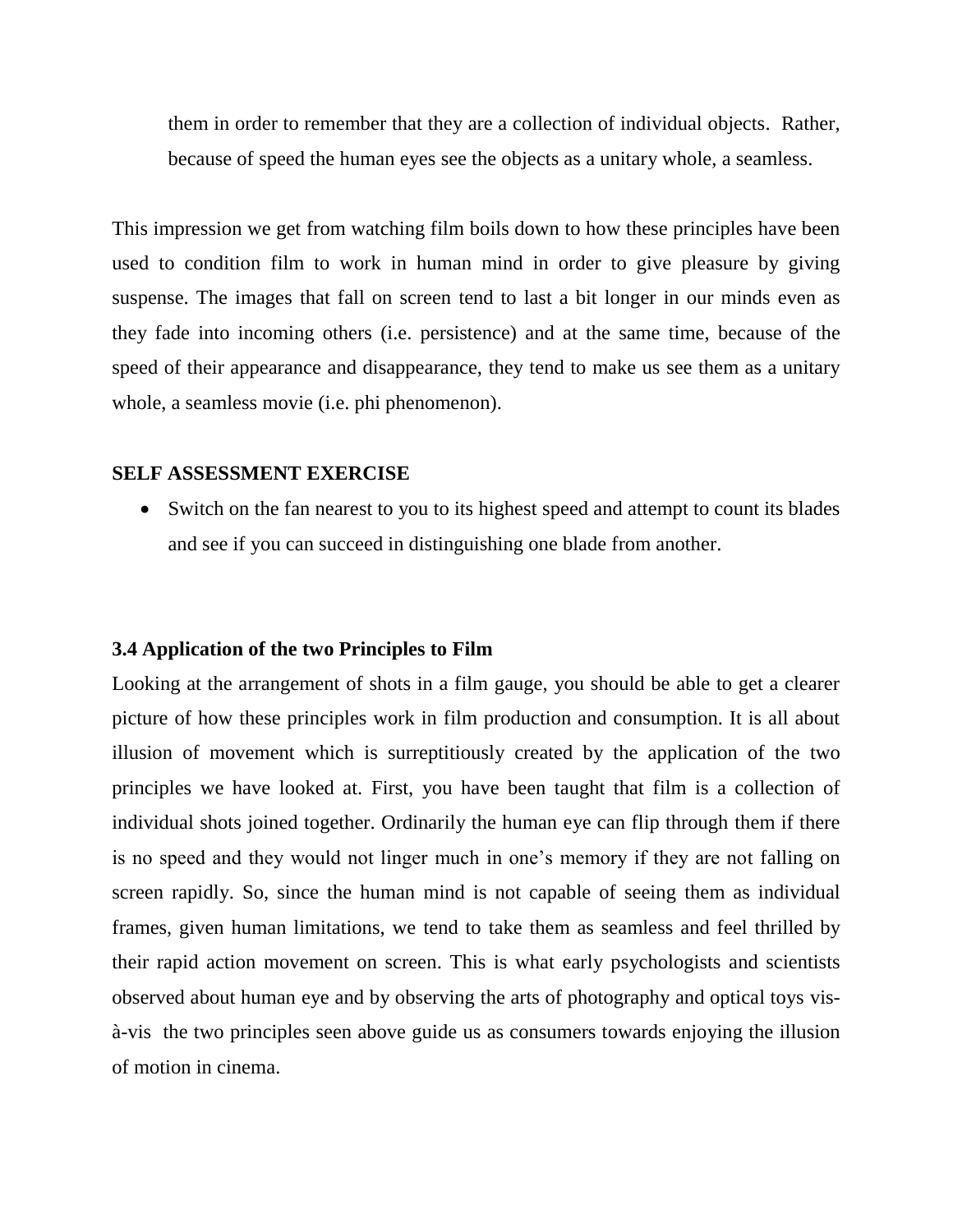#### **4.0CONCLUSION**

Since a movie/film is a series of individual photographs/shots, our eyes are not able to retain what they see in a speedily passing frame before connecting to an incoming frame. This is what is exploited to fixing the rate at which frames fall on screen during film projection so as to create the illusion of movement. It is standardized at 24 frames per second.

#### **SELF ASSESSMENT EXERCISE**

1. Take six related pictures from your collection or album, taken at different locations to make a story by setting them together, one after another. Try sticking them together and see if someone outside of you can make meaning of your narrative. If yes, then think through and see if when the pictures are made to be flipping on top of each other at a high speed that your guest would notice them to be different pictures stitched together. What do you think? Write down your experience in one page.

#### **5.0SUMMARY**

In this section you have been taught that there are optical principles responsible for the way we see things. Scientists and inventors capitalized on these principles to give us the illusion of motion in cinema. The point made in this unit therefore is that since the human eye is unable to distinguish different images in rapid succession when presented to it, so also the collection of shots when flashed on screen at the rate of 24fps gives the sense of a seamless whole to films shot at different scenes and locations, especially when watching them. This happens because each shot or each frame blends fast into another in such a way that they tell a story. Therefore, the movement that the human eye seems to see on screen in film is an illusion.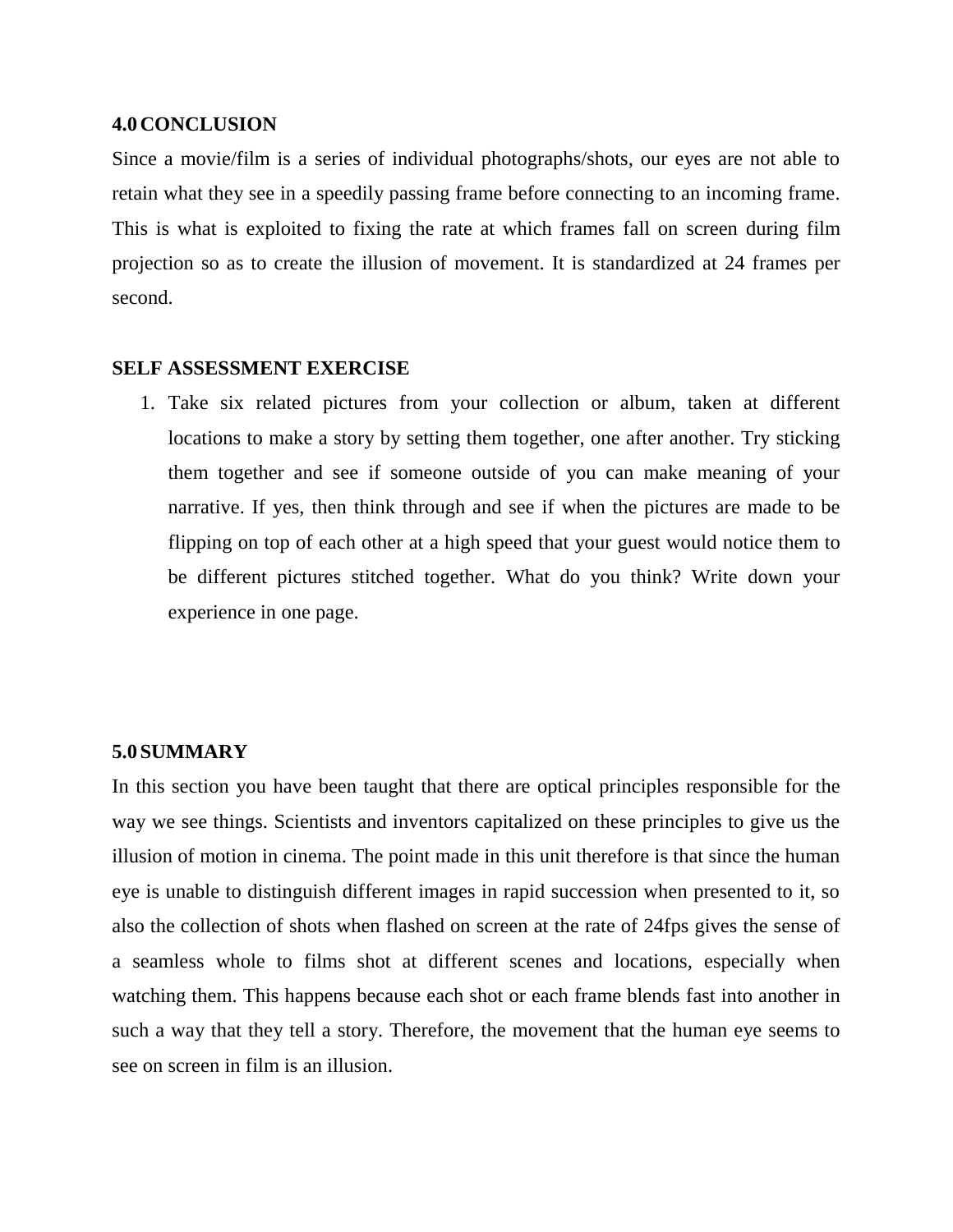# **6.0TUTOR-MARKED ASSIGNMENT**

- Watch any film of your choice and identify the different scenes that make up a sequence. Describe the scenes and explain why you think they are shot at different locations.
- Explain what you understand by optical principles and how they play roles in film?
- What is optical illusion?

# **7.0REFERENCES/FURTHER READING**

- 1. Cook, D. A. 1981. *A History of Narrative Film*. New York and London: W.W. Norton and Company.
- 2. Cousins, M. (2004). *The story of film*. Edinburgh: Pavilion.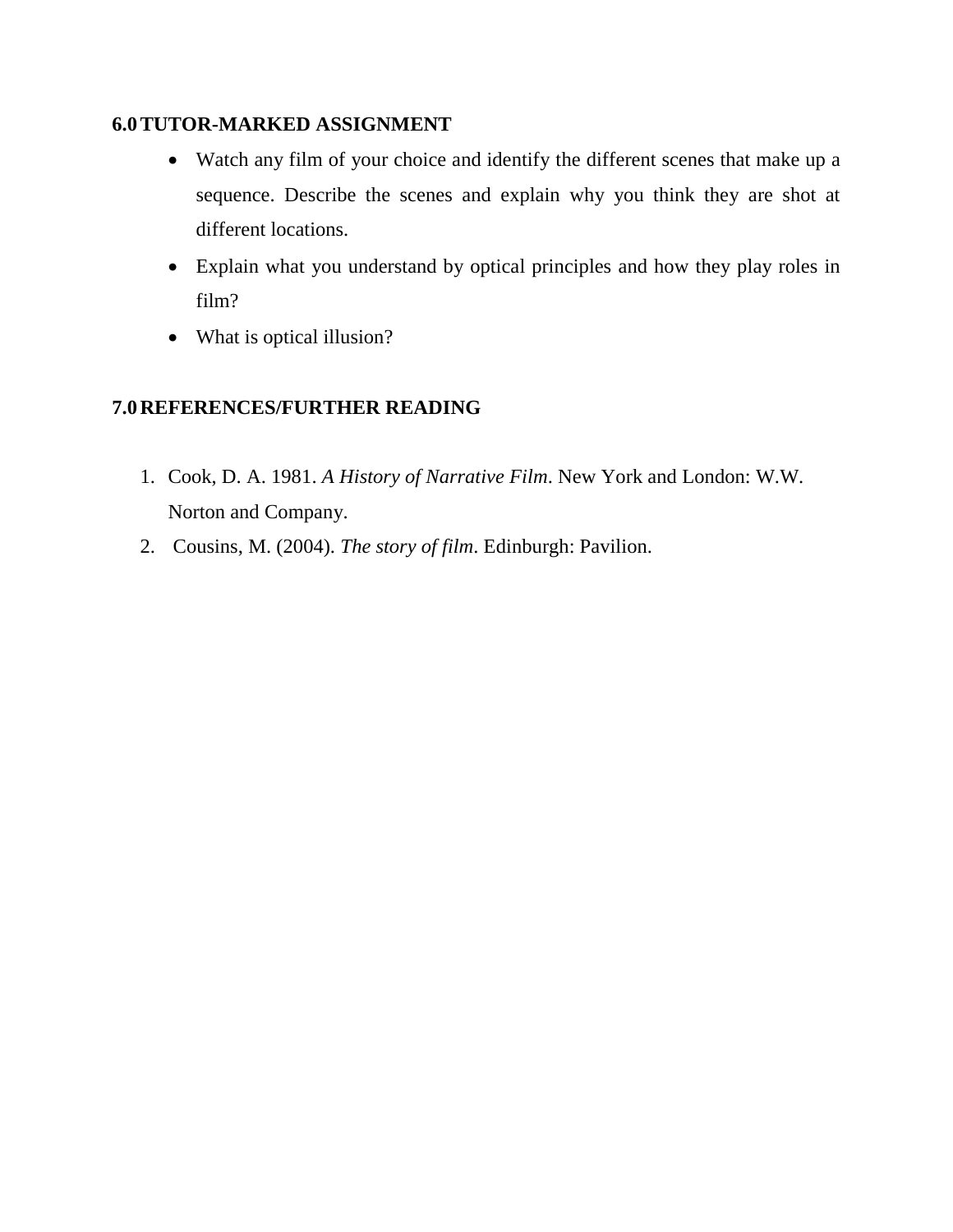### **MODULE 2: HISTORY OF WORLD CINEMA**

Unit 1. Prehistory of Cinema Unit 2. Hollywood Cinema Unit 3. History of African Cinema Unit 4. History of Nigerian Cinema

# **UNIT 1. PREHISTORY OF CINEMA**

### **CONTENTS**

1.0 Introduction

2.0Objectives

3.0Main Content

3.1The Eadweard Muybridge Experiment

- 3.2Pioneers of Cinema
	- 3.2.1 Thomas Edison
	- 3.2.2 Edwin S. Porter
	- 3.2.3 George Eastman
	- 3.2.4 Louis Le Prince

3.2.5 Auguste & Louis Lumiere

3.2.6 George Melies

- 4.0Conclusion
- 5.0Summary
- 6.0Tutor-Marked Assignment
- 7.0References/Further Reading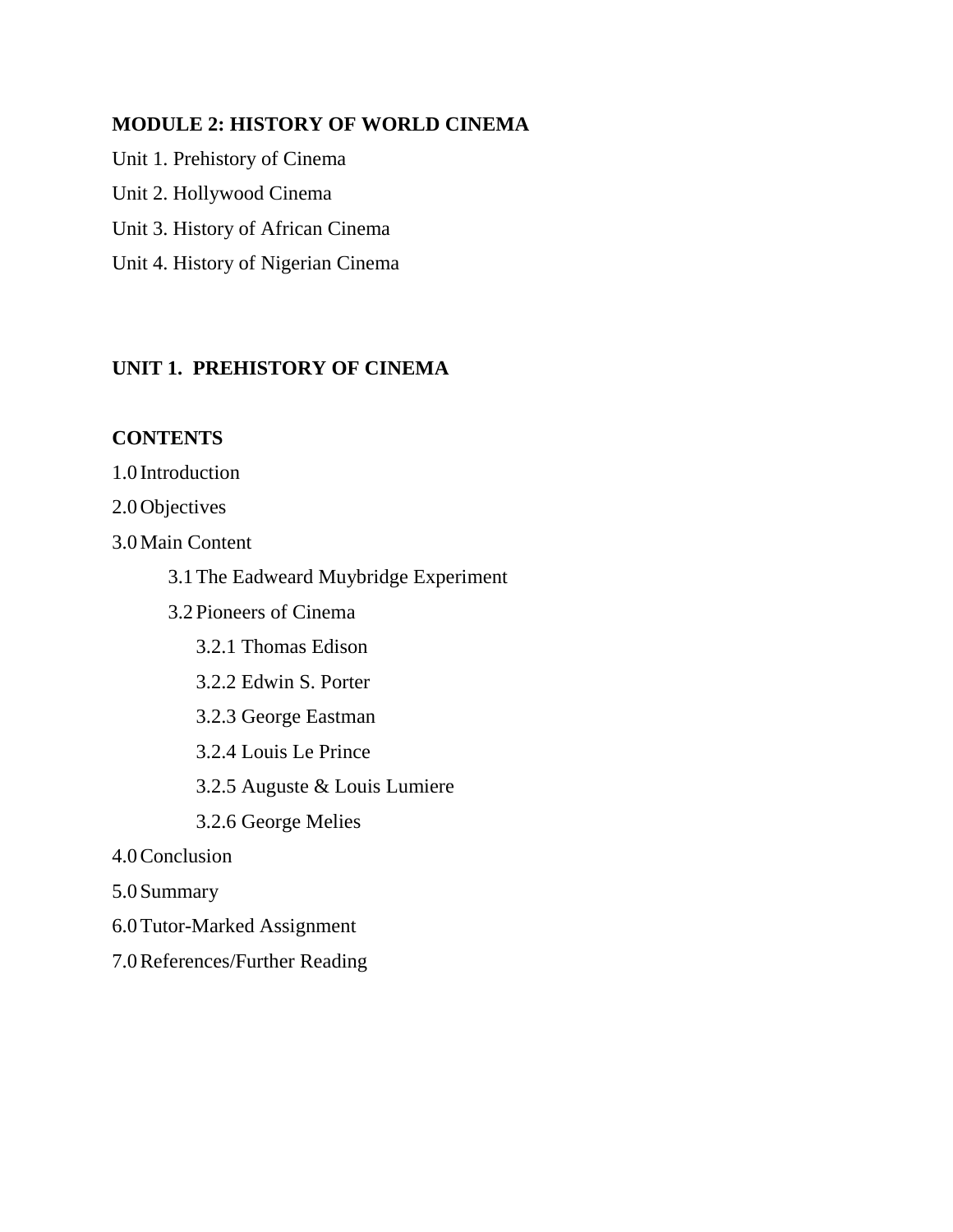#### **1.0 INTRODUCTION**

The use of camera in both photography and cinematography is a great feat achieved by early inventors and filmmakers. Cameras are unique in the way they store information and tell about the society, events and peoples. Camera use became popular between 1827 and the 1830s and like today fascinated people whenever it was put to use in capturing shots of people or recording historic moments. Whereas, it is easy to press the button and capture shots on camera, one challenge early cameramen had at the earliest days of it was on how to capture motion. It is in trying to solve this problem that cinema was invented. This is why this unit teaches you about the prehistory of cinema; meaning that it guides you in discovering how camera technology were originally applied to capturing motion. Let us at this moment outline the intended outcomes of this lesson.

#### **2.0 OBJECTIVES**

Since the prehistory of cinema is the main focus of this unit, you are expected to learn about the individual contributions of some pioneers in the art of cinema. You will be able to grasp the following:

- Learning what kind of role, the art of photography played in inventing cinema the Muybridge experiment
- Discovering how cinema is not a one man's invention
- Underscoring how inventors gave the world different kinds of early motion picture cameras and their names of their makers.
- Learning about the pioneers of world cinema.

### **3.0 MAIN CONTENT**

#### **3.1 The Eadweard Muybridge Experiment**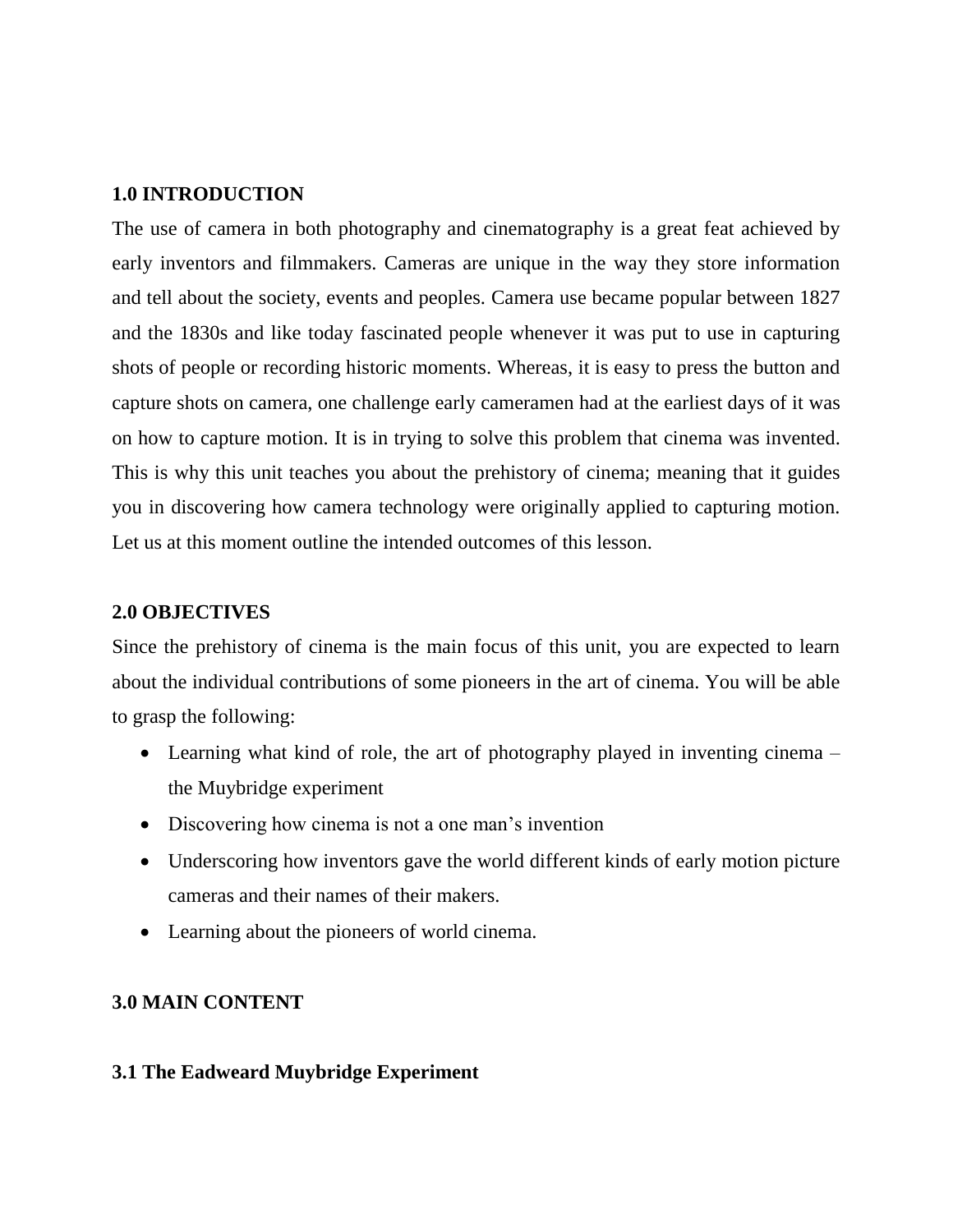This is better appreciated as a story. It is the story of two friends. One is Leland Stanford, a one-time Governor of California and the other, Eadweard Muybridge, a British photographer who emigrated to the United States of America at the time and was employed by Leland and they became friends. The Governor wanted his friend to demonstrate that motion can be captured by camera and he agreed to do so. What he did was to go and mount twelve cameras along a race track, linking them up with threads so that once there is a contact with the thread by a running horse, the camera shutter would flash and take photo of the movement. His speculation worked for him. Once one of the horses in the race made contact with the thread linking all the shutters of the other cameras, a sequence of photographs was taken and produced what Muybridge exuberantly showed the world as his ability to capture motion in photography. (See: Robin, Siegel (1999). The Muybridge Animal Locomotion at the National Museum of American History. In *Topics in Photographic Preservation,* Volume 8. Pp 1 -10).

In order to display the pictures, Muybridge needed a device that can help viewers appreciate it, hence he invented what he called ZOOPRAXISCOPE: a kind of machine for projecting his photos as slides. The thrill in his invention is the fact that by winding the pictures to display in rapid succession, similar to what you see with the toys, it gave the viewer the impression that the horses were in a running movement.

Muybridge showed his invention to many people and knowing the reputation of Thomas Edison as an inventor, he also showed him what he is able to produce. Edison instantly discovered a whole lot of opportunities in producing machines like Muybridge's Zoopraxiscope. He commissioned his laboratory assistant by name, William K. L. Dickson to produce a machine capable of not only capturing photos but should be able to project them. Following this, Dickson invented a machine called KINETOGRAPH for recording live images and produced another one, the KINETOSCOPE for viewing them. Thomas Edison later built the first studio called the Black Maria, in New Jersey, in 1893,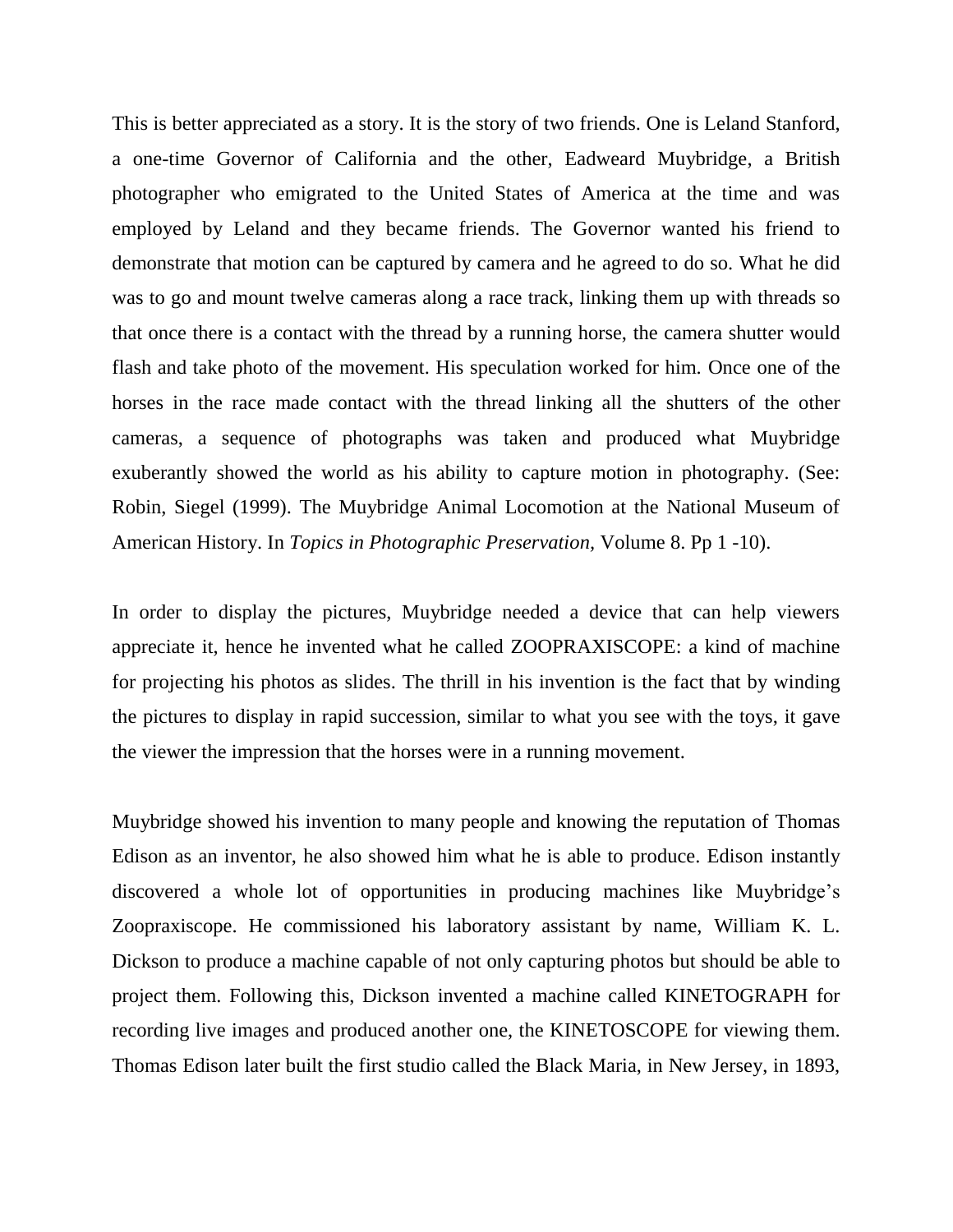where he used both the kinetograph and kinetoscope to mesmerize viewers but the machines were bulky and could only allow one viewer at a time.

In 1895, two brothers from a family of photographers in France, named Auguste and Louis Lumiere, invented their own motion picture camera. The good thing about theirs was that it can be used in shooting the images as well as in viewing them. Their camera was smaller in size than that of Thomas Edison and could even be used for outdoor jobs. It was much more portable and less noisy. Again, it operated more quietly than the kinetoscope and projected images more smoothly. The Lumiere brothers called their device the CINEMATOGRAPHE, from where the word "cinema" became popularized. Their first film, *La Sortie des Usines Lumiere a Lyon* (Quitting Time at the Lumiere factory) was the first film shown to the public on  $28<sup>th</sup>$  December 1895 at the Grand café on the Boulevard des Capuchins in Paris, France, and is used to mark the arrival of cinema in world stage (See. Cousins, M. 2004, *The Story of Film*. Edinburgh: Pavilion)

Thus, from this story you have seen how camera works helped in pursuit of capturing motion picture (another name for cinema). Already in the story, you can identify a few names mentioned. But in the subheading that follows, the contributions of these pioneers and their colleagues would be made explicit under their names. Remember you can read further to be fully abreast of the full contributions of anyone of them. We have not presented you with their entire biography but only hinted one or two on things they did to move the invention of cinema forward. Let's therefore take them one by one in the section that follows.

# **3.2 The Pioneers of Cinema**

**3.2.1 Thomas Edison** (1847–1931): He is reputed as giving the world the first motion picture camera known as the Kinetograph. This was fashioned to work with the peep-hole projector called the Kinetoscope. This was made public in 1891. He also built the first studio in New Jersey, USA in 1893 and influenced the regulation of the movie industry in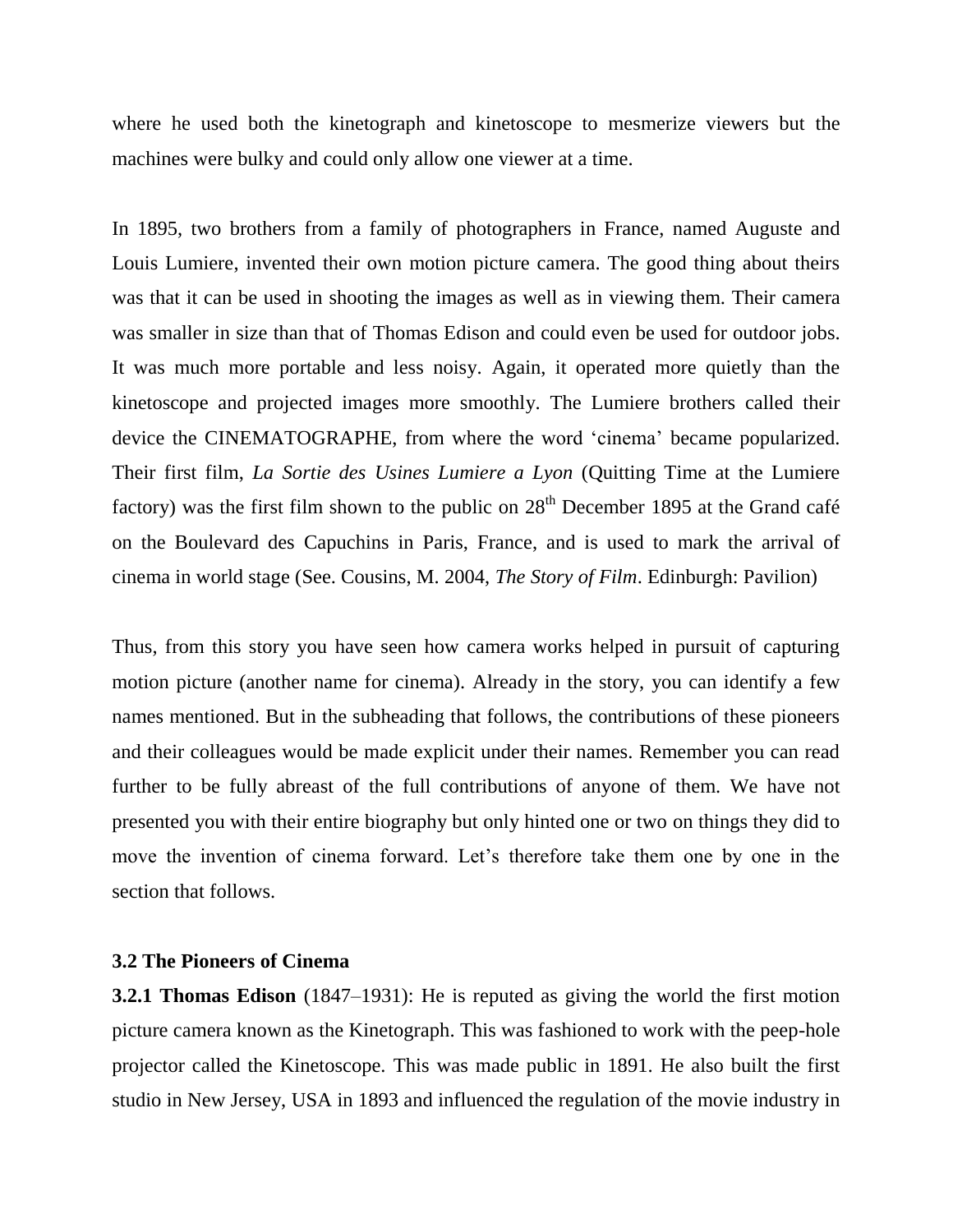the US through the establishment of Motion Picture Patent Company that he helped to form to standardize film practice and lock out amateurs. His studio produced about 1,200 short and silent films. Among these were: *Fred Ott's Sneeze* (1894), *The Kiss* (1896), The *Great Train Robbery* (1903), *Alice's Adventures in Wonderland* (1910), *Frankenstein* (1910).

**3.2.2 Edwin S. Porter** (1870–1941): He joined Thomas Edison's company known as Edison"s Manufacturing Company in 1896 and was responsible for most of the films produced in his studio such as *The Great Train Robbery* (1903) and *The American Fireman* (1903). He was a producer and a director. Later on, when he left Edison's factory, he became a projectionist and toured South America, West Indies, Canada and the US showing different movies he produced and directed.

**3.2.3 George Eastman** (1854–1932): He was one of the very innovative pioneers of film in the US. His contribution was in the area of inventing the roll film, that is the film stock used in shooting motion pictures in 1888. He also invented the Kodak camera made for shooting film and founded the Eastman Kodak Company dealing specifically with photography and cinematography equipment.

**3.2.4 Louis Le Prince** (1841–1890): He is often referred to as the father of cinematography but this is only because he was the first person to present a sequence of shots with a single lens camera and paper negatives, he bought from George Eastman"s company. Of course, this claim was keenly contested by Edison who lobbied to be seen as the father of cinematography and controlled the American film industry long before the formation of the Hollywood industry. Louis Le Prince was very well known in both the US and UK but did not last long in the field of cinematography because he suddenly disappeared on  $16<sup>th</sup>$  of September 1890, leaving his family, friends and acquaintances with multiple speculations regarding his end. While some say he was murdered, others think he must have committed suicide. His major contribution after the legal battle with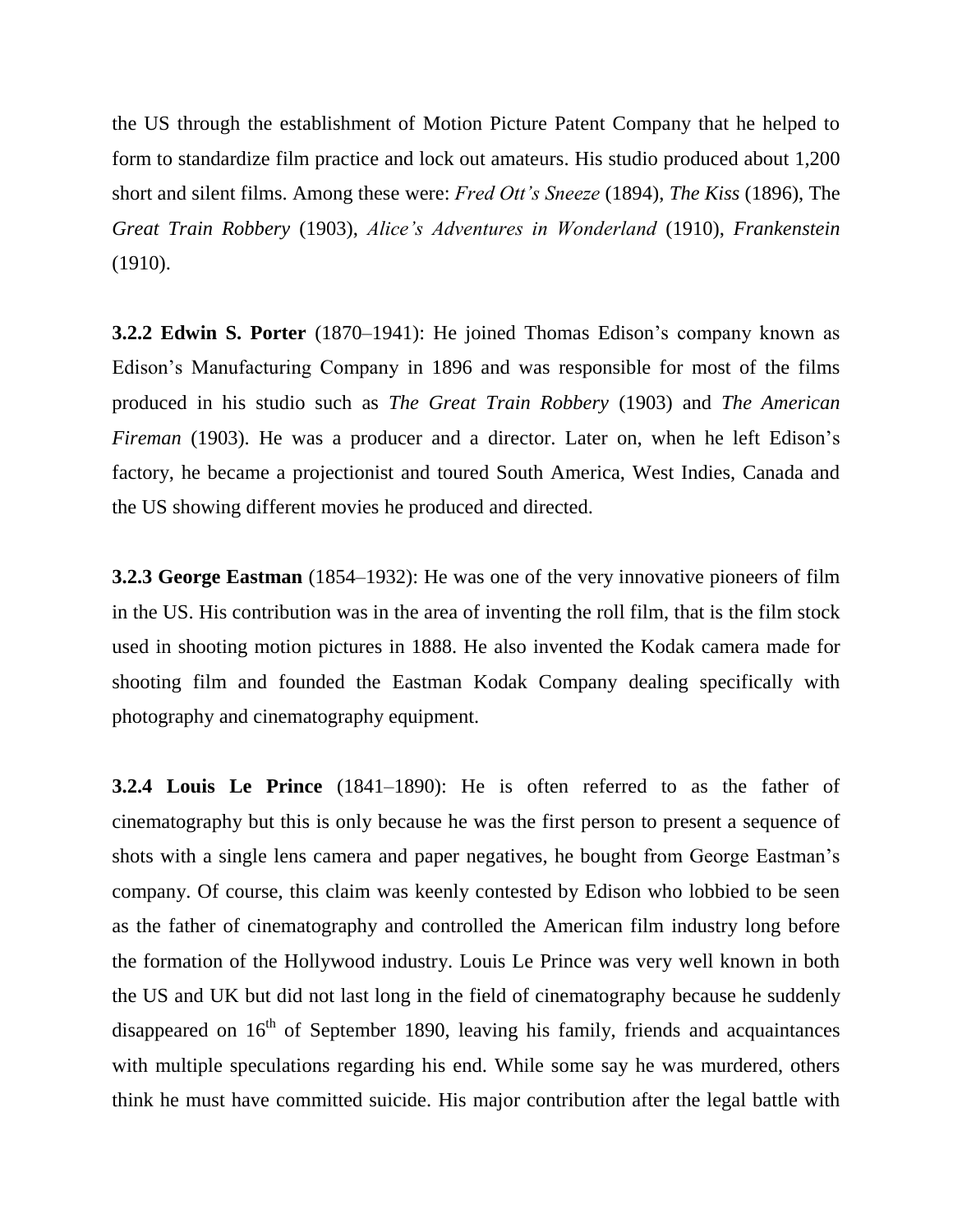Edison on who is the father of cinematography include the invention of a 16-lens device that served as motion picture camera and a projector.

**3.2.5 Auguste Lumiere** (1862-1954) and **Louis Lumiere** (1864-1948): These were brothers from Paris. Their father had a company in charge of producing photographic plates. They helped their father to revive his company when it was at the verge of bankruptcy and when he retired, he left it in their care. They are reputed for producing a motion picture camera called cinematographe used in shooting and viewing films. The first time they screened some of their films privately was on  $22<sup>nd</sup>$  of March, 1895 and subsequently to a fee-paying audience they showed their less than one-minute actualities (real event films) on  $28<sup>th</sup>$  December, 1895 at Grande Café du Capuchins, Paris. Among their films screened publicly on that date were:

- *Workers Leaving the Lumiere Factory* (*Sortie des Usines Lumiere a Lyon*) 46 seconds.
- *The Gardener* or *The Sprinkler Sprinkled* (*Le Jardinier*/*L'Arroseur Arrose*) 49 seconds.
- *The Disemkarment of the Congress of Photographers* (*Le Debaraquement du Congres de Photographie a Lyon*. 48 seconds.
- *Horse Trick Riders* (*La Voltige*). 46 seconds.
- *Fishing for Goldfish* (*La Peche aux Poisons Rouge*) 42 seconds.
- *Blacksmiths* (*Les Forgerons*) 49 seconds.
- *Baby's Breakfast* (*Repas de Babe*) 41 seconds.
- *Jumping onto the Blanket* (*Le Saut a la Couverture*) 41 seconds.
- *Cordelier Square in Lyon* (*La Place de Cordeliers a Lyon*) 44 seconds.
- *Bathing in the Sea* (*Maignade en Mer*) 38 seconds.

The Lumiere brothers popularized cinema by taking it abroad outside Paris in 1896, first to Belgium and from there to other parts of Europe, like London, Russia and Africa. But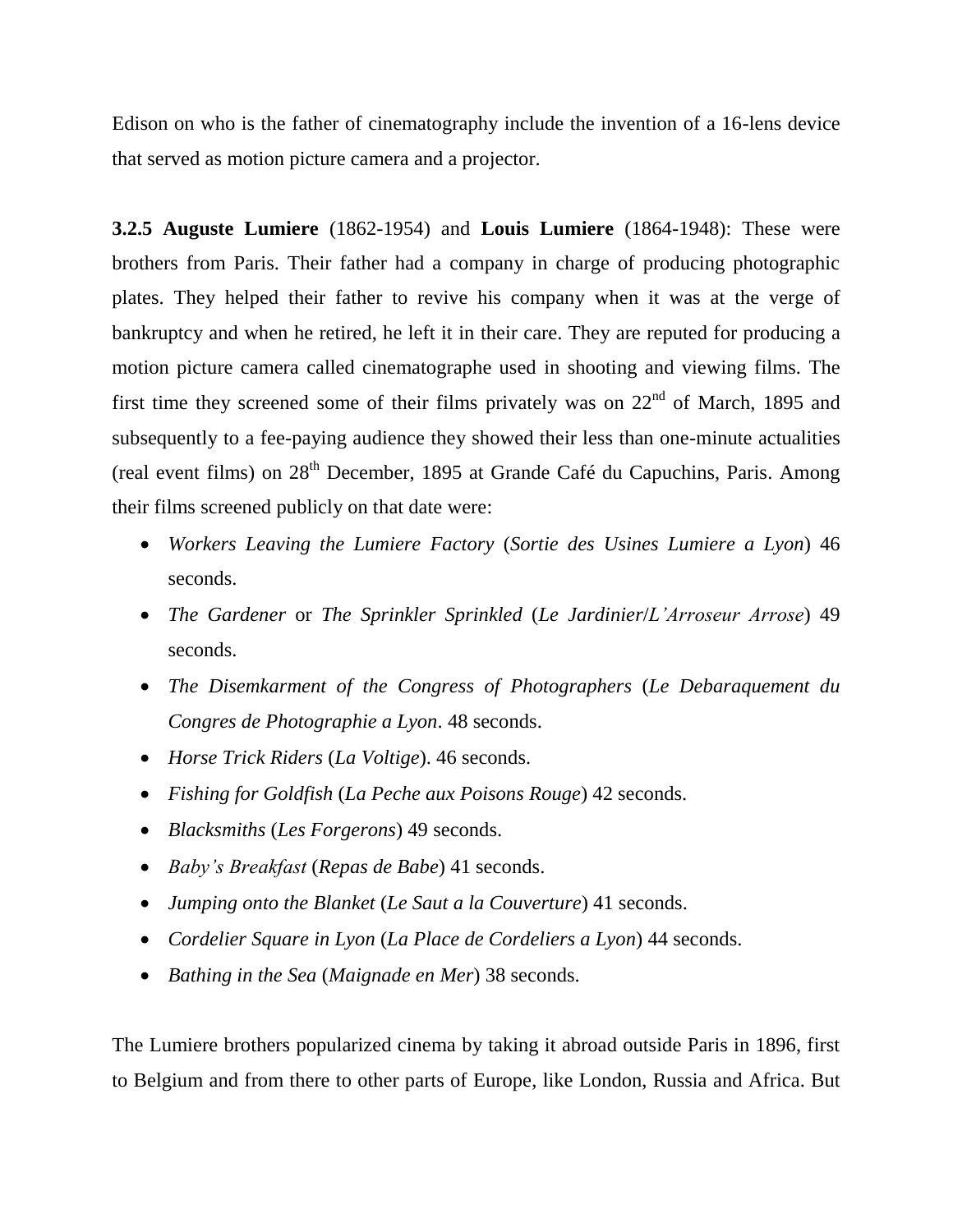they did not last long in the film business beyond being part of the pioneering group. This is because they refused to sell their model of camera to other filmmakers interested in buying it for filmmaking purposes. They wanted to restrict the use of their camera to themselves alone. This made others to despise them. For instance, when they could not sell a camera to one of their own, George Melies, he had to find other means to join the race by going over to London to buy another model of camera which he adapted to his needs.

**3.2.5 George Melies** (1861 – 1938): George Melies came into filmmaking from the background of theatre where he practiced magic on stage. His father was a shoe maker who wanted him to learn English and because of this, sent him to England. He learnt the language and while there developed interest in learning the art of stage magic. Upon return to Paris, he was among the people present when the Lumiere brothers made a public presentation of their cinematographe camera on  $28<sup>th</sup>$  December, 1895. He wanted to buy one from them for his theatre business but they refused. This made him get back to London where he bought another kind of camera model called animatograph and with his knowledge as a technical hand in theatre practice, he was able to manage it to shoot movies mostly on trial and error basis. He can be said to help the nascent cinema industry grow by discovering new things as he made mistakes. For instance, he helped discover special effects in movies by making objects appear and disappear. He also can be said to introduce editing in filmmaking. A story is told of how he was filming one day along the streets of Paris and his camera jammed. Shortly after that, the camera started working again. He later discovered that, "since no film was exposed during the jam, streetcars suddenly jumped forward and people disappeared" (Cousins, 2004, p. 27). This surprised him but at the same time inspired him to experiment more with tricks in filmmaking.

#### **Other Pioneers**

There are many other pioneers you can study on your own to find out what they contributed to film in history. We cannot continue to be taking them individually since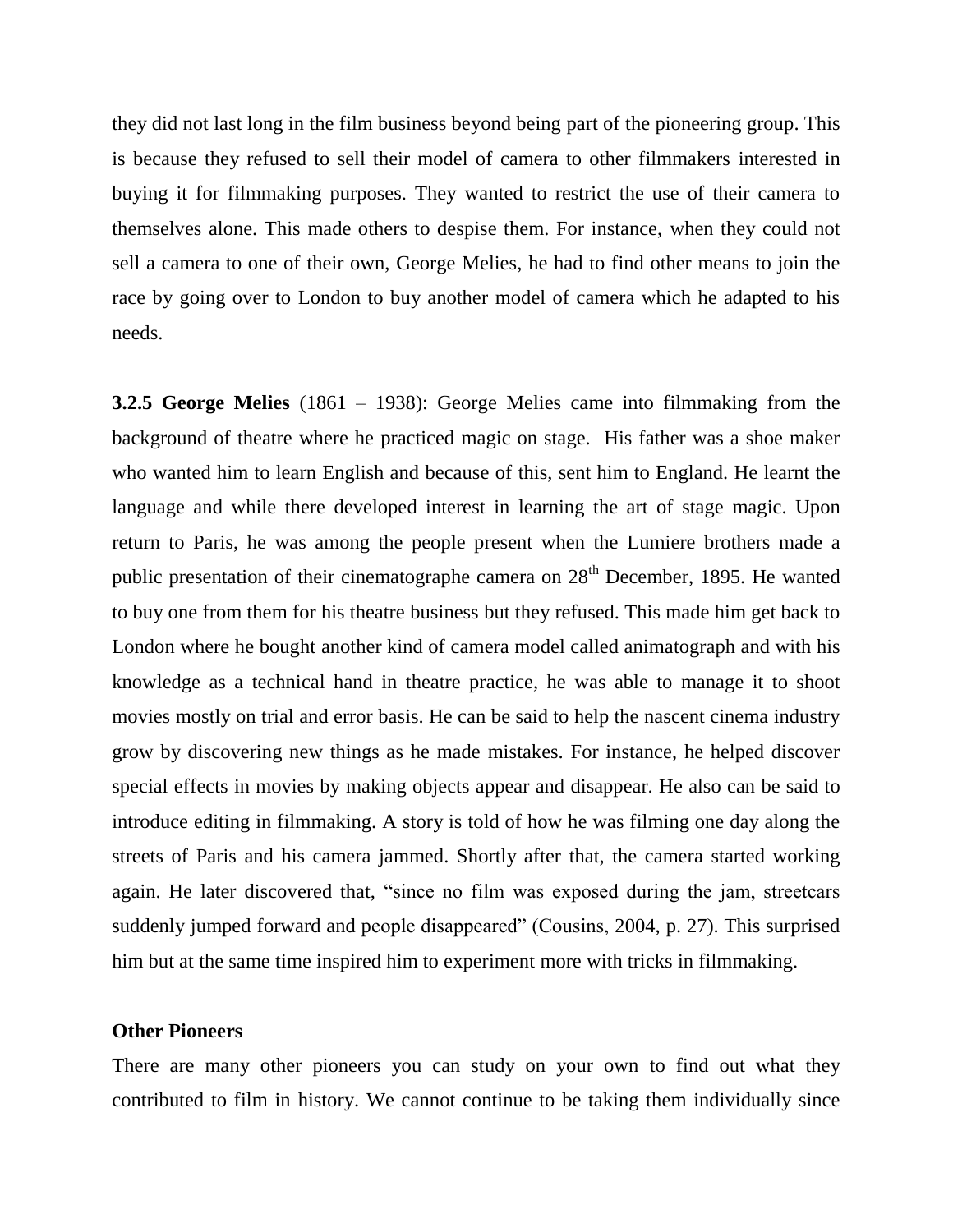we have to pay attention to other aspects of film history in this course. However, it is pertinent for you to know that apart from pioneer directors and producers, there are also pioneer actors, pioneer comedians, and pioneer documentarists. Thus, in your reading further, it is expected you find details about the contributions of the following, too:

- **David Wark Griffith** (D.W. Griffith) (1875–1948) a notable film director in the US.
- **John Grierson** (1898–1972) A British filmmaker known for coining the word "documentary, a pioneer in non-fiction films.
- **Alfred Hitchcock** (1899–1980) A British born American filmmaker that thrilled the world with techniques in his films.
- **Charlie Chaplin** (1899–1977) One of the most successful world acclaimed pioneer actors in history. Originally born in London but produced, directed and acted in the US film industry.

# **4.0CONCLUSION**

The early pioneers of cinema contributed immensely to the art and helped to shape the industry that so many nations of the world today take pride in their inventions. From the experiment of Muybridge to the individual use of cameras, one can say that cinema is not only an entertainment industry but also a documentation medium. It stores events for posterity. This is what most early films did without bordering about fiction and narratives. They recorded actualities as they happened and with that set the stage for the real history of cinema. Every one of their contributions helped to move the invention of the medium forward and even until today, the process of developing film is still ongoing.

# **SELF ASSESSMENT EXERCISE**

- 1. What is the difference between cinematograph and kinetograph?
- 2. Compare and contrast the contributions of the Lumiere brothers with those of George Melies in film history.
- 3. What are the unique features of the early films of 1895 and 1896?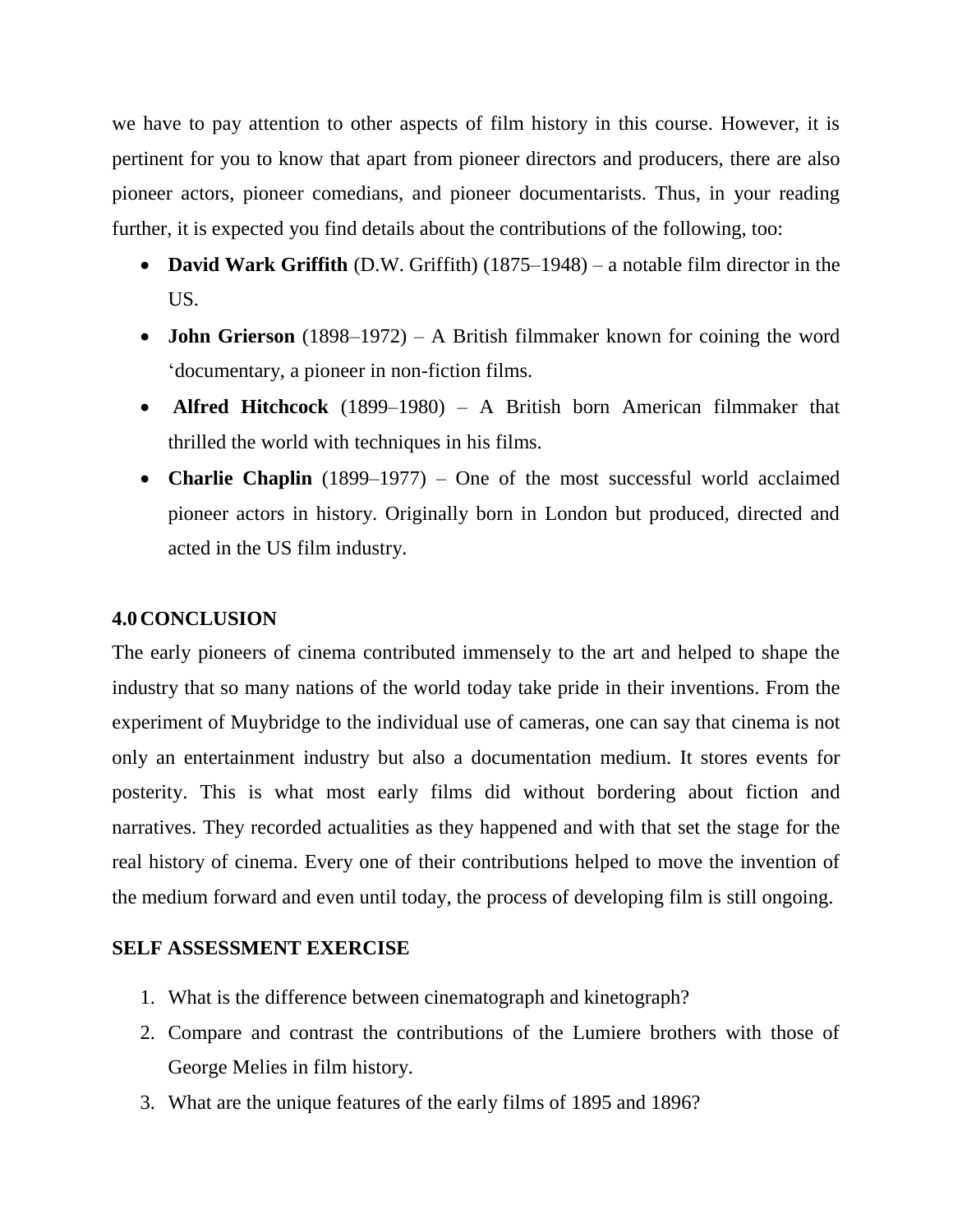#### **5.0SUMMARY**

This section taught you about the interesting names and contributions of inventors like Thomas Edison, Edwin Porter, George Eastman, Louis le Prince, the Lumiere brothers, George Melies and many others. They are the pathfinders that shaped the industry of cinema right from its inception. We looked at the Muybridge experiment and connected it to how cinematography is tied to photography.

### **6.0TUTOR-MARKED ASSIGNMENT**

1. Examine the contributions of the different pioneers of motion picture and state which one of them stands out for you.

### **7.0REFERENCES/FURTHER READING**

Cameron, K. M. (1994). *Africa on film: beyond black and white*. New York: Continuum Publishing Company.

Robin, Siegel (1999). The Muybridge Animal Locomotion at the National Museum of American History. In *Topics in Photographic Preservation,* Volume 8. Pp 1 -10).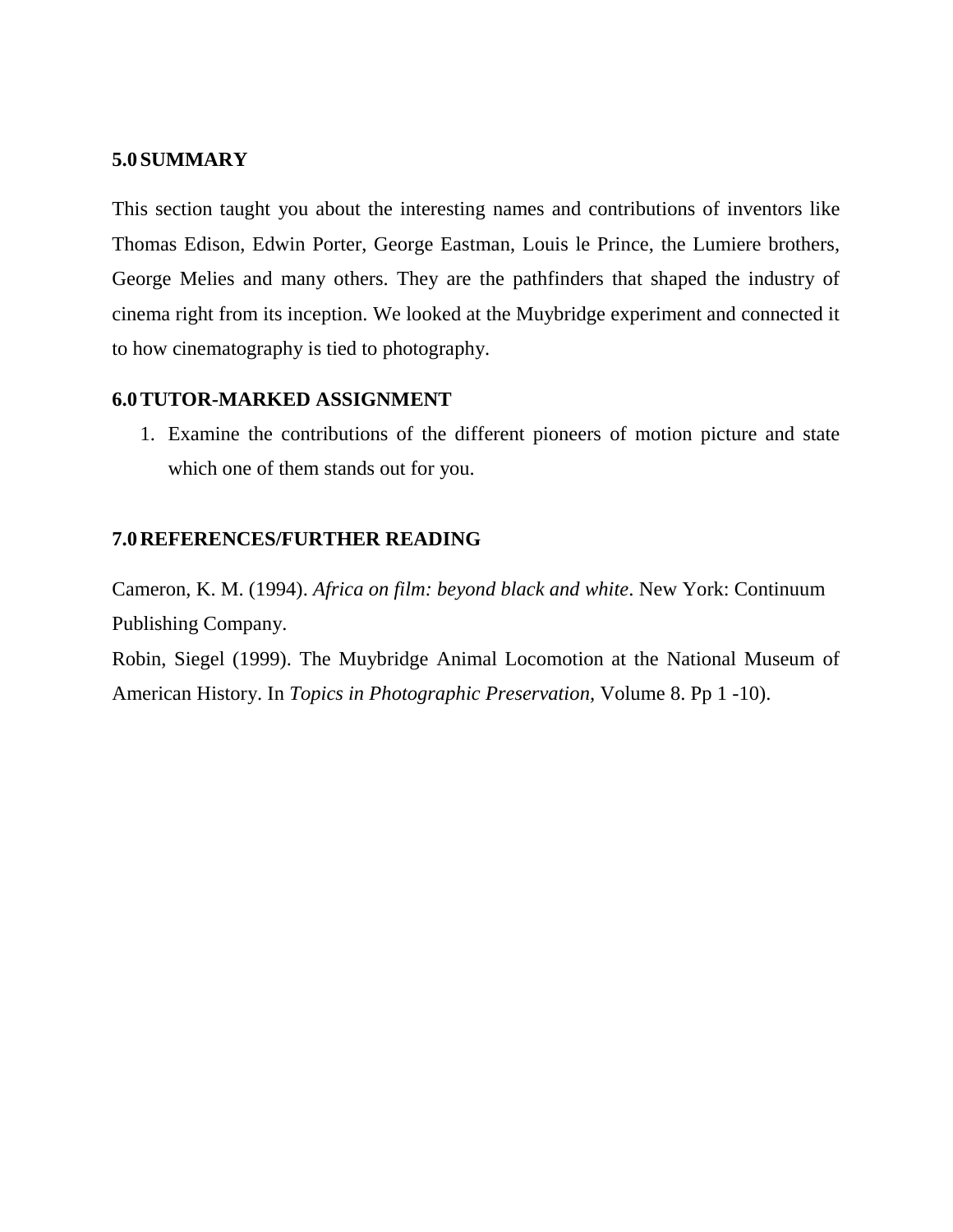# **UNIT 2. HOLLYWOOD CINEMA**

# **CONTENTS**

1.0 Introduction 2.0Objectives 3.0Main Content 3.1Hollywood as a Place and Industry 3.2The Nickelodeons and Formation of MPPC 3.3The Silent Period (1895 – 1928) 3.4The Sound Period (1928 – 1990) 3.5The Digital Epoch (1990 – Present). 4.0Conclusion 5.0Summary 6.0Tutor-Marked Assignment 7.0References/Further Reading

# **1.0 INTRODUCTION**

Hollywood evokes many meanings when it is mentioned ranging from the name of a place to the cinema industry in the US. It can also be used to refer to spectacular style in doing things given the impression of US movies as filled with wonderful sceneries. In this unit, the focus is on the film industry and its history as an entertainment empire.

# **2.0OBJECTIVES**

After going through this unit, students in this course are expected to learn and understand the following:

- The connection between the name of a place in California, US and the American film industry
- The reasons for the emergence of store-front theatres called Nickelodeons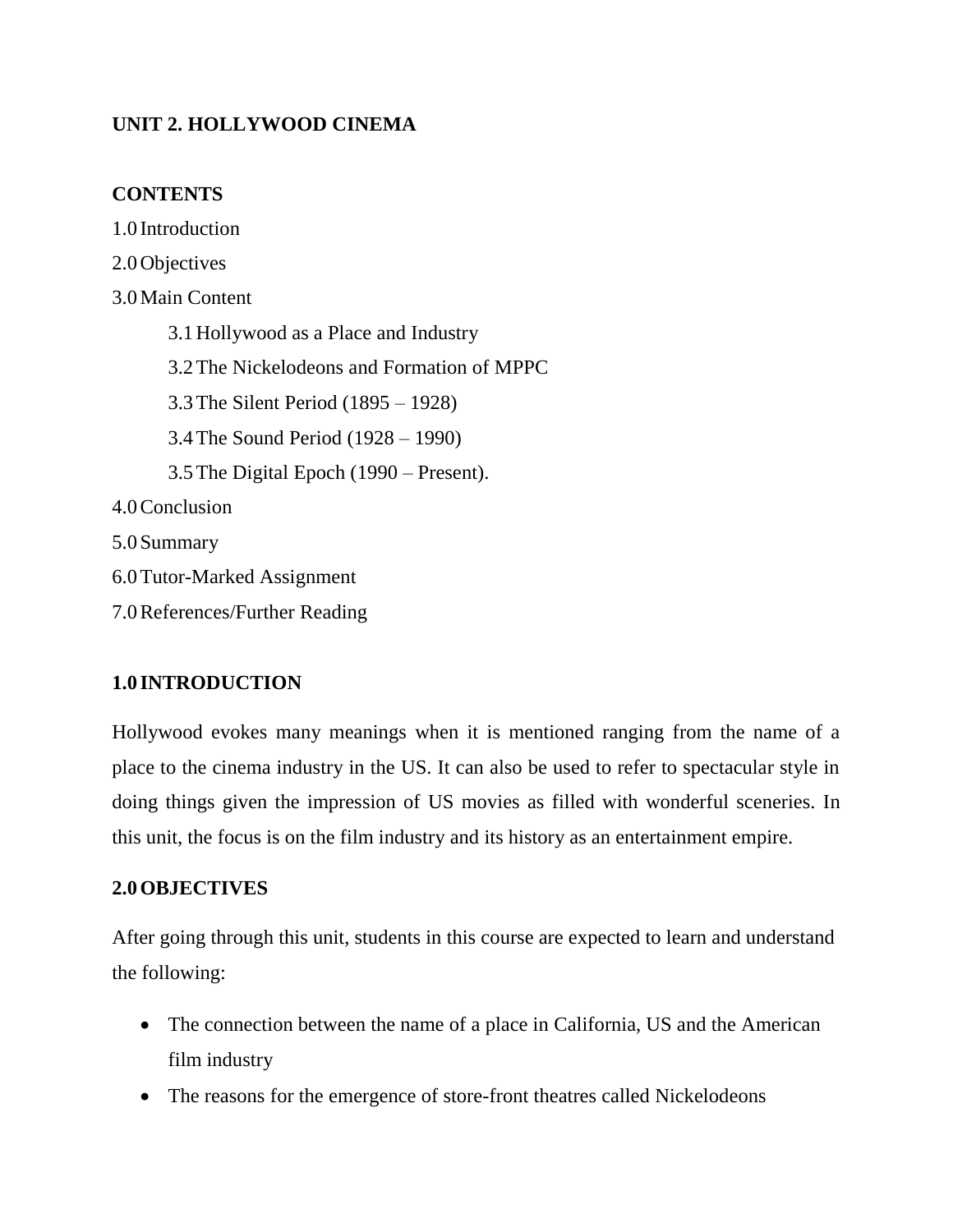The different phases of Hollywood film history and unique characteristics of film in its different stages: silent era, sound era and the digital epoch.

#### **3.0MAIN CONTENT**

#### **3.1. Hollywood as a Place and as Industry**

Hollywood refers to the American film industry. It is the name of a place in Los Angeles, in California, USA, where filmmakers can be said to have established their production headquarters. After the Lumiere brothers have shown the films to the world between 1895 and 1896, many more people started getting involved in filmmaking production and projection business. How Hollywood came to become the hub of the American film industry is a simple story. First and foremost, the Southern City of California is natural sight to behold with mountainous landscapes, beaches and all-round natural vegetation. Filmmakers used to travel down there to explore ideas and spend winter seasons together. With a group of filmmakers forming the Motion Picture Patent Company (MPPC) and cutting some others off their circle, many artistes decided to leave the city for them and relocate to shoot their films in cheaper locations. This was how Hollywood in Los Angeles became the chosen place for many. In one of his efforts to shoot a film titled *Intolerance* (1916), D. W. Griffith built sets for ancient Babylon in an open field in Hollywood which became a huge landmark for filmmaking and attracted many independent producers to use the set. Some also started building their studios in Hollywood at this stage such as: Universal Pictures, Paramount Pictures, Fox Film Corporation, etc. and that was how they began to gather around Hollywood, which by all standards is the capital of film worlds today. By 1911 the first film studio was built in Hollywood and with many other studios, the owners formed a conglomerate of movie moguls. People looking to become famous through movies moved to Hollywood just like celebrities in Broadway shows. Each studio employed many film actors, directors, scriptwriters, set designers, stunt managers and many others on long term basis. This is how Hollywood established the studio-system in film history whereby individual studios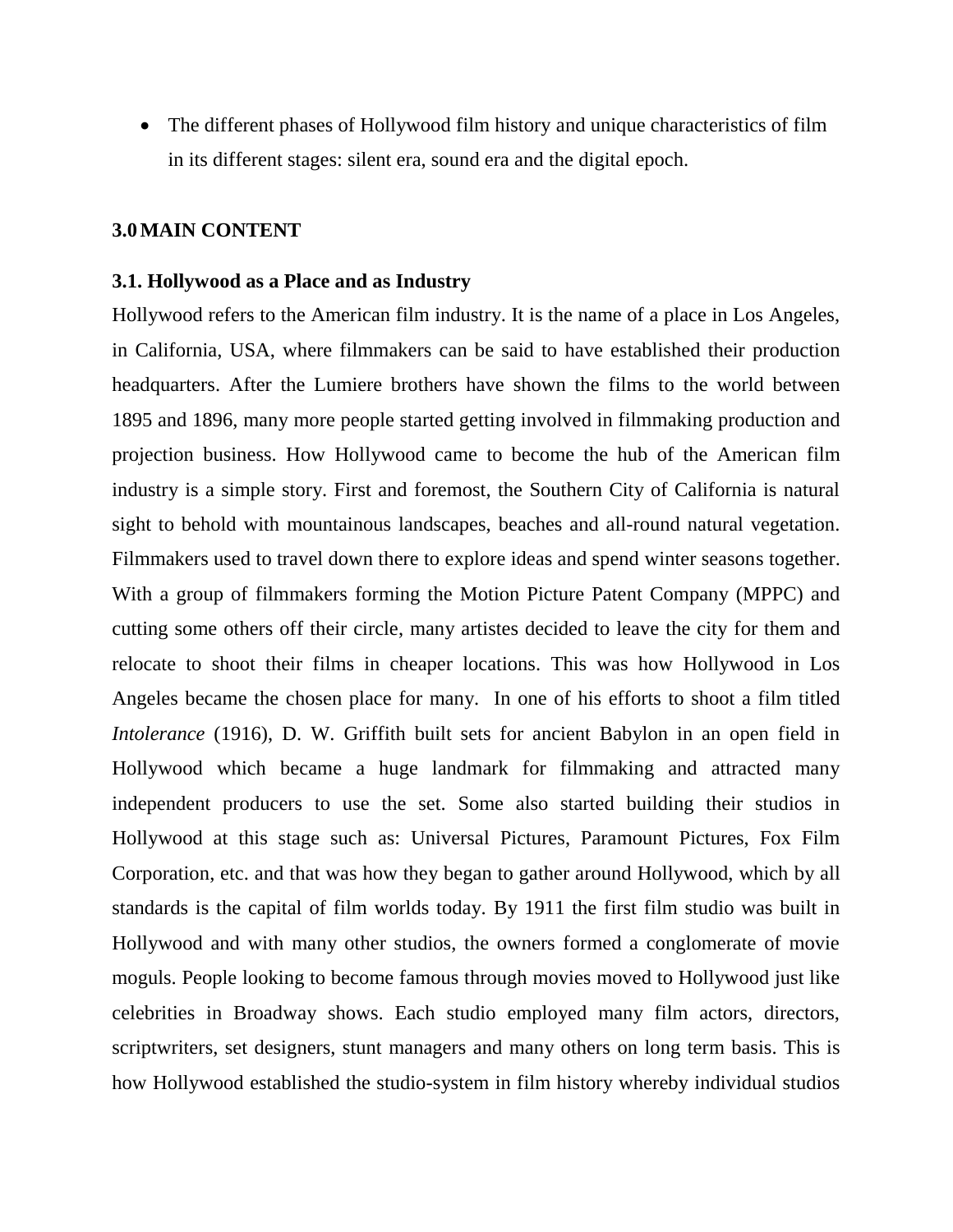managed the production and exhibition of their films from beginning to the end. Following this too was the star system – referring to the use of actors (stars) as vehicular purveyors in promotion and selling of films.

#### **3.2 The Nickelodeons and Formation of MPPC**

If we remember that Thomas Edison and his assistant, William K.L. Dickson had given the world the fact that a motion picture camera (kinetograph) and a machine for viewing films (kinetoscope) as well as a studio (Black Maria) earlier in the United States, before the Lumiere brothers, we shall attest that America did not go to sleep after its initial productions. Among the people that kept America strongly in the limelight were people like William K. L. Dickson and Edwin Stanton Porter (who worked for Thomas Edison).

Edwin S. Porter was in his twenties when he began working for Thomas Edison"s company, specifically in his studio as a projectionist in 1901. Soon after that, he started making his own films and became the first man to introduce multiple shots in movies, which means that his films became longer in duration than those of the Lumiere Brothers and others before him.

With his film, *The Great Train Robbery* released in 1903, Edwin Stanton Porter showed the world that films can be shot in different locations by moving his camera to different positions. Another of his films called *The Life of an American Fireman*, which was also made in 1903 showcases how creativity was brought into film. Here, he used his camera to follow the movement of a fireman who arrives to put off the blaze at both exterior and interior positions. This, in film history, is seen as the beginning of continuity shooting. Being highly successful with spectacular images, people were lining up to see the movies. It was this that necessitated the opening of store-front small theatres along the streets in major cities of the US for film viewing. Only 5 cents were paid to be admitted to see the movies. For this reason, the roadside theatres were called "nickelodeons" after the name of currency called nickels. The nickelodeons were energized mainly by Edwin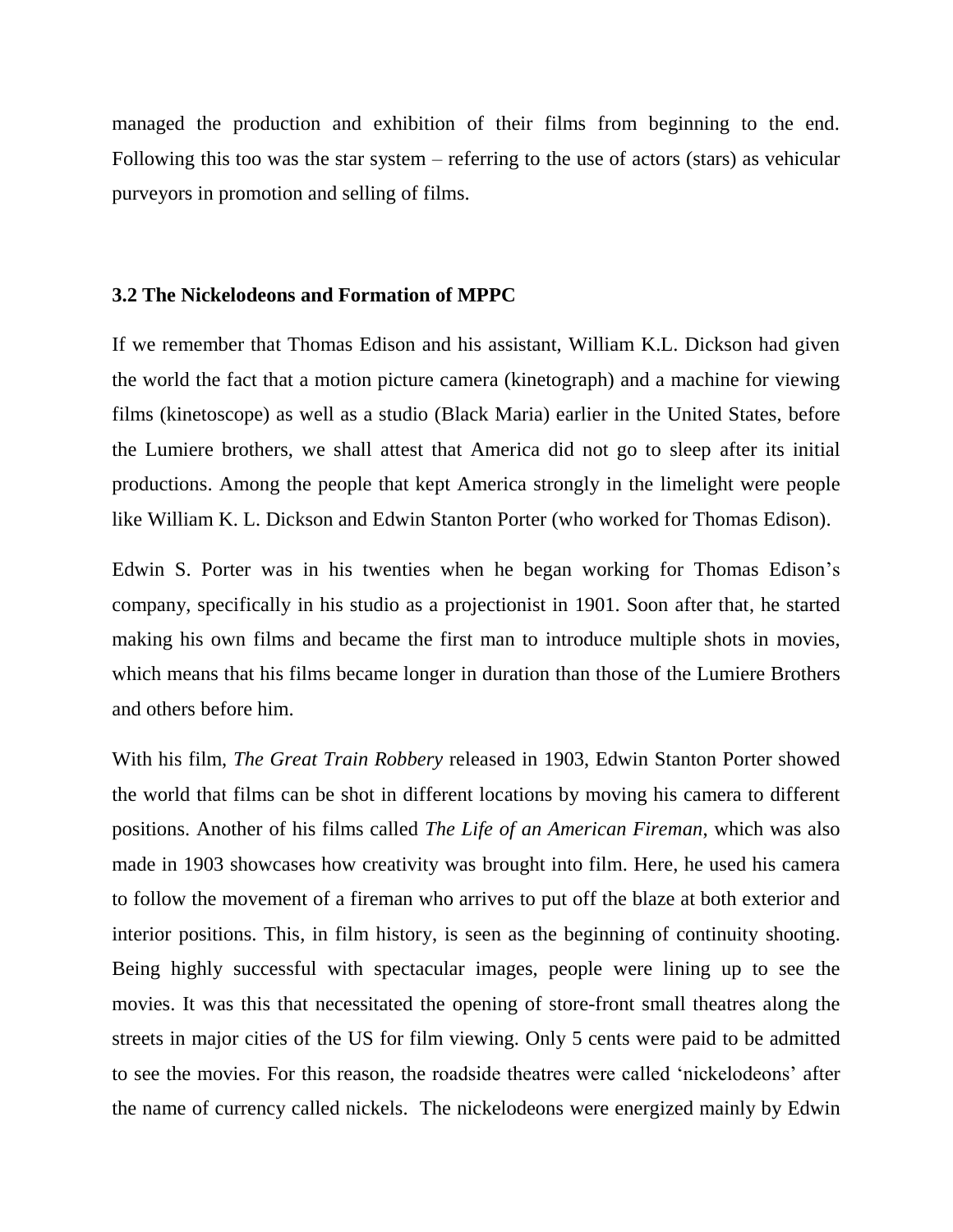Porter's film – *The Great Train Robbery*. But as the movies were attracting so many people, both viewers and filmmakers, a group of filmmakers led by Thomas Edison formed a consortium to regulate it in 1908. The consortium formed was called MPPC – Motion Pictures Patents Company. Their goals were to raise the admission fee, eliminate cheap theatres, and make sure that film stocks do not get into the hands of non-members as well as fight against piracy by cooperating with censorship bodies. But this did not augur well with some independent filmmakers (producers) who were non-members of the MPPC and made them file a case against MPPC in 1915. The US government judged in their favour and declared MPPC an illegal body.

Films continued to be made by all who can, with some of them becoming too long because they are shot in different locations. Shortly after these earlier films, some action movies began to emerge with filmmakers like D. W. Griffith making his mark in the industry. He first began by being an actor in one of the films directed by Edwin S. Porter before going into film directing. He is said to have directed nearly 500 films between 1908 and 1913 and introduced a lot of innovations in shooting and editing of films, such as angle of shots (wide angle or close up angle); shot, reverse shot technique, etc. Among his films were *Birth of a Nation* (1915), which is a 3-hour long film on American Civil War and *Intolerance* (1916), centered on four victims of prejudice. Generally speaking, the history of the American (Hollywood) film industry can be divided into the following three segments:

- The Silent Period (1895–1928)
- The Sound Period (1928–1990)
- The Digital Era (1990–Present) (See: Cousins, M. 2014, *The Story of Film*. Edinburgh: Pavilion).

#### **3.3 The Silent Period (1895–1928)**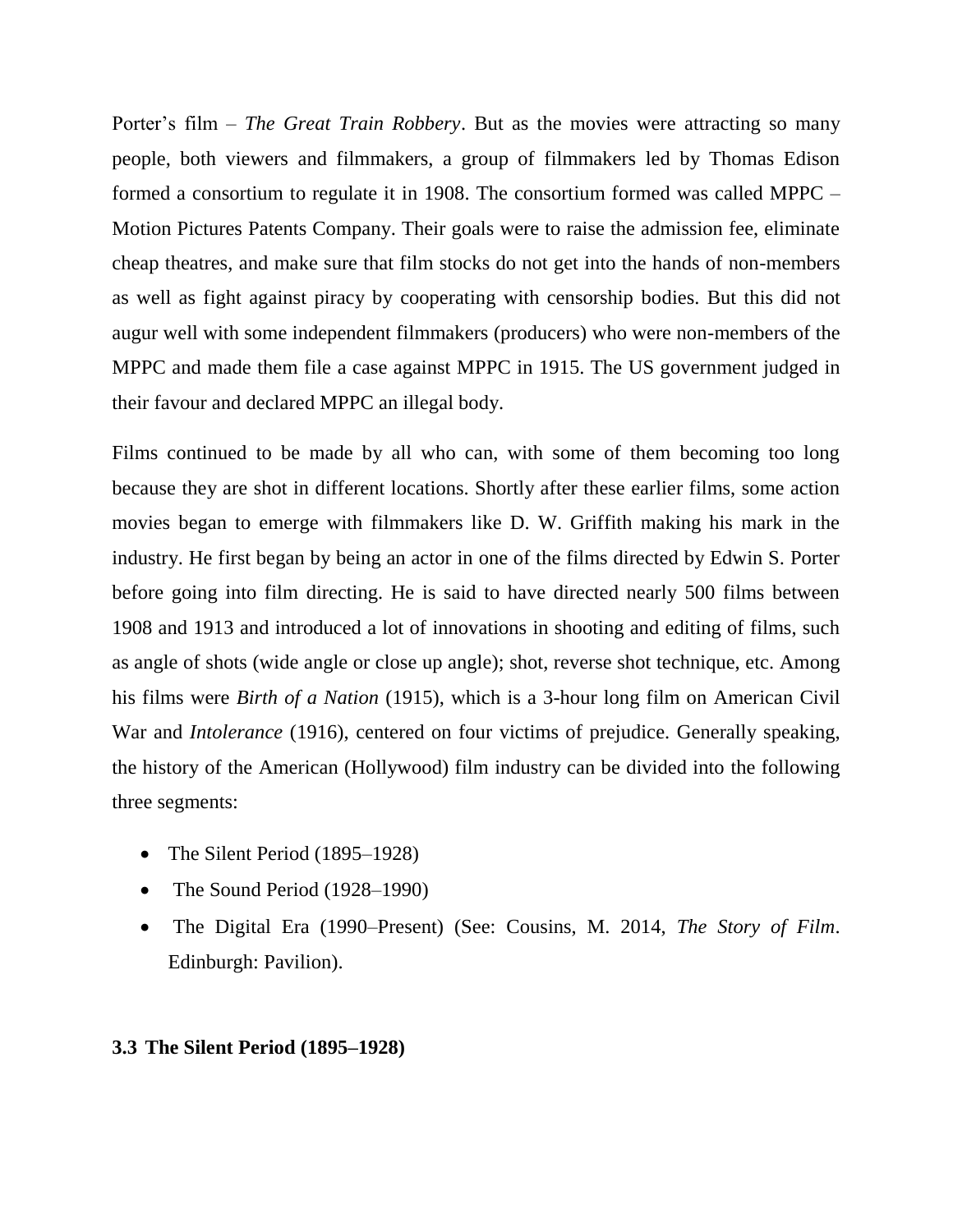This period refers to the times movies were originally produced as less than a minute production to the time feature films were firstly produced. The distinguishing factor underlying it is that the movies were produced without spoken dialogue, that is, without synchronized sound. Film of this period were made before the introduction of sound in the late 1920s. Even though this does not mean that all silent movies were devoid of sound, it simply means that it was not possible at this stage to capture both action and dialogue on camera while filming on set as it is the case today. Hence, film dialogues were subtitled to tell the stories while actions were mimed. For this reason, films of this period were called silent but also had some kind of musical accompaniment later infused into them without having synchronized dialogue as a component part of the visuals.

#### **3.4 The Sound Era (1928–1990)**

The sound period refers to when sound was introduced into film. Initially sound was thought to be destructive to the movies and most people like Thomas Edison felt it distorted the art of movie entertainment. It was in 1927 that the film, *The Jazz Singers*, an Academy award winning feature film, directed by Alan Crosland, was released and broke the silence of the silent period by introducing the sound era. It is the first film with sound and is the story of a young man who wanted to become a Broadway singer-celebrity whereas his father wanted him to go and work in a Synagogue since they were originally Jewish. The point is that while the boy"s father wanted him to use his talent to serve God in the synagogue, his mother was delighted to see the boy desire to be a famous singer. The boy eventually left the house and started a career on Broadway Street, only to return when his father became sick.

#### **3.5 The Present Epoch (1990 – Date)**

The present era refers to when technology has expanded the nature of filmmaking and liberalized everything about the art. It is the era of digital recording and cinematography that has displaced the analogue format. This started in the 1990s and has expanded to include so many features without cancelling out everything about celluloid film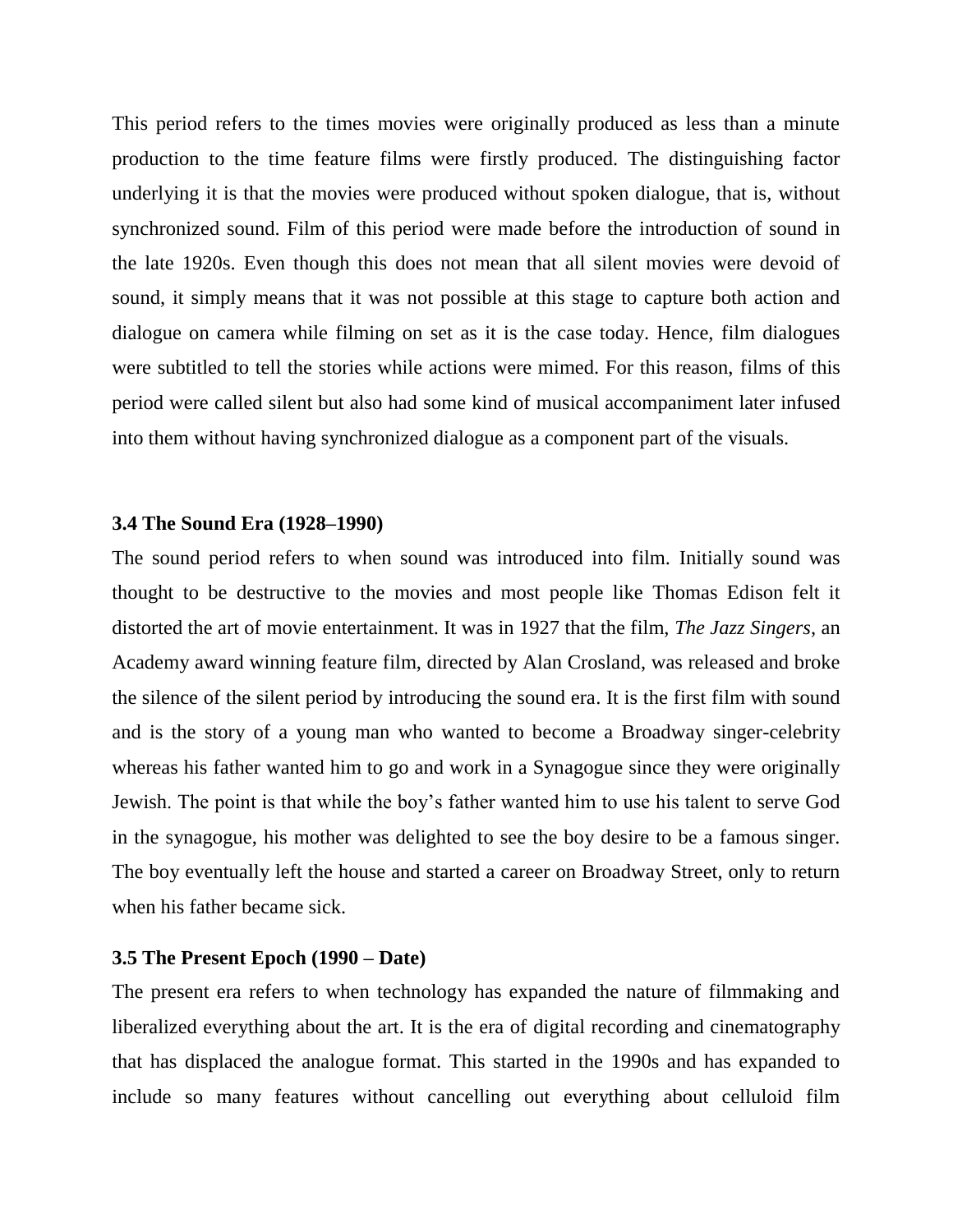production. So, this stage is the digital technology era. For instance, it is an era whereby rather than capture images on celluloid film stripes (as was the case in the olden days), film images are now captured and stored on microchips planted in the belly of the camera. The standard for digital film production and projection today has been set by the Digital Cinema Initiatives (DCI) Consortium in the USA which was formed by a conglomerate of studio owners like, Disney, FOX, MGM, Paramount, Sony Pictures Entertainment, Universal, and Warner Brothers in 2002 to ensure a high level of standard in film image quality and projection. This conglomerate uses a Digital Cinema Package (DCP) to store their collection of film files (containing both the audio and visual materials) for easy handling and transfer to distribution points. The digital films are productions shot on 2k or 4k camera formats – that is, 2,000 mega pixels or 4,000 mega pixels as the case may be, with the running speed standardized at 24fps or 48fps. Every film of this nature is encoded as a digital cinema package (DCP) and delivered on a hard drive and is highly encrypted. (See: Bordwell, D. and Thompson, K. (2013). *Film art: An introduction*. Tenth Edition. New York: McGraw Hill).

#### **SELF ASSESSMENT EXERCISE**

- 1. What factors led to the formation of MPPC?
- 2. What does "silent" in silent film mean to you?
- 3. What are the characteristics of digital films today?

#### **4.0 CONCLUSION**

Hollywood is a majestic film industry that every nation looks up to. Being founded in the United States of America, its history helps us appreciate its role in the overall history of cinema entertainment across the globe. As an industry that sets the standards, its practitioners in the present age have once again set the rules for digital cinematography and projection which all stakeholders must abide by.

#### **5.0SUMMARY**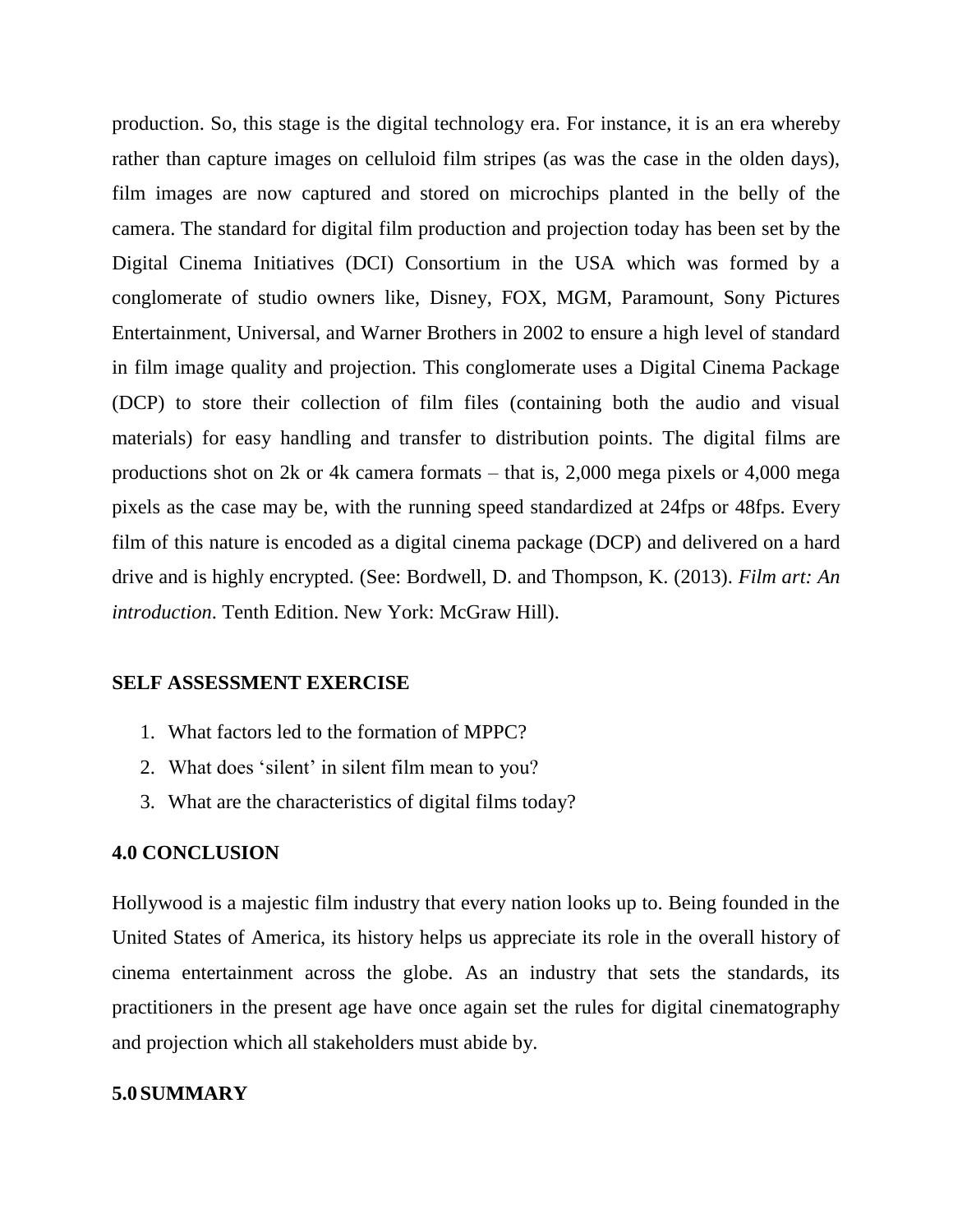This unit covered the history of Hollywood cinema. It looked at the contributions of some pioneers in the American film industry. Three outstanding phases of film in the US were also discussed and the unique characteristics of films in the periods were examined.

### **6.0TUTOR-MARKED ASSIGNMENT**

- 1. Briefly discuss the three epochs of cinema history in the US
- 2. Compare the era of nickelodeons with the practice of video-film viewing centers in Nigeria?

### **7.0REFERENCES/FURTHER READING**

- Bordwell, D. and Thompson, K. (2013). *Film art: An introduction*. Tenth Edition. New York: McGraw Hill.
- Cousins, M. (2014). *The Story of Film*. Edinburgh: Pavilion.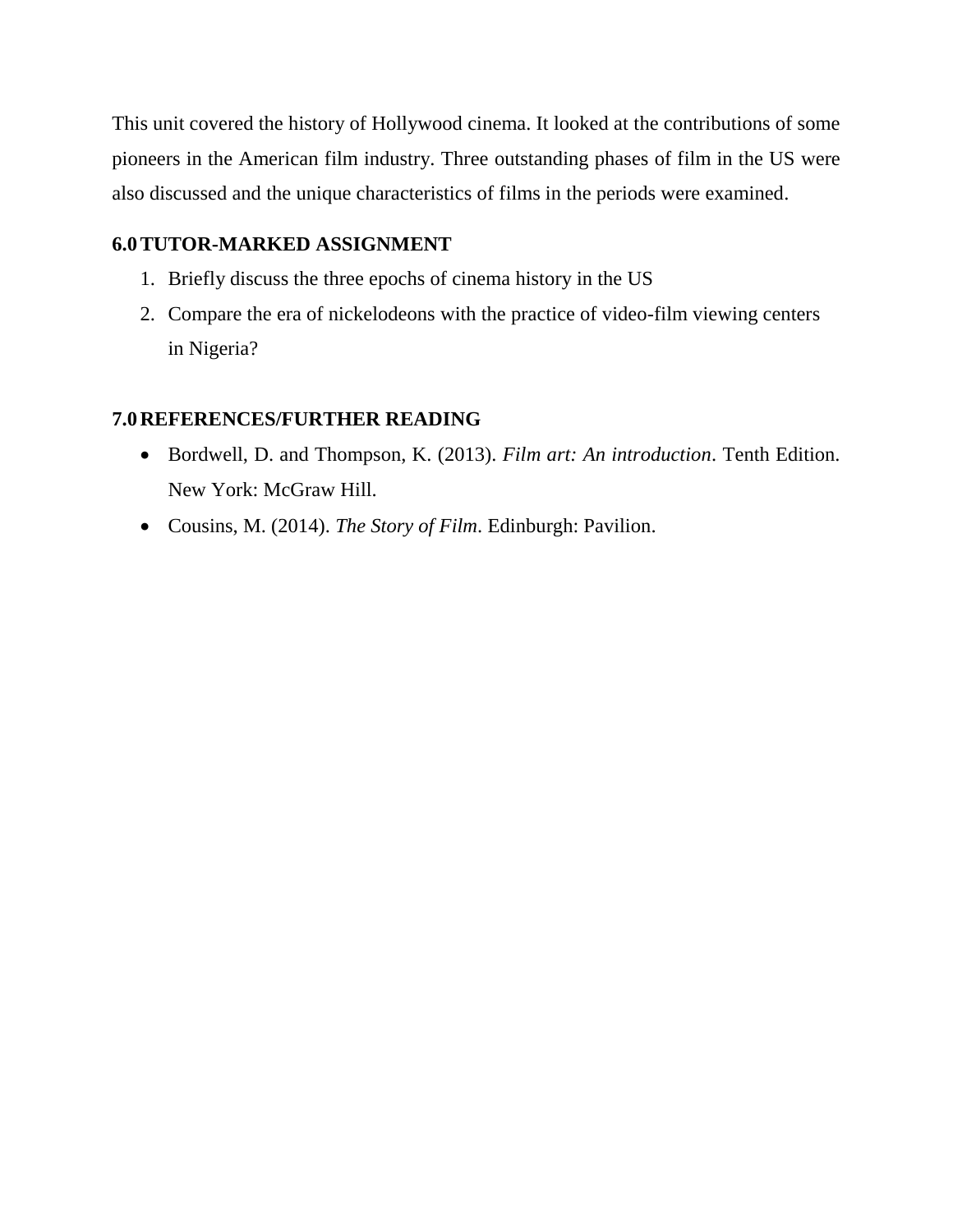#### **UNIT 3**

# **HISTORY OF AFRICAN CINEMA**

#### **CONTENTS**

1.0 Introduction

2.0Objectives

3.0Main Content

3.1Colonial Period 3.2The Formation of the Bantu Educational Kinema Experiment (BEKE) 3.3Le Decret Laval 3.4Emergence of African Cinema & Formation of FEPACI 3.5Pioneers of African Cinema 4.0Conclusion 5.0Summary 6.0Tutor-Marked Assignment

7.0References/Further Reading

#### **1.0 INTRODUCTION**

When we talk about African cinema, we have to understand that even though cinema came to Africa as soon as it was invented, what the people saw were films about Africa done by the West and not by Africans themselves. In this kind of films, the imagery of Africa was stereotypically represented. They were always depicted as primitive, poor and barbaric. The roles they were given when they started appearing in film were minor roles. That is to say, while the white man is characterized to be the lord or the white woman made to be the mistress, the black is at best the slave, maid or a plantation worker. In some films the black African is presented as living in the bush like monkeys and very far from civilization. This kind of stereotypes continued up till the time most African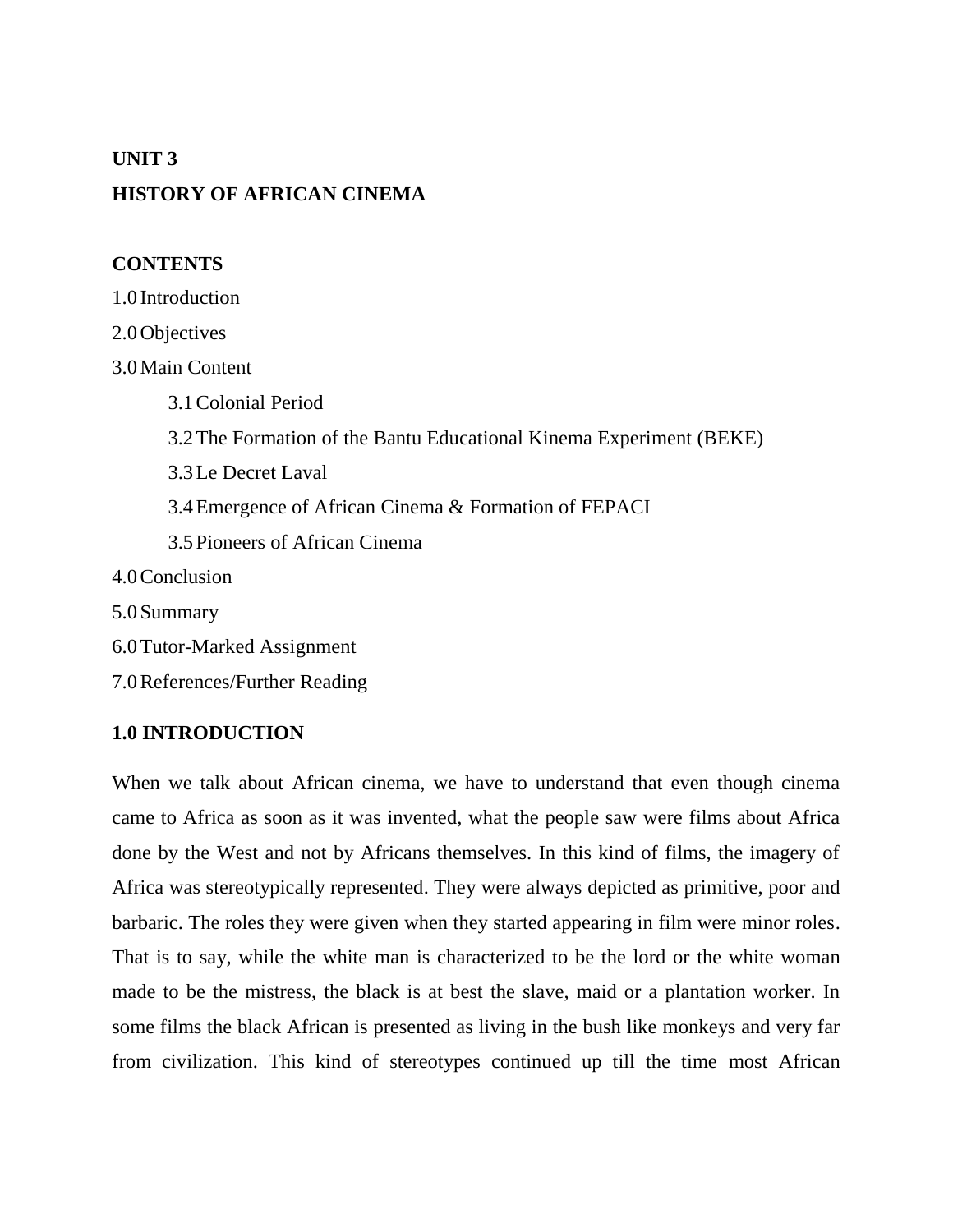countries got independence in the 1950s and 1960s and started establishing their identity as a people through arts and especially through the cinema channel.

### **2.0 OBJECTIVES**

The aim of this course is to help you appreciate the efforts of filmmakers in the continent of Africa by marshalling out their contributions in the emergence of African cinema. It is expected that at the end of this unit, you must have learnt the following:

- The circumstances under which film came to Africa
- How the west originally treated the representation of Africans in movies
- The concept and mission of Bantu Educational Kinema Experiment (BEKE)
- Pioneers of cinema in Africa
- The nature of cinema across Africa presently.

# **3.0 MAIN CONTENT**

#### **3.1 Colonial Period**

Once again, the birthday of cinema is the  $28<sup>th</sup>$  of December, 1895. By this time most African nations were under the administration of their colonial masters. So, film came to Africa through the colonial routes. With the scramble and partitioning of Africa in 1885, the continent was divided between different colonial power-blocks, mainly the British, French and Spanish. So, film entered Africa for many reasons:

(A). **Entertainment** – The colonial administrators imported films for their own entertainment in order not to lose out from the standard of recreation and relaxation happening in Europe at the time. It did not take time before film exhibitionists started bringing films to Africa to entertain fee paying audiences across the continent.

(B). **Education/Evangelization** – When the colonial administrators discovered the power of film to influence mindset, they started producing their own films in Africa to teach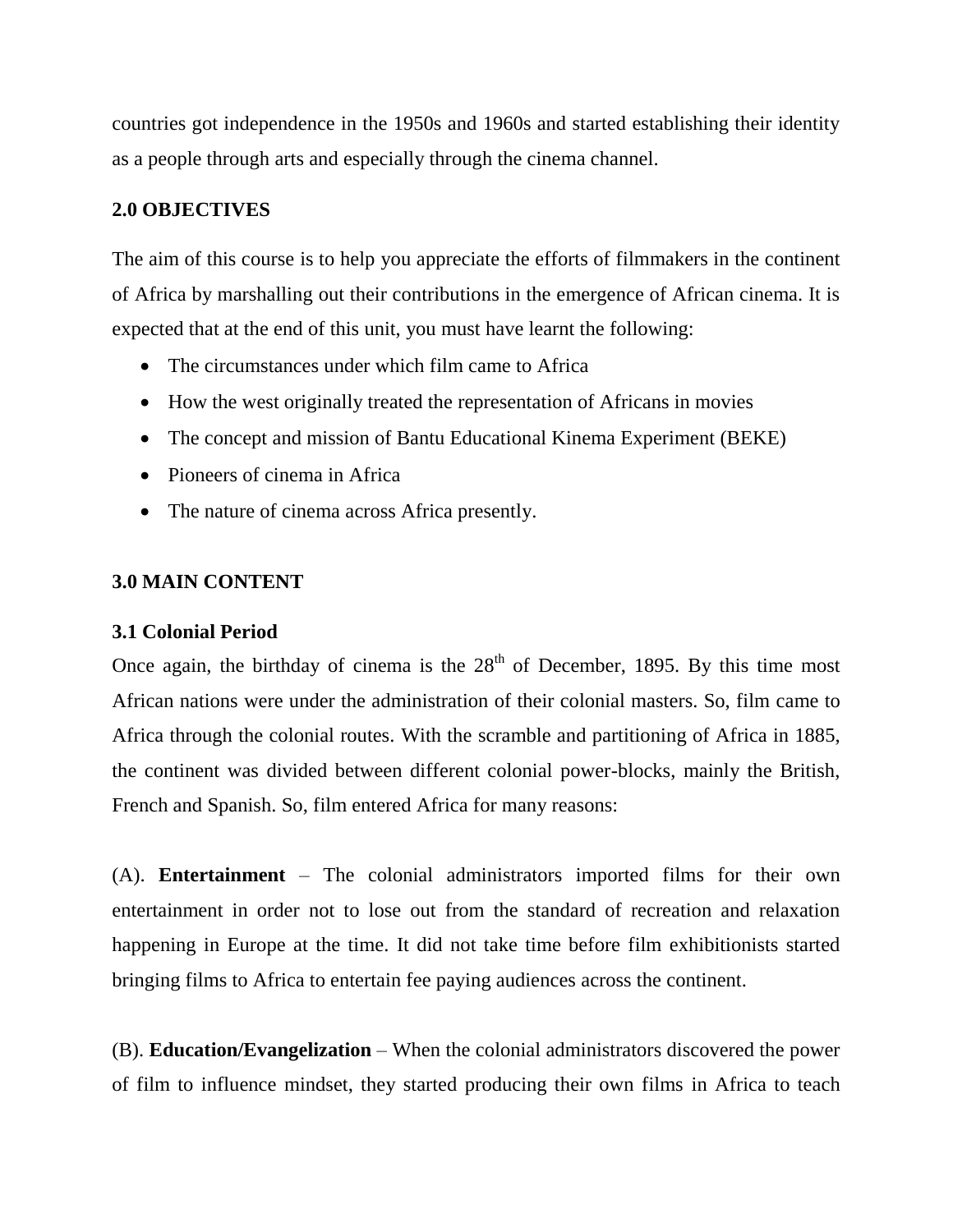them the way of the white man"s culture or what they called civilization and how to avoid diseases. The missionaries also started using film to teach and preach to people in order to convert them to Christianity.

#### **3.2 The Formation of the Bantu Educational Kinema Experiment**

When the British who were the colonial masters of the anglophone Africa saw the need to apply film to administrative purposes, they considered giving Africans a different cinematic production than those from their homelands. The established the Bantu Educational Kinema Experiment for the purpose of educating the Bantu, that is, the Black or African. BEKE lasted between 1935–1937 and produced over 35 films. It was a project involving the International Missionary Council, Carnegie Corporation of New York who sponsored it and the colonial administrators of Tanganyika (Tanzania), Kenya, Uganda, Northern Rhodesia (Zambia) and Nyasaland (Malawi).

BEKE was championed by Major Leslie A. Notcutt, a colonial administrator stationed in Tanzania at that time. He proposed the establishment of the Bantu Educational Kinema Experiment (BEKE) as a way of educating the "dull" mind of the African and teach him the way of the white man. It was approved and supported by the Colonial Office of the British Film Institute (BFI) in London. It was not charged with producing quality films for Africa but producing films for the education and civilization of the natives in the language they would understand.

Most of the films produced by BEKE revolved around issues of health, agriculture and hygiene and had commentaries in different languages. Some of the films that BEKE produced include those that teach Africans about Europeans and their manner of doing things, such as, *Post Office*, *Savings Bank*, *Tax*, *Progress* Others *like Coffee Under Banana Shade*, *High Yield from Selected Plants, Coffee Marketing* were made to teach them about agriculture while films like *Infant Malaria*, *Hookworm*, *Anesthesia* were made to teach them ways to prevent diseases occurring in the society. It was based on the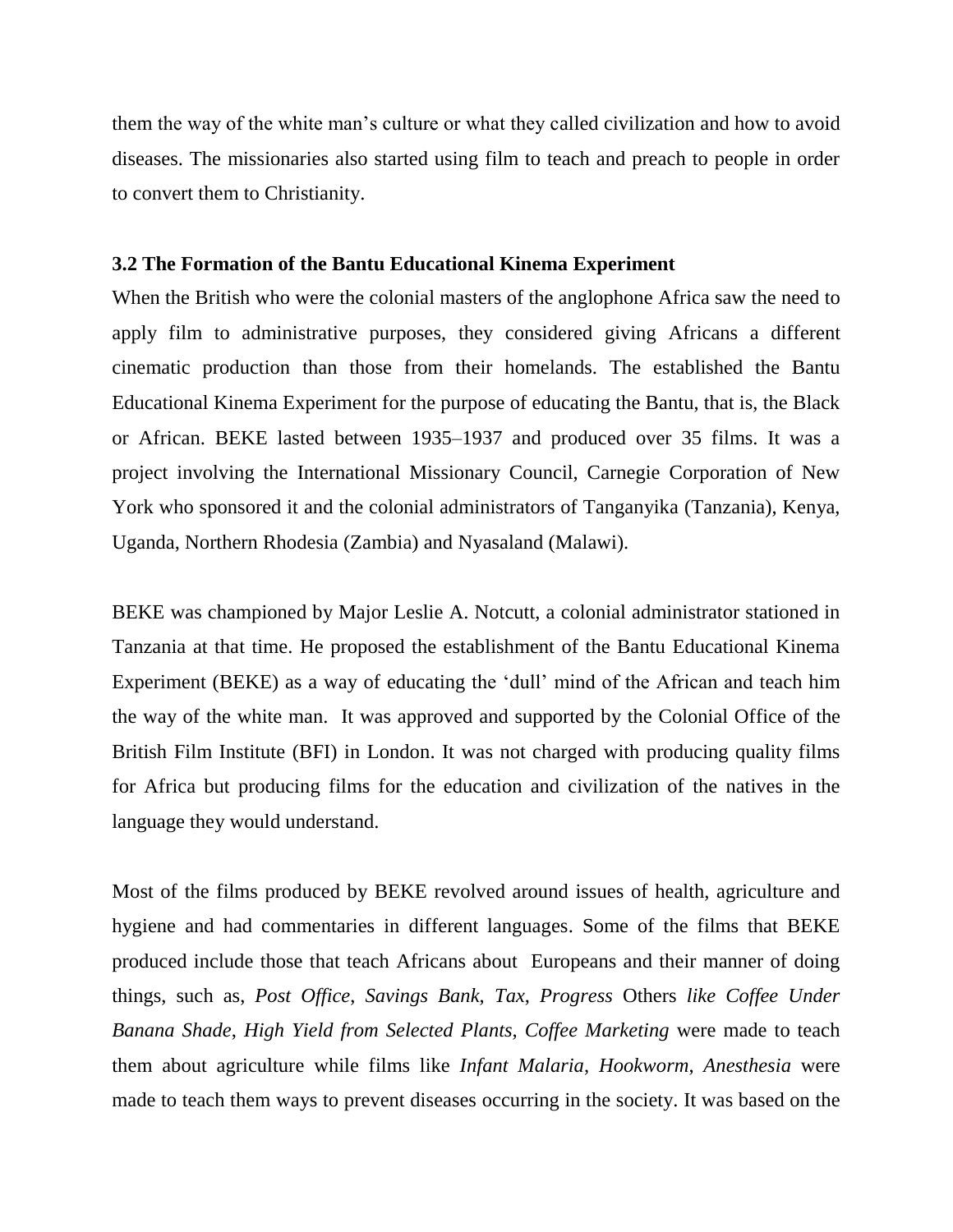success of BEKE that the lead director of the project, Major Leslie A. Notcutt and his team recommended to the colonial government that local film units be opened under the supervision of the headquarters in London. This gave rise to the establishment of what was called Colonial Film Units (CFU) across the regions of Africa in 1939. They were later disbanded in 1955 after the British government declared that its work was done and most countries were warming up for independence. The following is how the regional colonial film units were positioned at the time:

- East African Colonial Film Unit Branch to serve Tanganyika (Tanzania), Kenya and Uganda.
- Central African Colonial Film Unit Branch to serve Rhodesia (present day Zimbabwe, Zambia and Nyasaland (present day Malawi).
- West African Colonial Film Unit Branch to serve Nigeria and the Gold Coast (present day Ghana). (See: Diawara, (1992). *African cinema: Politics and Culture*. p. 3).

Apart from commercial exhibitionists that also brought films, the CFUs continued being the channel through which films made in Europe were brought to Africa. But the films they distributed were re-edited before circulation and most of them were propaganda films. Soon after the Second World War in 1945, the Colonial Film Units began producing their own films for the colonies rather than distributing films from Europe. They produced films like *Mister English at Home* and *African in London* to sell the culture of the white man to Africans.

#### **3.3 Le Decret Laval of 1934**

While what you have seen above pertains to British West Africa, that is, Anglophone Africa or the areas that speak English language given the colonization of their country by Britain, the story is different in the Francophone part of Africa where the French did not set up film units but administered arts production from Paris. Initially films were brought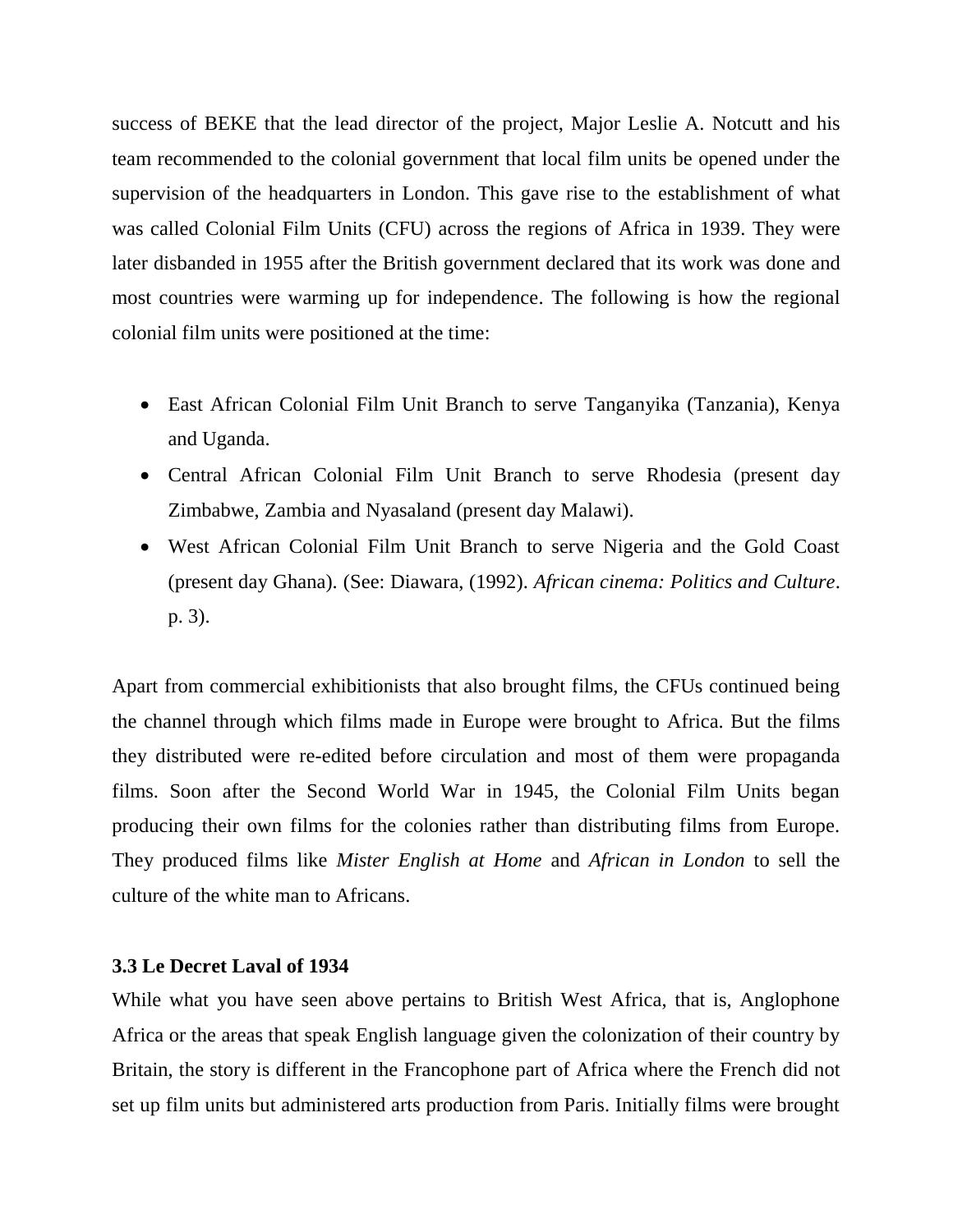into the French speaking countries of Africa from France and Belgium. Indigenes of African countries in the French colonies were prohibited from making their own films without obtaining permission from the colonial administrators to do so. In order to make the permission difficult, the French colonial powers promulgated a law for their regional colonies, popularly called Le Decret Laval. This law mandates only the French ministry in-charge of the colonies to be the ones to approve films to be made. The Ministry at that time was led by a man called Monsieur Pierre Laval. It is this that made the law to be called the Laval decree – Le Decret Laval. It grants the ministry the right to examine all film production applications in the colonies by going through the scripts to know the storyline, identify the cast and crew to be involved in the production and take note of their professional expertise in relation to any proposed film before permission can be given to intending filmmakers.

#### **3.4 Emergence of African Cinema**

The first film to be made by an African is *Afrique Sur Seine* (1955). This was directed by Paulin Soumanou Vieyra, originally from the Republic of Benin, but educated in Senegal and Paris. He was the first African graduate of *L' Institute des Hautes Etudes Cinematographiques* (DEHC) in Paris. Defying the French rules prohibiting the production of films in Senegal, he got permission from Paris and gathered a group of students and produced the first short film ever to be directed by an African. The group he formed was known as *Le Group Africain du Cinema* – The African Cinema Group. Later on, Paulin Vieyra and this group championed consciousness about the preservation of African culture and arts. At a conference they attended in Rome, in 1959, called the congress of black writers and artists, they met and decided that the time was ripe for Africans to start expressing themselves through arts and especially their own films. In April of 1966, they hosted the first African arts festival in Dakar, Senegal, wherein twenty-six films from sixteen African nations were shown. Being overjoyed, they took some resolutions together and formed FEPACI – Federation Pan-Africaine des Cineastes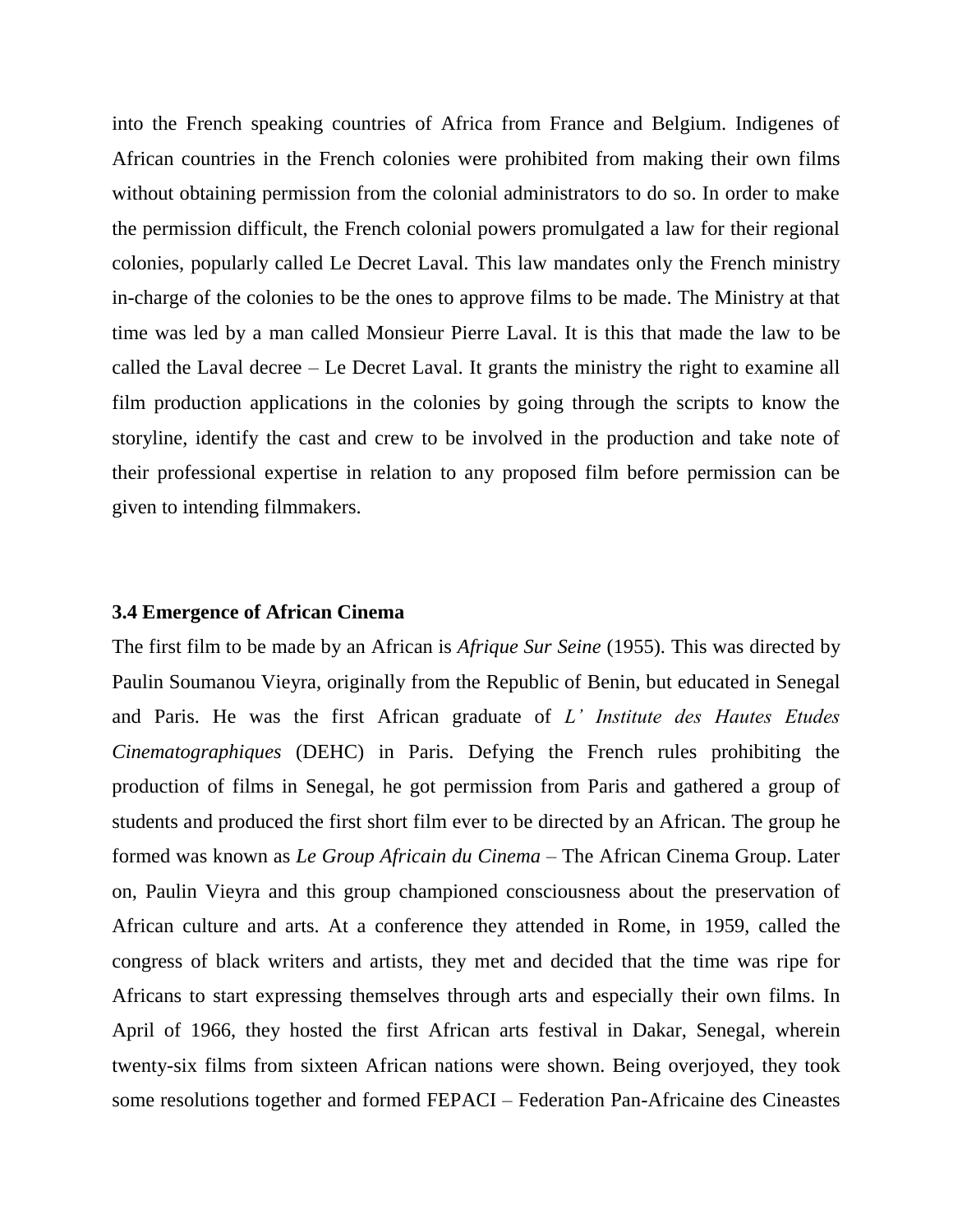(Federation of Pan-African Filmmakers). It is an association that incorporates African cinematographers, film professionals, directors, technicians, actors and students of film. Following its establishment, FESPACI created a platform for exhibition of their films which holds biennially at Ouagadougou, Burkina Faso and called it FESPACO. This was in 1969. The full meaning of FESPACO is festival pan-Africain du Cinema, which is translated as Festival of Pan-African Cinemas. It is the biggest film festival in Africa and still holds today.

#### **3.5 Pioneers of African Cinema**

When Africans started shooting films, their main preoccupation was to correct the kind of impression the West had made about the continent with film. Most of their films therefore were against colonial misrepresentations in order to talk back to the West. Some of the pioneer filmmakers of African cinema include:

- Paulin S. Vieyra, who formed the called African Cinema group and directed the short film, *Afrique Sur Scene* (1955).
- Ousmane Sembene of Senegal, called the father of African cinema, who shot so many films including *Le Noire*…. (*Black Girl*), *Camp de Thiaroye*,
- Ola Balogun of Nigeria
- Djibril Diop Mambety of Senegal
- Souleymane Cisse of Mali
- Haile Gerima of Ethiopia and many others.

# **4.0CONCLUSION**

African cinema was a collective enterprise. The films were focused on one mission or ideology: decolonizing the screen and shooting back to the West. People teamed up from across the continent and used their films to give dignity back to Africa by representing them as a distinct people with their own culture. But today, we can no longer talk of African cinema as a unitary concept because most countries operate their own national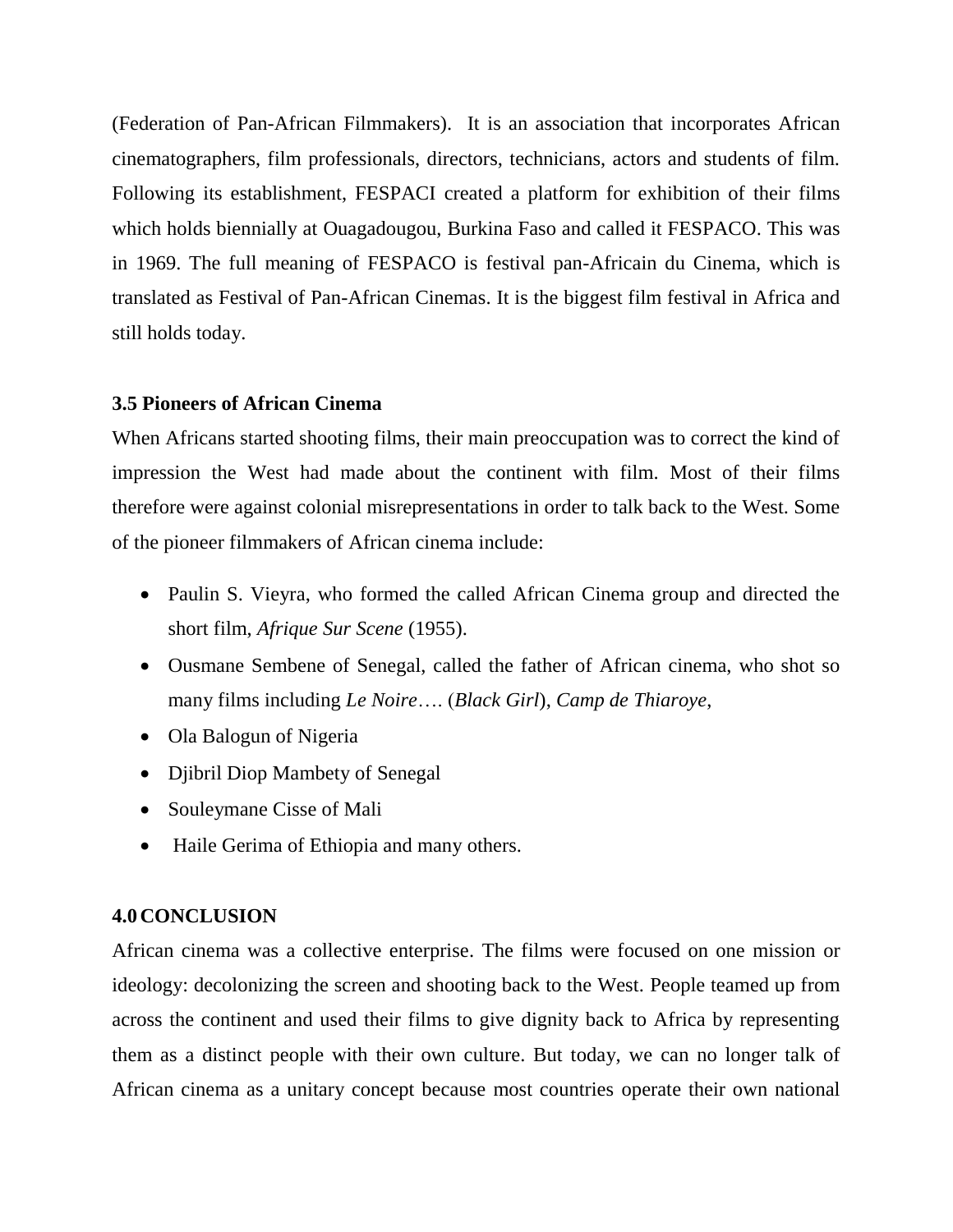cinemas that exhibit different kind of ideologies than the political ideology of decolonization. Many of the films are commercial films and deal with the popular culture of audiences in order to recoup money spent in producing them. There are even different models of filmmaking culture now across the continent, such as the celluloid-base productions and the new Nollywood model of cheaper digital filmmaking practices. In all, what can be said is that African cinema has grown and expanded from what it used to be and we can today discuss the cinemas of Africa (plural form) rather than African cinema.

#### **SELF ASSESSMENT EXERCISE**

- 1. Evaluate the contributions of Paulin Vieyra in the establishment of African cinema industry.
- 2. Discuss briefly the impact of FEPACI in film development in Africa.
- 3. What was the major preoccupation of African cinema at its emergence?

#### **5.0SUMMARY**

This unit dealt with the nature and history of African cinema. It began by looking at the kind of representations that the West originally made about Africa and from there went on to discuss the difficulties Africans faced in trying to enter the business of filmmaking, simply because, the colonial powers did not want it easy for them. But whereas the British started a project of using film to educate and civilize Africans, the French made it very difficult for films to be produced by individuals in their colonies. They used a draconian law to restrict the people's effort. Today, such ugly situations have changed. With independence granted, many African nations and given the availability of video technologies all over the place, most people have taken to making cinema their birthright and filmmakers are now able to make cultural statements about their countries and peoples through film.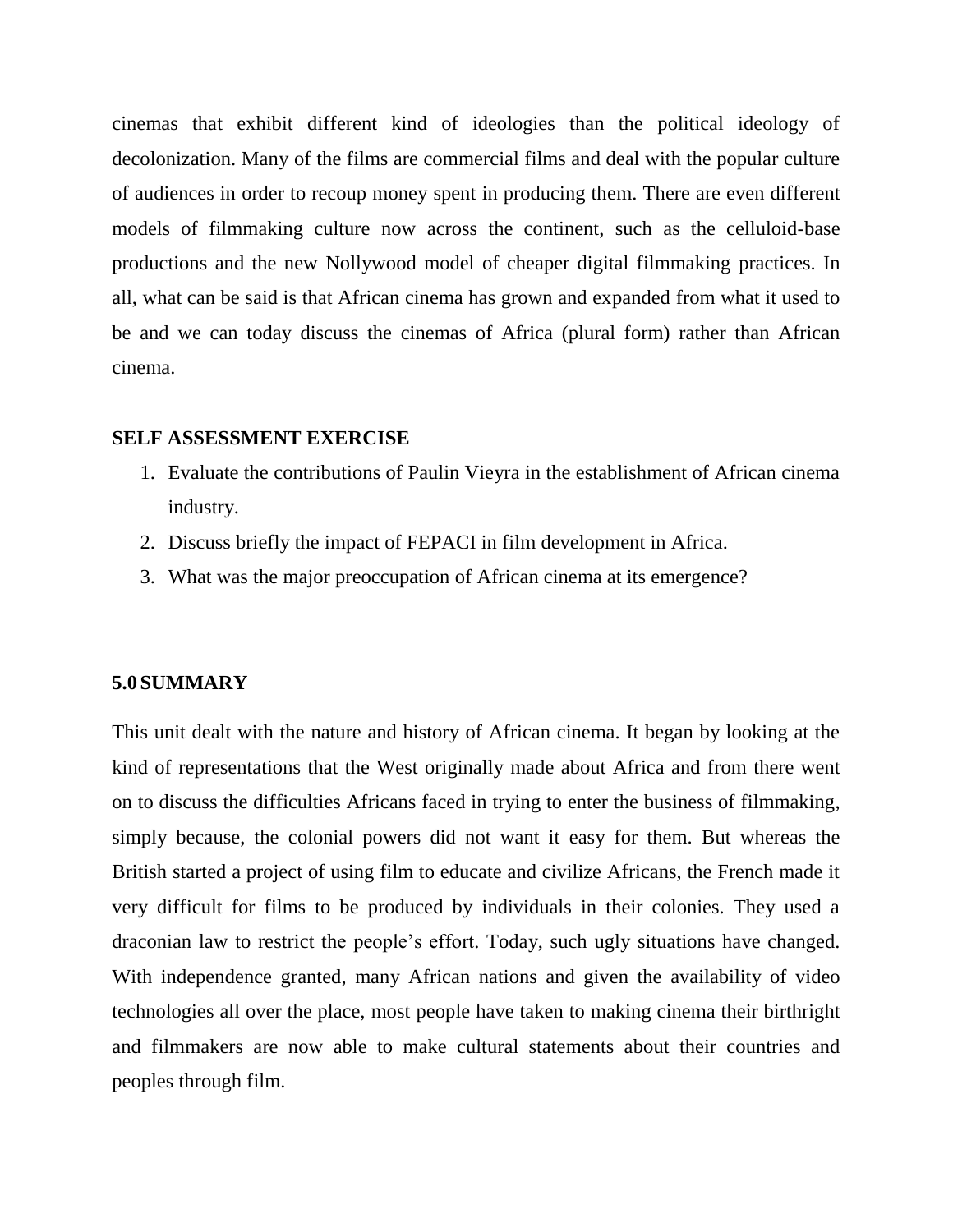#### **6.0TUTOR-MARKED ASSIGNMENT**

- 1. What do you understand by the Bantu Educational Kineme Experiment?
- 2. Discuss the role of the British and French in bringing film to Africa.

#### **7.0REFERENCES/FURTHER READING**

Akudinobi, J. (2001). Nationalism, African cinema and frames of scrutiny. In *Research in African Literature.* Volume 32, Number 3. Indiana: Indiana University Press. pp 123 – 142. Available at: [http://www.jstor.org/stable/3820428.](http://www.jstor.org/stable/3820428) Accessed 27/05/2014.

Armes, R. (2006). *African filmmaking: North and South of the Sahara*. Edinburgh: Edinburgh

University Press Limited.

Bakari, I. and Cham, M. B. (1996). (Eds.) *African experiences of cinema*. London: BFI

Bakari, I. (2007). Colonialism and modern lives in African cinema. In *Screen*, 48, 4 (Winter)

Oxford: Oxford University Press.

Barlet, O. (2000). *African cinemas: Decolonizing the gaze*. Translated by Chris Turner. London

and New York: Zed books.

Cameron, K. M. (1994). *Africa on film: beyond black and white*. New York: Continuum Publishing Company.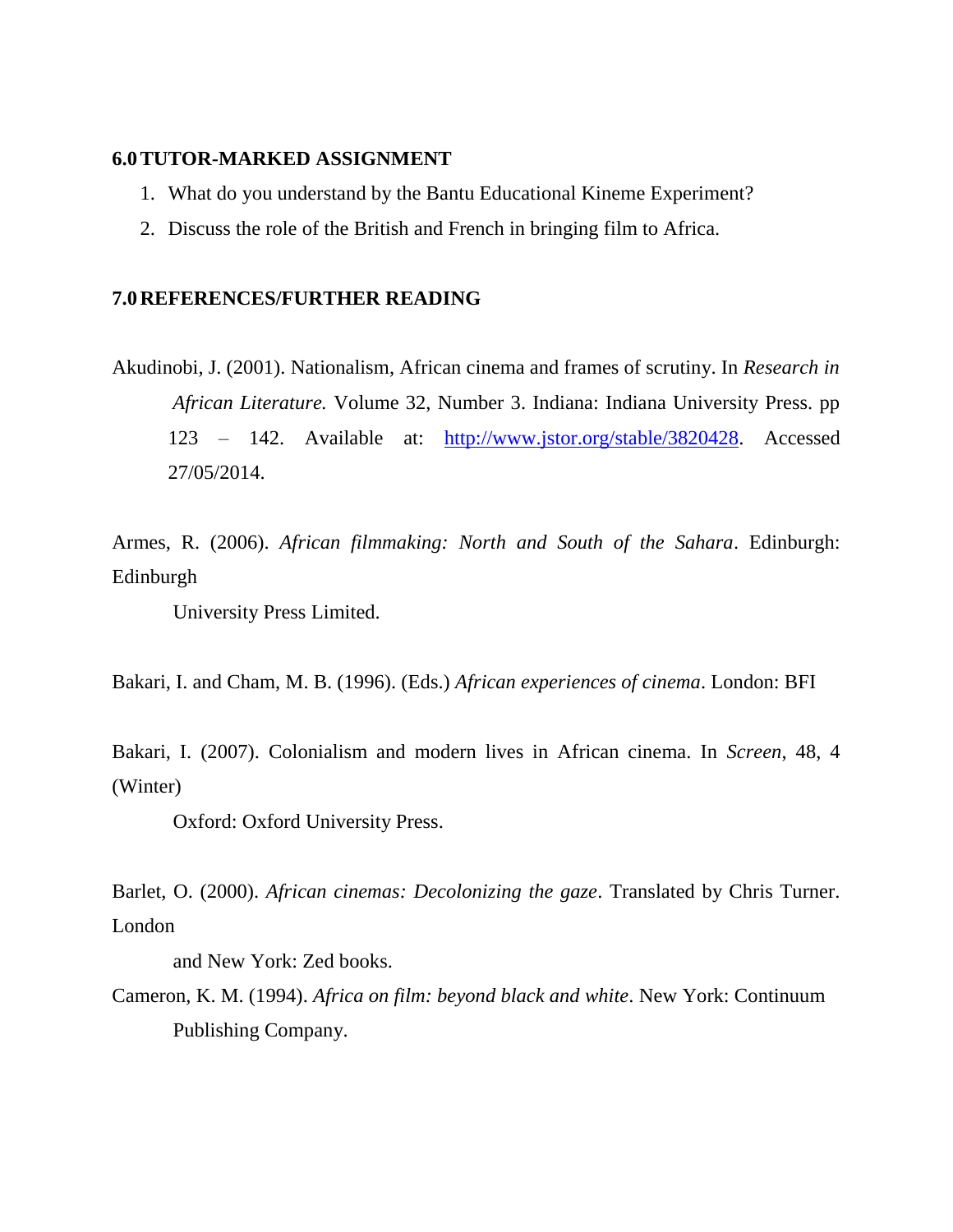Diawara, M. (1988). Popular culture and oral traditions in African film. In *Film Quarterly*, Volume 41, No. 3. pp 6 – 14. Available at: [http://www.jstor.org/stable/1212516.](http://www.jstor.org/stable/1212516) Accessed: 19/12/2015.

Diawara, M. (1992). *African cinema: politics and culture*. Bloomington and Indianapolis. Indiana University Press.

Diawara, M. (2010). African film: new forms of aesthetics and politics. Munich and New York:

Prestel.

Magombe, V. (1997). The cinemas of sub-Saharan Africa. In Nowell, G. (Ed.). *The Oxford*

*history of Cinema worldwide*. Oxford: Oxford University Press. pp 667 – 672. Ukadike, N. F. (1994). *Black African cinema.* Berkeley: University of California Press.

Ukadike, N. F. (2013). *African cinema: narratives, perspectives and poetics*. Port Harcourt: University of Port Harcourt Press.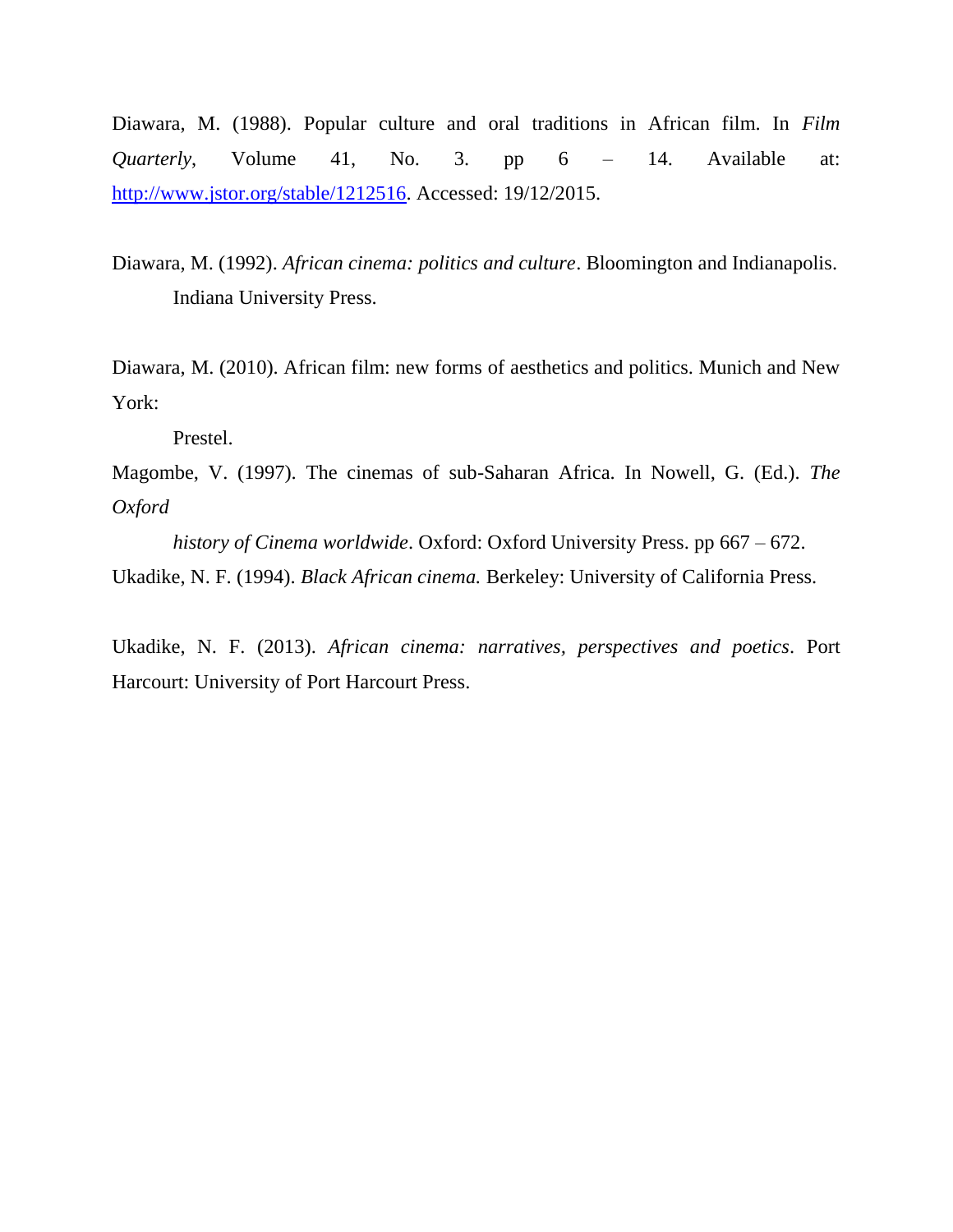# **UNIT 4 HISTORY OF NIGERIAN CINEMA**

# **CONTENTS**

1.0 Introduction 2.0Objectives 3.0Main Content 3.1 Colonial Period (1903-1960) 3.2Pre-Nollywood Era (1960–1990) 3.3The Nollywood Epoch (1992–Date) 3.4The "New" Nollywood 4.0Conclusion 5.0Summary 6.0Tutor-Marked Assignment 7.0References/Further Reading

# **1.0 INTRODUCTION**

The history of film in Nigeria, like that of Hollywood occurred in phases. We have the first generation of filmmakers sent to Ghana by the colonial administrators and we have the second generation of filmmakers, most of whom studied abroad in Europe and the US and distributed their films through international routes known in the early days of African cinema. We also have another generation of filmmakers who generally belong to the Nollywood film industry. This unit discusses the Nigerian film history by recognizing the continuity stretch that flow from the old African cinema to the new Nollywood. In fact, the timeline for cinema history in Nigeria therefore can be departmentalized according to different eras such as the following: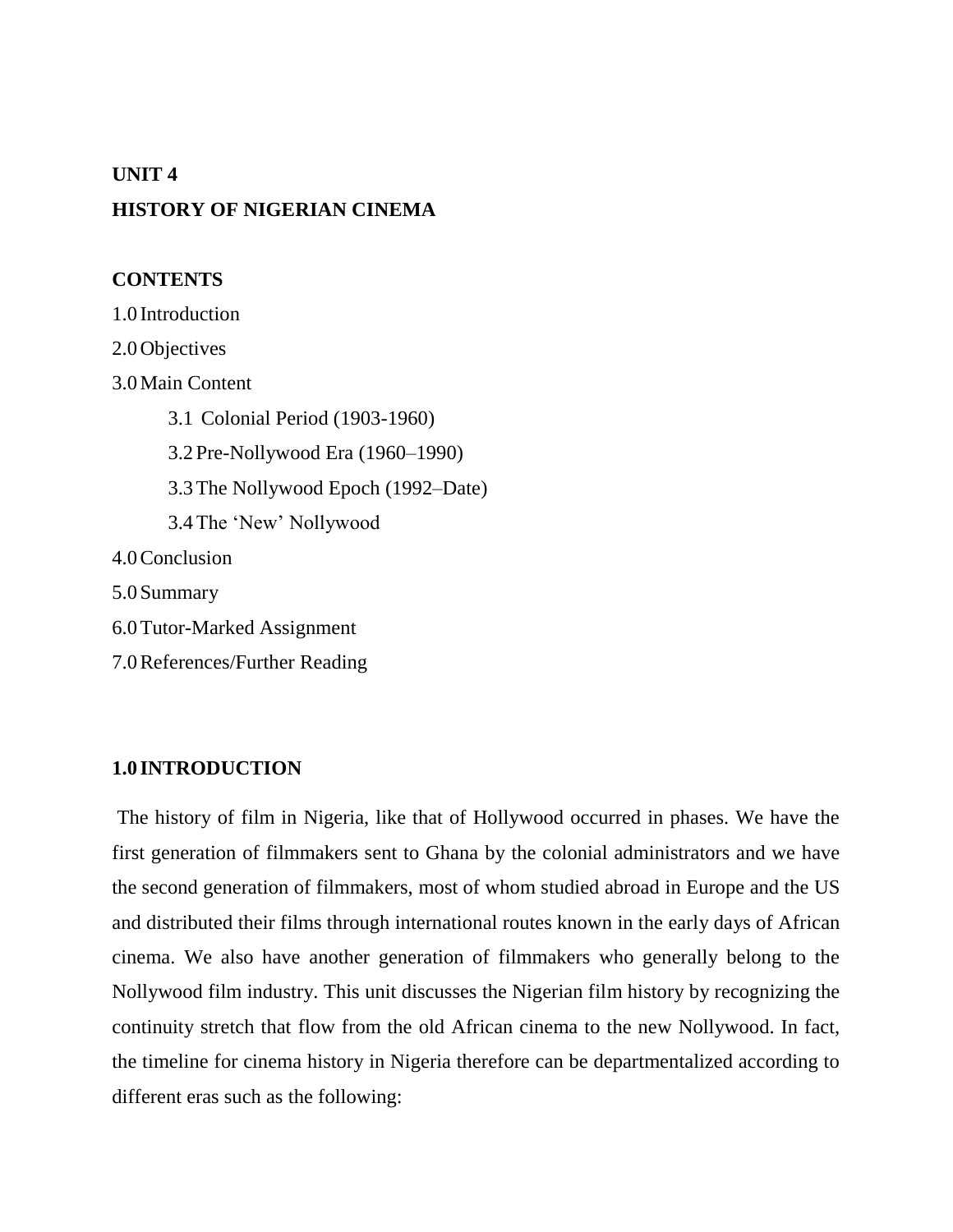- Colonial period (1903-1960)
- Pre-Nollywood epoch (1960–1990)
- The Nollywood era (1992–date).

# **2.0OBJECTIVES**

By the end of lectures in this section, it is expected that you will gain the following objectives:

- Learn about the beginnings of film in Nigeria
- Understand the role the British government played in film development in the country
- Learn about the pioneers of film in Nigeria
- Understand the differences and connection between African cinema and Nollywood
- Learn about the "new" Nollywood.

# **3.0MAIN CONTENT**

# **3.1 The Colonial Period (1903 – 1960)**

By all scholarly accounts, the earliest recorded contact Nigeria had with cinema is August 12, 1903 at Captain Glover Memorial Hall in Lagos, when the first commercial film exhibition took place before a fee-paying audience. The film was the *Coronation of King Edward VII at Westminster* in Britain. Opubor and Nwuneli, citing *Lagos Standard*, a local newspaper of the Lagos Metropolis, in the South-South geopolitical zone of Nigeria at the time said such films as shown included scenes like those of "a steamer moving through water; a conjugal dispute" etc. (Mgbejume, 1989, p. 2).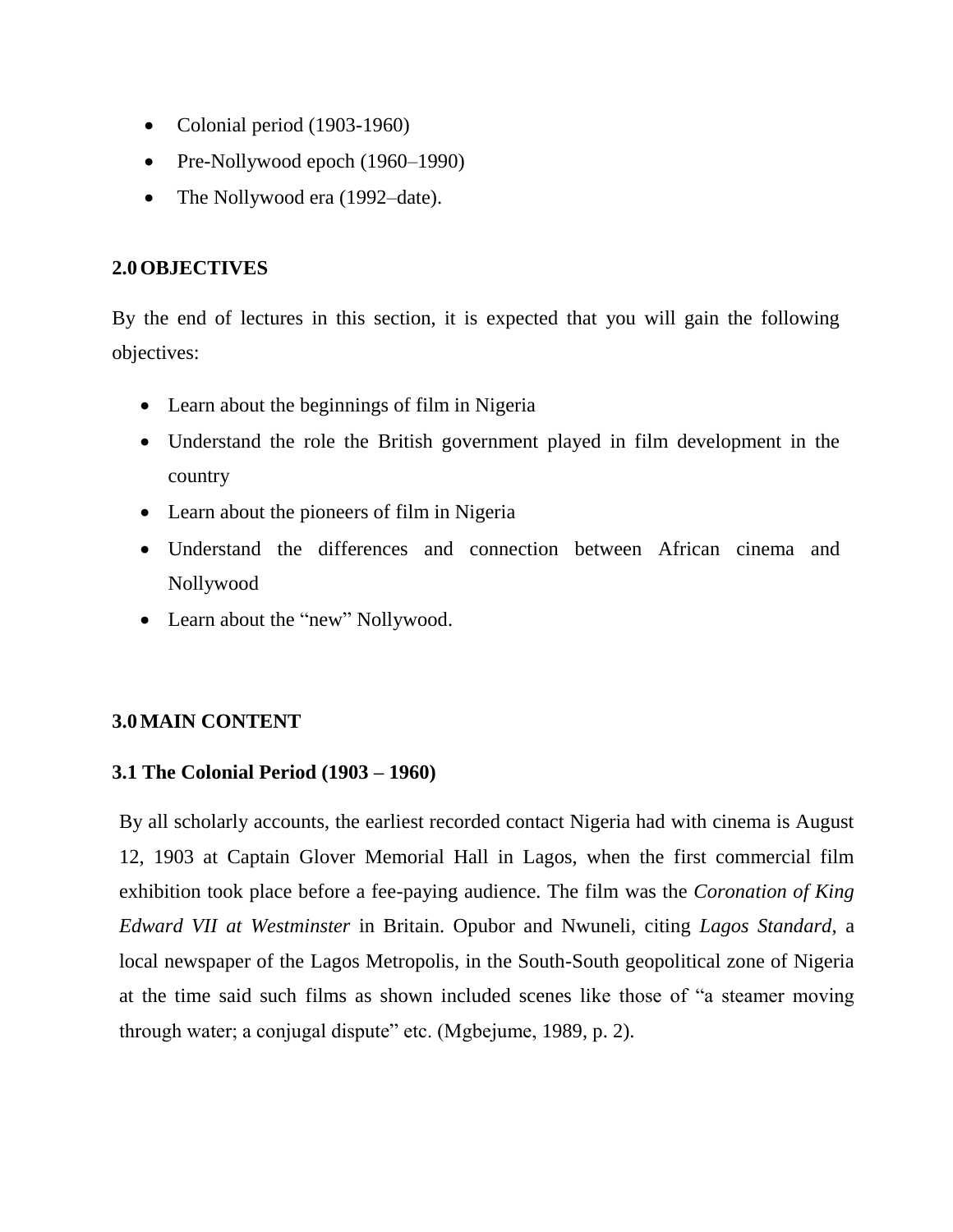How film came to Nigeria was through the hands of British colonial administrators and some other European merchants. Mgbejume reveals that one Mr. Balboa of Barcelona, in Spain, was the first exhibitor to bring film to the Glover Memorial Hall in Lagos. He worked under Mr. Herbert Macaulay, one of Nigeria"s foremost nationalists that fought for independence from the hands of Britain (p. 21). Seeing that Mr. Balboa and company were touring West African countries for silent film exhibitions, he invited him to Lagos, Nigeria, and got the Glover Memorial Hall ready for them. Their exhibition lasted from  $12^{th}$  to  $22^{nd}$  of August, 1903.

Following Mr. Balboa was another European exhibitor; Mr. Stanley Jones who continued showing films to more Nigerian paying audiences at the hall, starting from the middle of September 1904, after Mr. Balboa had left Lagos for other West African countries. Nigerians loved and cherished the medium. Films like *Cinderella* (c. 1902), *Great Fight* (c. 1902) and *Egyptian Wonders* (c. 1902) according to Mgbejume continued to be exhibited for audience's pleasure even at the Saloon of Hotel d'Europe in 1905 when the famous Glover Memorial Hall was undergoing renovation. The exhibitor, Stanley Jones, who originally was disparaged because of the high rates he charged Nigerian audiences for films was to be later praised especially by the Nigerian press for his love and mastery of the business of cinematograph exhibitions despite his discriminatory attitude of "setting aside certain days for the natives and others for Europeans" (Mgbejume, 1989, p. 23). This racist discrimination at that time did not mean much to Nigerians because of the love of satisfying their need for entertainment.

Particularly on August 3, 1904, a newsreel that had a glimpse of the Alake of Abeokuta, (a Yoruba king in the western part of Nigeria), during his visit to England, was shown to the amazement of viewers at the Glover Memorial Hall. As recorded by Mgbejume, when the title "the Alake of Abeokuta", was thrown on the screen, the audience responded with great applause." (p. 23). What this shows is not only the pleasure audiences elicited from watching films in the early days of cinema in Nigeria but also the kind of participatory involvement they with screen actions.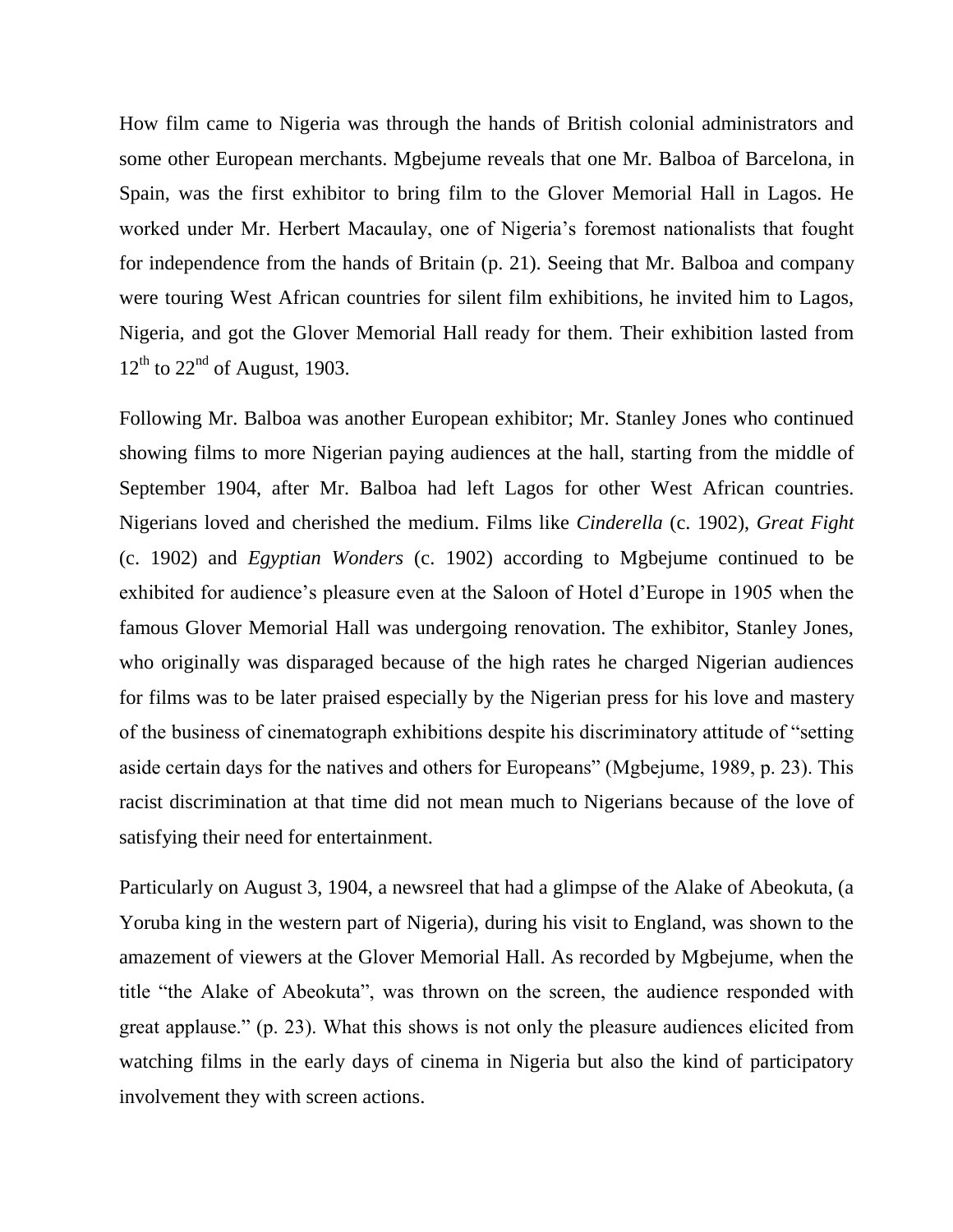The success of the commercial exhibitions was what made the colonial government to put film to use in administering the Nigerian colony. They decided to become hugely involved in film production and distribution. Even the missionaries could not afford to be left out in drawing some benefits from the new medium. This is why they used it in the work of teaching about righteousness and evangelizing the people for conversion. This is what Mgbejume acknowledged when he stated that "in 1903, Mojola Agbebi and his fellow missionaries used the magic lantern and the gramophone to instruct the people of Igbotu and their neighbours about Christ" (p. 25).

So, the nature of film production and distribution at this stage in Nigeria was entirely a colonial business. Films were produced abroad and sent to the colony for several purposes which included education, evangelization and later on, propaganda. Following this, it can be said that there were three sources of film in Nigeria during the early days of cinema under the colonial administration of Britain:

- commercial productions which were later to be censored by a film censorship board to avoid embarrassing the colonial administration
- Missionary-sponsored productions
- Government-sponsored productions. (See: Shaka, 2004).

This trend continued up to the period of the amalgamation of the Southern and Northern protectorates of Nigeria in 1914 by the Lord Lugard"s administration when more cinema centres opened up in different cities across the country. By the close of 1914 in particular, several cinema houses had opened and by the 1920s, about five halls in Lagos, were showing films every evening. The daily schedule of film shows at different theatres were often advertised in newspapers.

Usually there was an interpreter whose job was to narrate the film story to the audience especially in situation where the language was English as most people then were illiterates. Reporting this scenario, Mgbejume says that "the commentators who were employed to explain the films interpreted the contents according to the desired impact the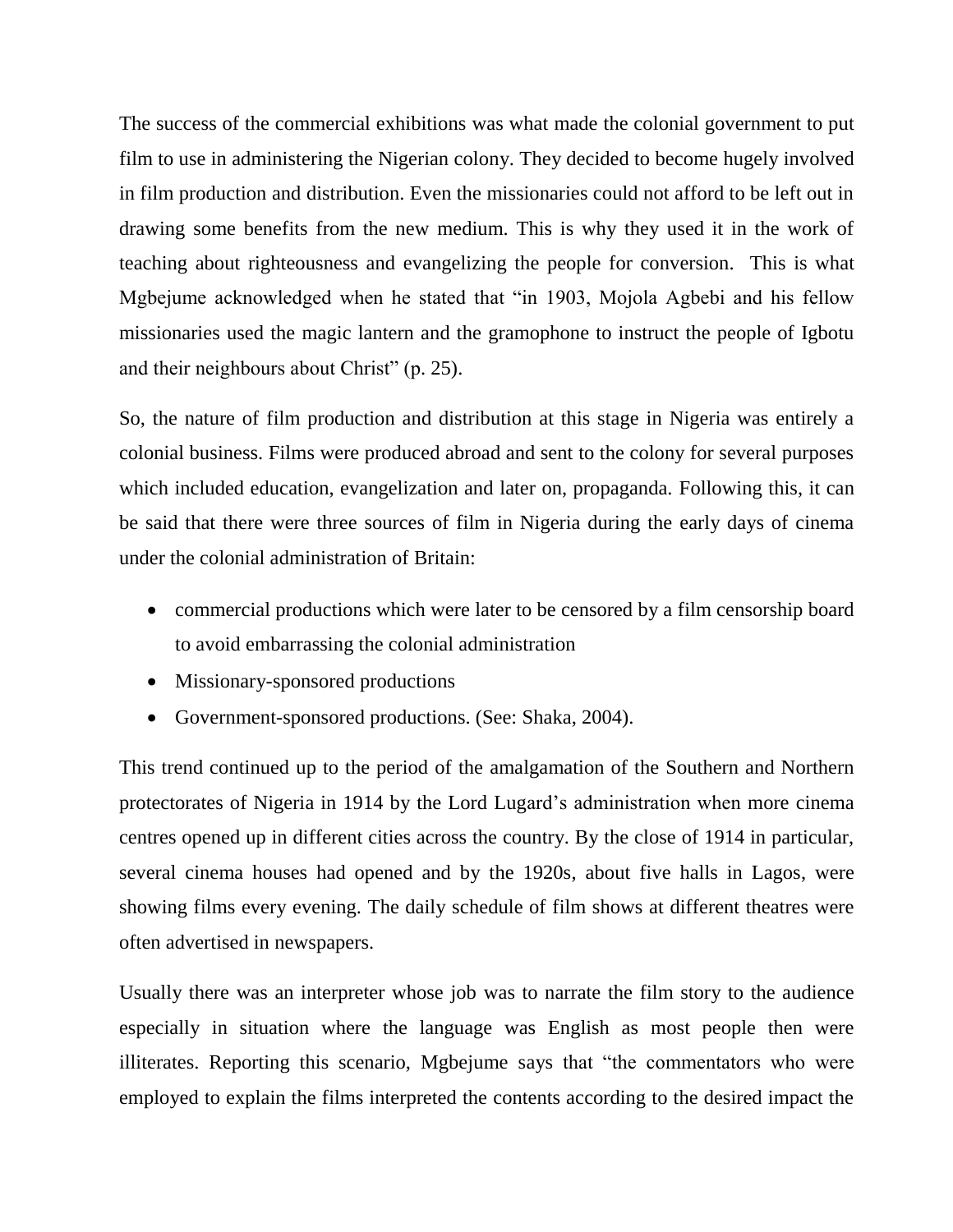colonial masters wanted the films to have on a given rural audience" (1989, p. 11). The film medium as a tool of instruction therefore became for the colonialists, a strategy to teach but more importantly, to civilize the people.

When there was an outbreak of a plague in Lagos in 1929, one Mr. William Sellers, the Chief Health Officer at the time initiated the idea of using film as a medium of public enlightenment and instruction on diseases and their modes of transmission. Such public enlightenment which showed people, through film, how rats spread the disease helped to curtail the false rumours and superstition about causes of the epidemic in the protectorate of Lagos, while at the same time, encouraging people to rid the society of rats by killing them. This worked and became an experiment that "led the colonial administration to adopt film as a medium of instruction in what was then a largely pre-literate society" (Shaka, 2007, p.132).

The colonial government in its resolve to continue to make use of film for administrative purposes decided in 1931 to take films to the hinterlands in order to reach the nook and crannies of their colony. To make a success of this venture, they engaged in bringing specially designed Mobile Cinema Vans which were used to take the instructional films to people in rural areas. This move necessitated the creation of Mobile Film Units (MFU). What this means is that it was this successful experiment under Mr. William Sellers that became multiplied and extended to other parts of the British colonies. Not too long the concept of the Colonial Film Unit (CFU) was evolved and established.

Following the setting up of the Mobile Film Units by the government, the production of documentary films began taking place in Nigeria. This was to report to the British in Britain the good work of their expatriates in the colonies and to teach the natives about civilization: health, hygiene, etc. Such films therefore were made with actual footages from the colonies. Thus, under William Sellers, the following films were produced and exhibited non-theatrically but through mobile cinema vans around Nigeria: *Anti-Plague Operations,* Lagos (1937) which sought to instruct the locals about the carriers of the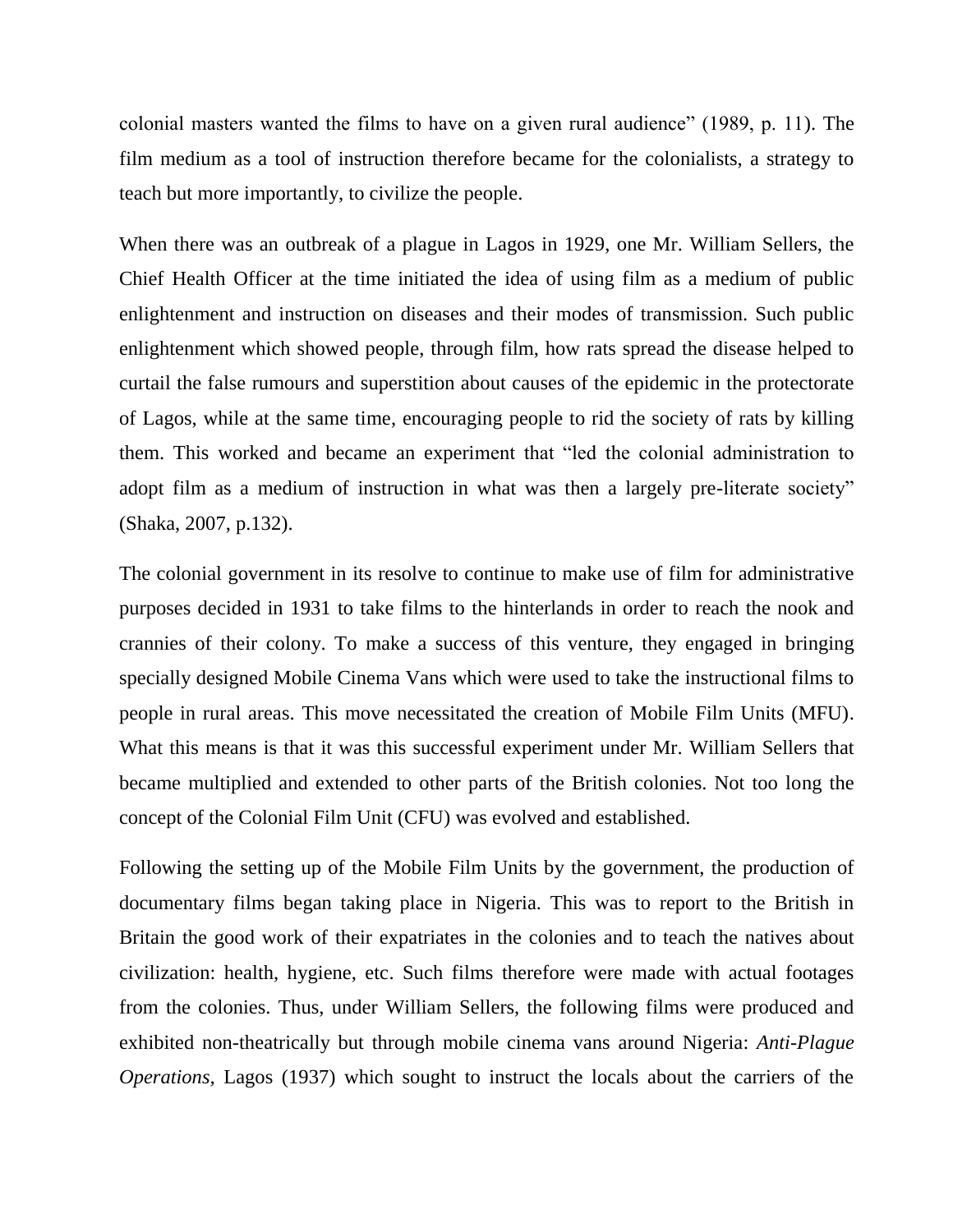epidemic and how to exterminate the carrier rats. Others were *Empire Day Celebration*  (1948), *Small Pox* (1950), *Leprosy* (1950), *Port Harcourt Municipal Elections* (1950), and *Queen Elizabeth II's Visit to Nigeria* (1956) (cited in Shaka, 2007, p.132). In addition to these were also some feature films by both government sponsored agencies and some independent filmmakers.

By the time of World War II, the colonial administration in Nigeria saw the need for propaganda through the film medium. The concerted effort of the colonial government in using film as a medium of propaganda points to the nature of documentary films that once again started flowing in from England.

. This idea was to achieve the following:

- Convince the Nigeria and other colonies that Germany was the common enemy so that they can join the war efforts and fight on the side of the British
- Encourage the colonies to embark on communal developments and learn how to solve their own domestic problems;
- Telling the world and especially the British government that the colonial administration in Nigeria and elsewhere was doing a fantastic job in the Dark Continent. (See: Ekwuazi, 1987, p. 2).

When the Colonial Film Unit (CFU) finished its work and got disbanded, the Nigerian CFU became renamed Federal Film Unit (FFU), marking a step towards consolidating it as a possible starting point for having a film industry in the country. As part of this effort, the British colonial government decided to send some people for training in film production in the Gold Coast, now Ghana. The following were among those sent: Adamu Halilu, A.A. Fajemisin, J.A. Otigba and Mallam Yakubu Aina. This, to Nigerians, was a welcome development, especially to cinema lovers who looked forth to home grown stories by the time this team of filmmakers would be back.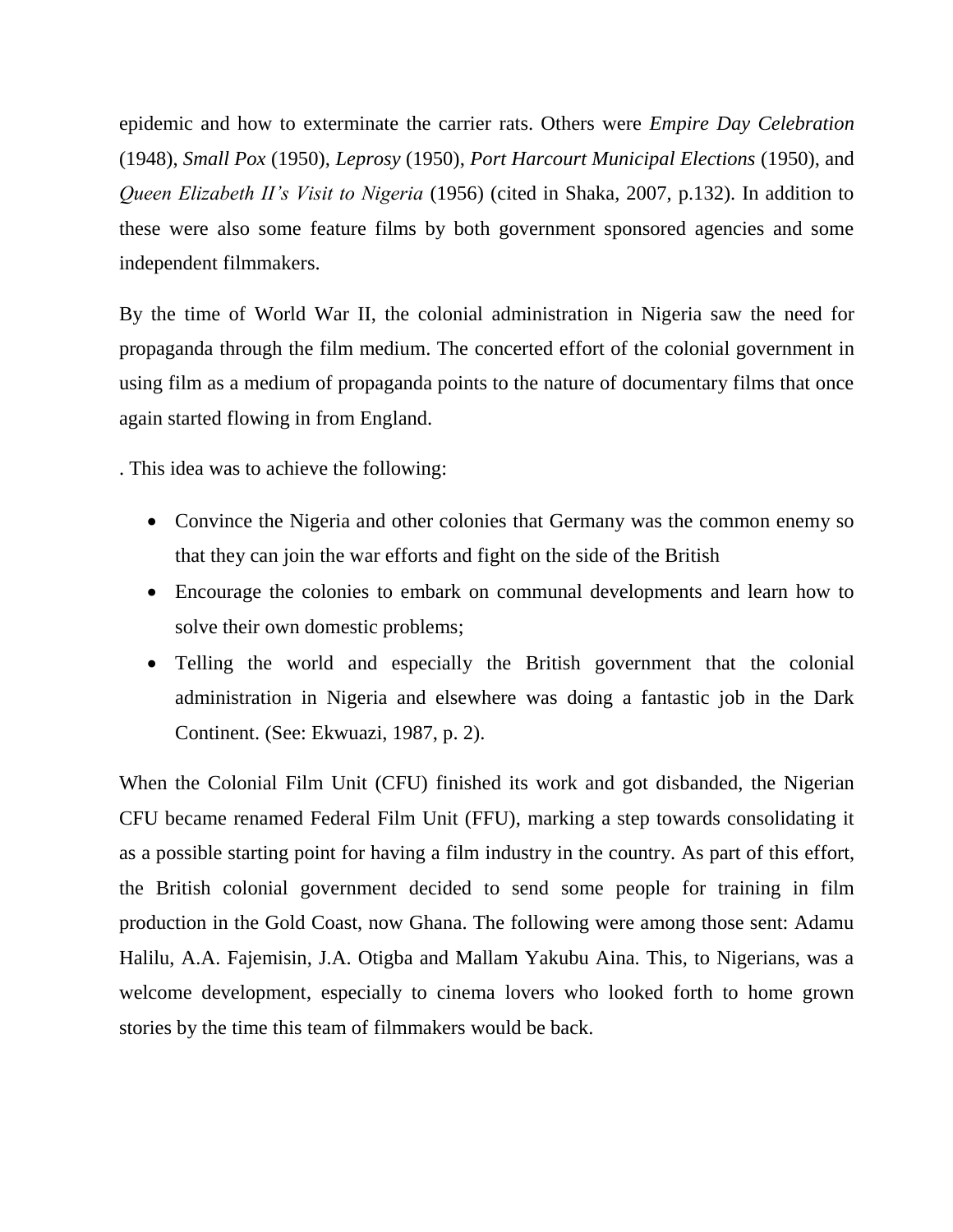The year 1949 saw the formation of the country's Federal Film Unit staff being made up partly by some Nigerians who recently returned from the special course at the colonial film school in Ghana under the supervision of N.F. Spurr, the Chief Film Officer of the Federal Film Unit (FFU). They were charged with producing films for display in Nigeria and overseas (Annual Report, 1949, 107). By 1954, six years to independence, the Nigerian Film Unit once again became reorganized and developed offices (units) at different regions of the country in accordance with constitutional changes in the country at that time. The implication of a film history like this is that the pre-independence films were made by both government and individuals alike; and dealt with the political and socio-cultural realities of Nigeria as a country.

The first notable feature film in Nigeria made by a Nigerian called Sam Zebba, is *Fincho*, and was produced in 1958 (Mgbejume,1989, p. 65). This is not to deny the fact that the first feature film ever made in Nigeria is *Palaver* in 1926. But the difference is that while *Fincho* is made by a Nigerian, *Palaver* is a film directed by a British filmmaker, Geoffrey Barkas. After these two, is another feature film by a corporate body, the Shell BP Oil Company operating in the country, namely, *Nigeria: Culture in Transition* (1963), which chronicled the history of the country engaged in transition for posterity as well as serve as the first to be made soon after her independence. Of course, Nigeria got independence on 1<sup>st</sup> October, 1960, meaning that films in the next era were no longer under the colonial rule.

#### **3.2. The Pre-Nollywood Era (1960 – 1990)**

You have seen how film came into Nigeria and how the first generation of filmmakers were sent to Ghana to learn film production for only six months. So, filmmaking was ongoing in the country both in the pre-independence and post-independence eras. Yet, it must be said that it was not until the 1970s that film production by individuals (not corporate bodies or government sponsored units) started emerging in the country with filmmakers like Ola Balogun, Eddy Ugbomah, Francis Oladele, Sanya Dosumu, Jab Adu,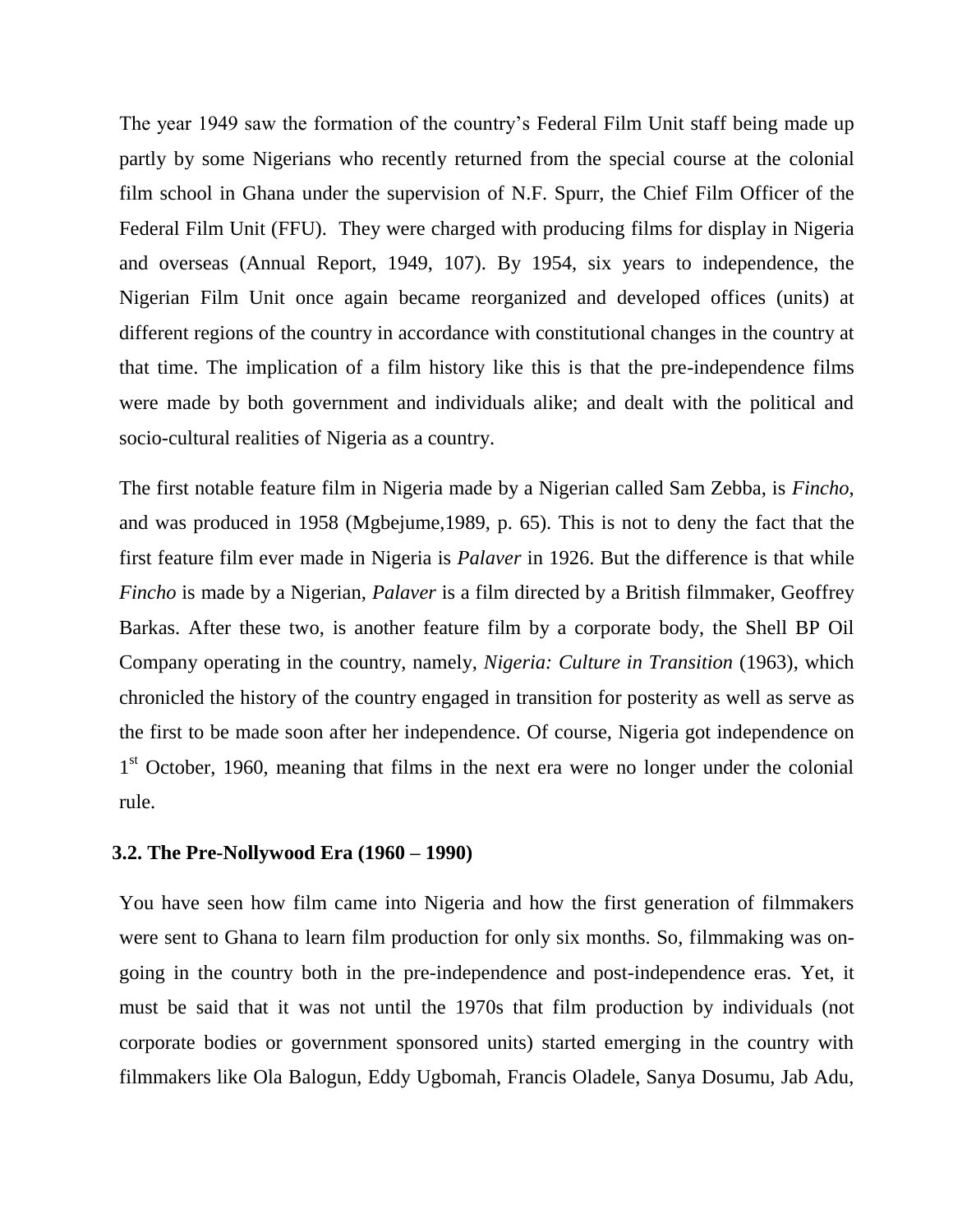etc. soon after they returned from Europe and North America where they studied film production. Again, these are their names:

- Ola Balogun
- Eddy Ugbomah
- Francis Oladele
- Sanya Dosumu
- Jab Adu
- Adeyemi Afolayan
- Adamu Halilu

They represent the second set of filmmakers in Nigeria but are in the main, the first generation of independent filmmakers to reckon with. Their films constitute a huge part of what is called African cinema by the West. The year 1975 in particular was a significant year because it was the year that the first truly indigenous full-fledged feature films by these gurus emerged with the release of *Amadi* shot in Igbo language by Ola Balogun in 1975 and *Dinner with the Devil* by Sanya Dosumu, also in 1975. While the Afrocult Films Company produced *Amadi*; *Dinner with the Devil* was produced by Starline Films Company. Both were indigenous companies that pioneered film production in the country soon after independence.

The period between 1975 and 1985 can be described as the great moment of cinema in Nigeria. This was because of so many films produced by them. Many of the filmmakers were from the Yoruba Travelling Theatre group and made a transition from stage to film. The films Ola Balogun directed in the wake of the crossover of the Yoruba Travelling Theatre productions to screen media include *Jaiyesimi* (1979), *Aiye* (1979), *Aropin N'tenia* (1982) and *Ayanmo* (1982) which were all part of Hubert Ogunde's stage (play) classics. The other films he directed also include *Ija Ominira* (1982) and *Kadara/Destiny* (1982) for Adeyemi Folayan (Adelove Films). He also directed *Orun Mooru* and *Mosebolatan* (1984/85) for Moses Olaiya Adejumo's production company, Alawada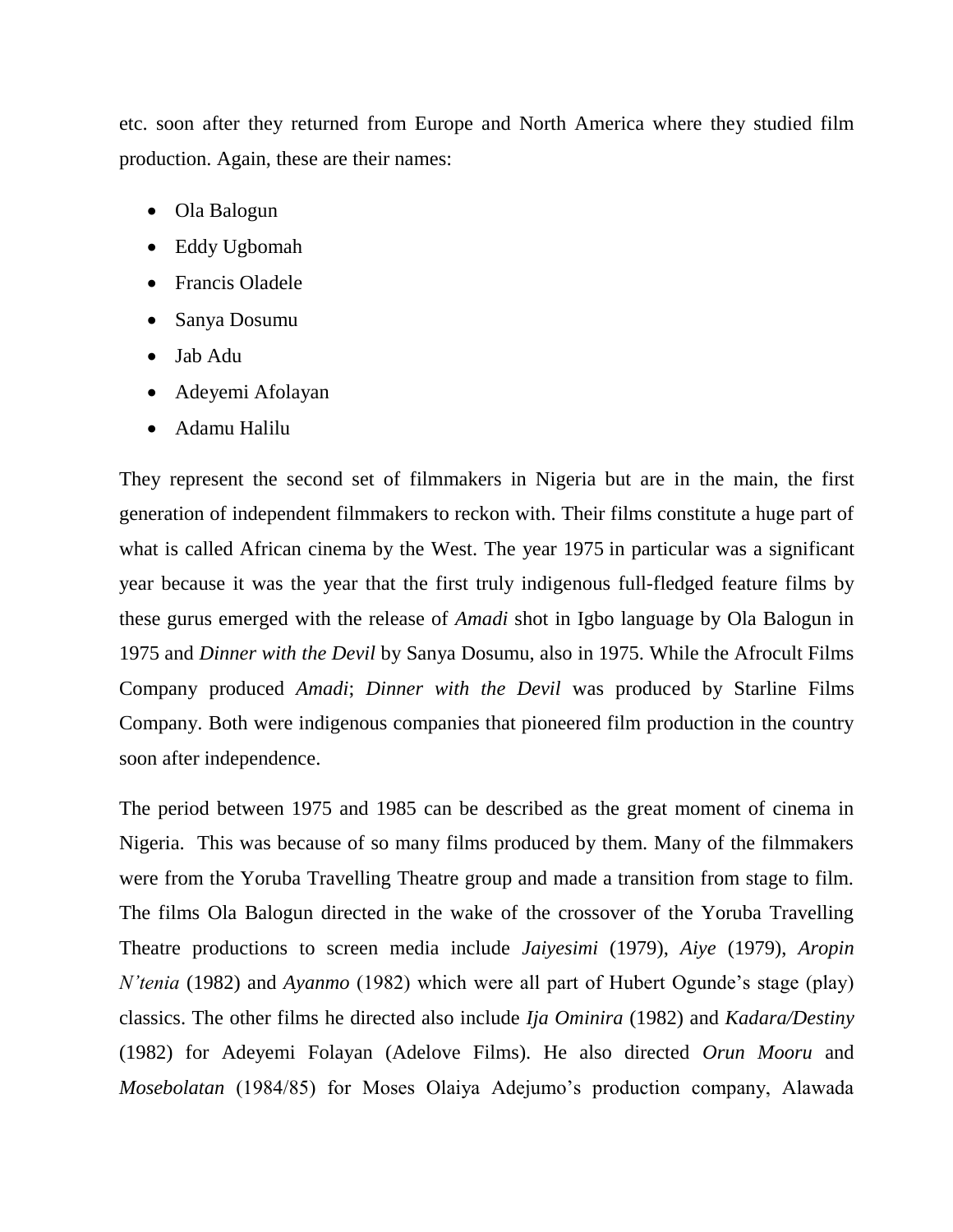Films. Following him is Eddy Ugbomah, another notable filmmaker whose production company, Edifosa Films, came out with *The Rise and Fall of Dr. Oyenusi* (1979), *The Boy is Good* (1979), *The Mask* (1979), *Oil Doom* (1980), *Bolus '80* (1982), *Vengeance of the Cult* (1982) and *Death of a Black President* (1983) (cited in Shaka, 2007, p.133).

But before the 1975 films, there were other films in the country with Nigerian themes and actors, directed by foreign directors which attracted negative reviews as most people felt that their narratives were influenced by stereotypical impressions and misguided ideological position on the African. Such negative criticisms greeted *Kongi's Harvest* directed by Ossie Davies in 1970 for example, as well as *Bullfrog in the Sun*, directed by Hans Jurgen Pohland in 1971.

The Decree No. 4 of the Military era of 1972 popularly called the "Indigenization Act" was significantly drafted to give "exclusive monopoly for the distribution and exhibition of feature films to Nigerians" (Opubor and Nwuneli, 1979, p. 9). What this means is that it was the intention of the military government of the day to develop a proper film culture and use it extensively to benefit the citizens. Following this was the General Olusegun Obasanjo"s Decree 61 of 1979 that statutorily established the Nigerian Film Corporation (NFC) for the development and promotion of film in the country. Although NFC could not take off until three years after it was instituted, that is in 1982, when the civilian government of President Shehu Shagari inaugurated its board; the main reasons for establishing it were in favour of strengthening the nation"s film industry. Among other things, it was charged with:

- The production of films for domestic consumption and for export
- The establishment and maintenance of facilities for film production

 The encouragement of the production by Nigerians of films through financial and other forms of assistance

 The encouragement of the development of cinematograph theatres by Nigerians by way of financial and other forms of assistance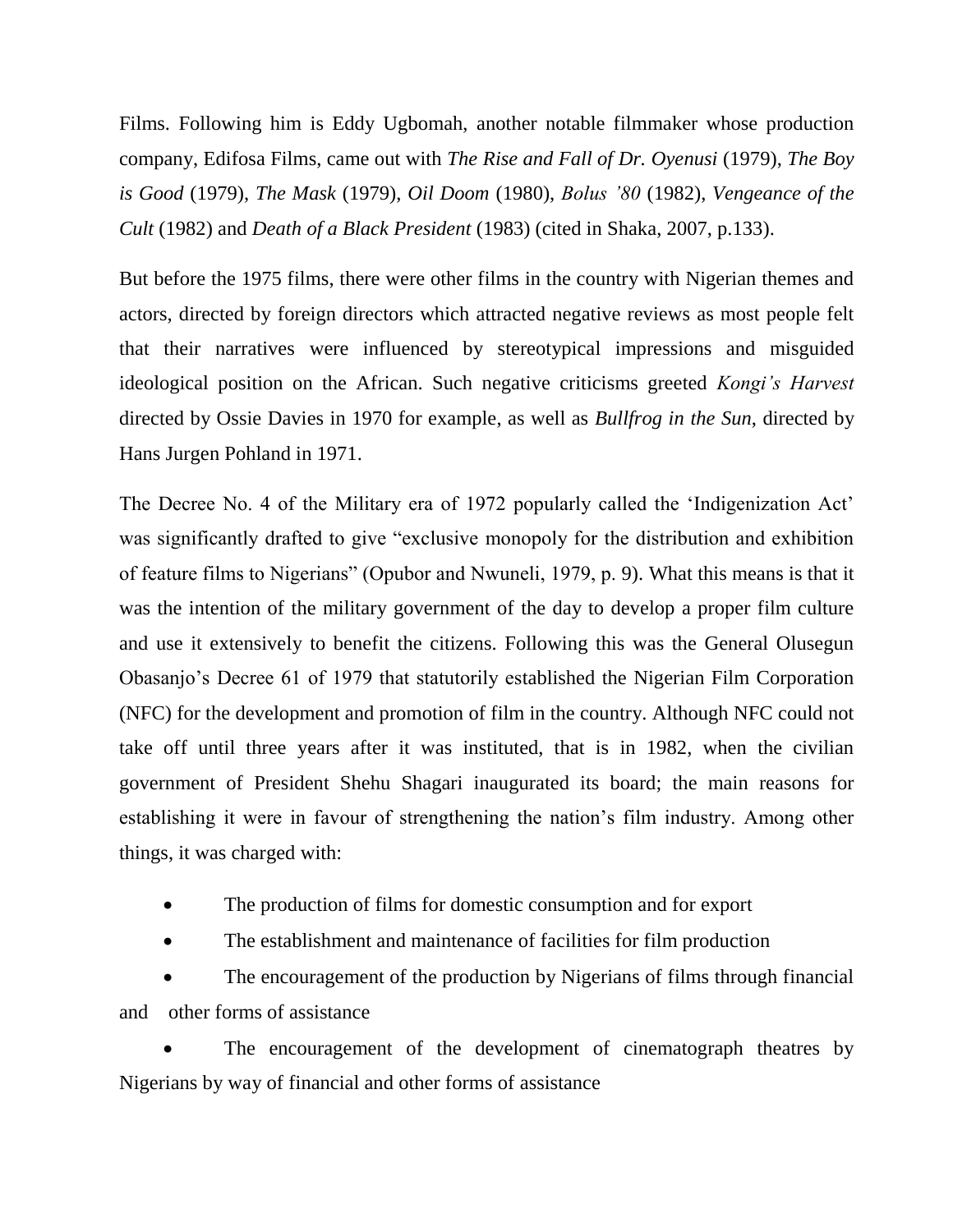- The acquisition and distribution of films
- The establishment and maintenance of national film archives

 The provision of facilities for training and advancing the skills of persons employed in the Nigerian film industry generally and the conduct of research into matters pertaining to film production and the film industry as a whole; and

 The pursuit of such activities as may be necessary or expedient for the full discharge of all or of any of the functions assigned to it under Decree No. 61 (1979) (Ekwuazi, 1987, p. 36).

All of these were important steps to possibly foreground a robust film industry in the country at the time, but like some scholars argued, the Nigerian government did not take the proper steps in implementing the set goals it mapped out in establishing the NFC. The reason for this is that the government positioned itself at the centre of the board, meaning that bureaucracy would interfere with creativity in the execution of duties (Opubor and Nwuneli, 1979, p.20). Administratively therefore, the NFC could not achieve much in the area of film production, regulation and censorship until a new steam came on board with the emergence of Nollywood in 1992 and the Federal Government establishing the Nigeria Video, Film and Censors" Board by Act No. 85 of 1993.

Adamu Halilu, one of those trained by the British colonial administration at the Colonial Film School in Accra, Ghana, shares in the glory of the filmmakers of the postindependence Nigerian cinema industry. He is credited to have produced such films as *Shehu Umar* (1976), *Kanta of Kebbi* (1977) and *Moment of Truth* (1978). With Halilu in this strand is another veteran filmmaker, Jab Adu who also made his mark in the historic period with *Bisi, Daughter of the River*, which was produced by Cineventure. It must be said too that except the works of Adamu Halilu, who had government sponsorship, all the films produced in the historic period of early celluloid filmmaking in Nigeria were independent productions that received no government grants or international sponsorship. The filmmakers of this era relied on personal savings or borrowed money from relatives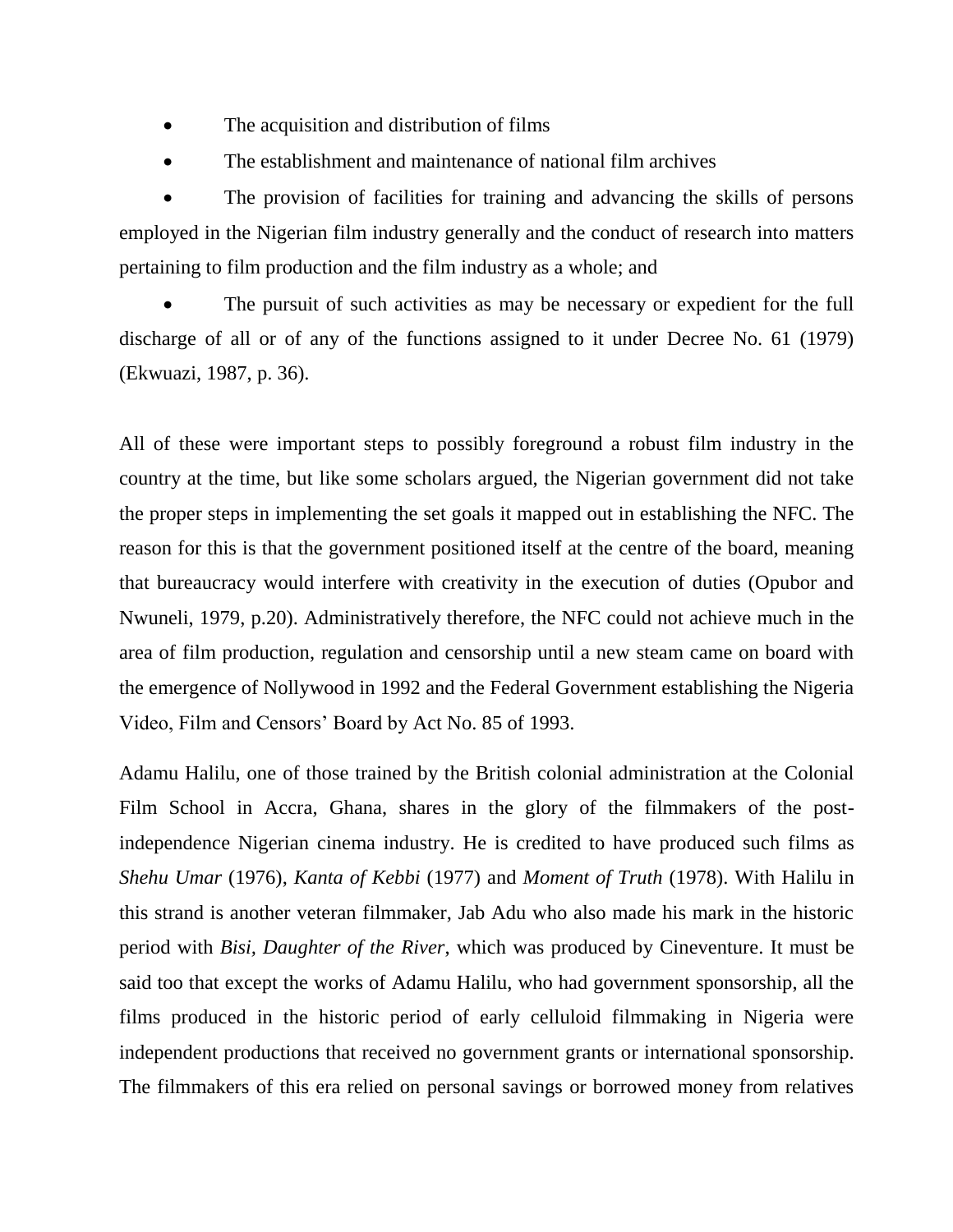and friends, or mortgaged family/personal properties to sponsor their productions which were mainly shot on celluloid. This is why the economic crunch, which started in 1986 with the General Ibrahim Babangida's Structural Adjustment Programme (SAP), effectively sapped the life out of their businesses and frustrated most of them out of the arena of film production.

From 1985 till the threshold of the 1990s, filmmaking in Nigeria can be said to suffer a serious setback. Especially with the devaluation of the Nigerian currency, the naira, the cost of film stock and production equipment at this time, became too prohibitive for the Nigerian independent filmmakers to procure. It pushed most of them out of the way. One of them, Sanya Dosumu is an exemple of those who suffered the economic hardships under SAP. He had finished the production of his *Dinner with the Devil* and "felt the only way out was through owning his own processing laboratory. So, he set about building one at Ikeja and had even acquired some equipment before he was frightened off the project by a galloping inflation" (Ehwuazi, 1987, p.34). In other words, the development of cinema suffered in its earlier stage due to lack of financial support; to the extent that most pioneer practitioners could not continue to sacrifice their earned income in the industry. This paved way for so many experimentations on the medium starting with the importation of some Euro-American based motion pictures like the *Bruce Lee, Dracula* films to those of the Chinese films like the *Kung-Fu* types down to a few internally generated soap operas that eventually gave birth to Nollywood.

Thus, among the debilitating factors that made the early celluloid filmmaking practice in the country to collapse, were issues like:

- Lack of finance
- Lack of laboratory equipment
- Non-availability of post-production services in the country
- Poor distribution network within the country and outside
- Looming shadow of foreign productions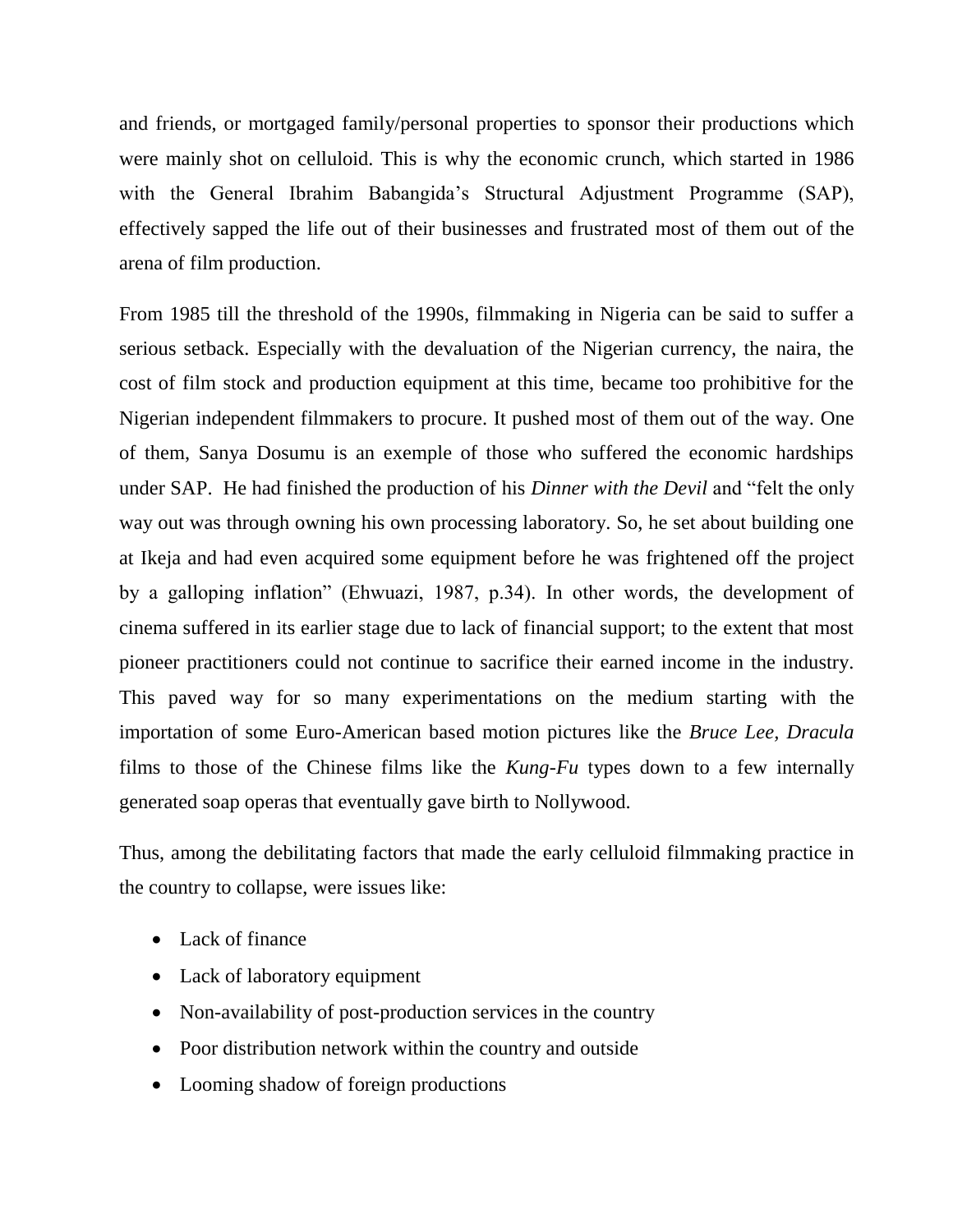• The challenge of television.

If we can say that the above six factors affected the filmmakers directly because they are listed in relation to the industry, more factors that contributed to the collapse of the celluloid era have to do with the nation as a hostile environment for arts generally at the time. Some of these factors include:

- The rise of urban crime rate
- The dilapidation of cinema theatres
- Poor electricity power supply in the country

With these factors in place, cinema was bound to collapse. But people needed to be entertained. Everybody resorted to watching television which invested much on soap operas in the 1980s, leading to the 1990s. Some of the soap operas that made waves amongst Nigerian audiences during the pre-Nollywood era include *Dynasty*, *Good Times*, *Dallas*, *The Cosby Show*, *Another Life*. Later in the 1980s Nigerian soap operas also became popular. According to Shaka (2007), the experiment began with Lola Fani-Kayode"s *Mirror in the Sun* (1985), followed by *Victims* (1988) created by Mabel Oboh, *Ripples* (1988) created and directed by Zeb Ejiro, *Behind the Clouds* created and directed by Matt Dadzie, *Supple Blues* (1988) created by Paul Emeru and directed by John Ndanusa, and *Checkmate* (1991) created by Amaka Isaac Igwe and directed by Bolaji Dawodu, *Blossom* (1991) created by Kenneth Amanze and directed by Danladi Bako, *Fortunes and Shadows* created and directed by Dan Emeni and *Basi and Company* created by Ken Saro-Wiwa. These Nigerian soaps faced competition with imported Mexican soaps like *The Rich also Cry*, *The Bold and the Beautiful,* The *Lady of the Rose*, and *Wild Rose*. The Nigerian soaps had sponsors from across the nation such as corporate bodies that placed adverts in them but as the days went by, the sponsors such as Lever Brothers, UAC, AG Leventis and others began preferring Mexican soap operas to the Nigerian brand. Their makers started looking elsewhere for survival. What happened was that most notable directors of the soaps like Zeb Ejiro, Chico Ejiro, Amaka Isaac (Igwe) and Bolaji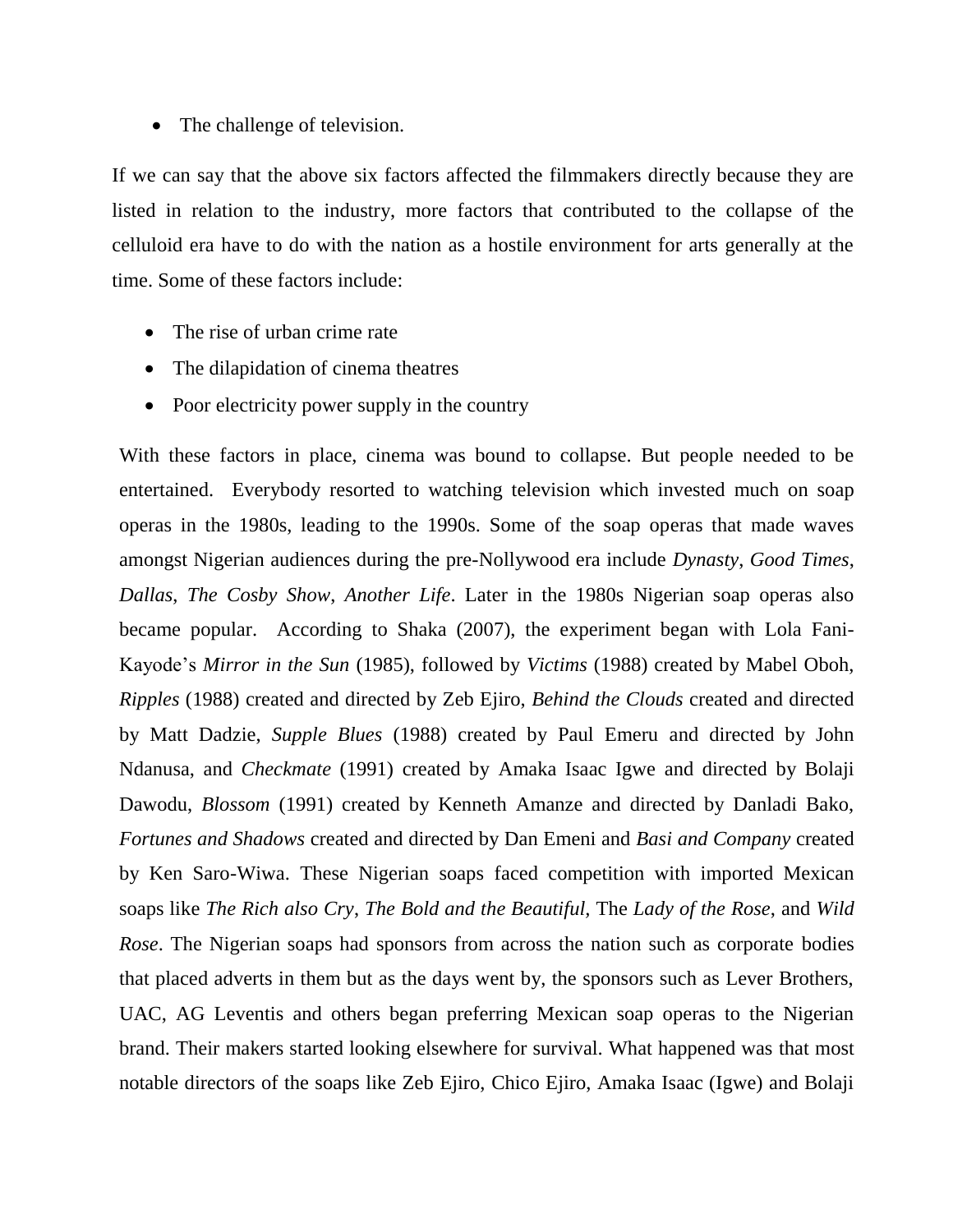Dawodu crossed over to video-film production after the example of Kenneth Nnebue with *Living in Bondage* and so helped to give audiovisual audiences in the country, the popular Nigerian video-film industry.

#### **3.3 The Nollywood Era (1992 – Till Date)**

We have seen the factors that led to the collapse of the celluloid cinema industry in Nigeria and how the television took centre stage in the audiovisual entertainment of the people. That was the days of *New Masquerade* and *Things Fall Apart* by the Nigerian Television Authority (NTA). The huge patronage that the consumption of audiovisual stories on television had was what led Kenneth Nnebue to experiment on shooting s tory with a video camera and that was how he gave Nigerians *Living in Bondage* in 1992. Even though he had done some video-films before then, it was *Living in Bondage* that popularized the new kind of films shot with video-cameras, hence they are called videofilms. He believed that since Nigerian audiences enjoy soap operas on television screen, they will certainly enjoy similar storylines packaged on video tapes for consumption at home on television screen and it worked.

Of course, the high cost of producing wide screen movies was a factor in scarring people away from celluloid production as well as a pointer in driving him and others who followed after him to video-filmmaking culture in order to surmount the economic constraints of the celluloid film practice. Significantly with the production of *Living in Bondage*, a deluge of other video-films came to be released such as: *Circle of Doom, Glamour Girls, Taboo, Jezebel, Evil Passion, Nneka - the Pretty Serpent, Rattle Snake and Fatal Desire*. Since then the art of movie making especially by means of digital equipment has continued to grow and expand.

Seeing how well the industry was doing, even though left in the hands of individual filmmakers, the Nigerian government established the Nigeria Film and Video Censors" Board (NFVCB) in 1993 to regulate and classify screen productions. In 2005 alone, the Board approved a total of 1,292 films that are locally made for release to the market,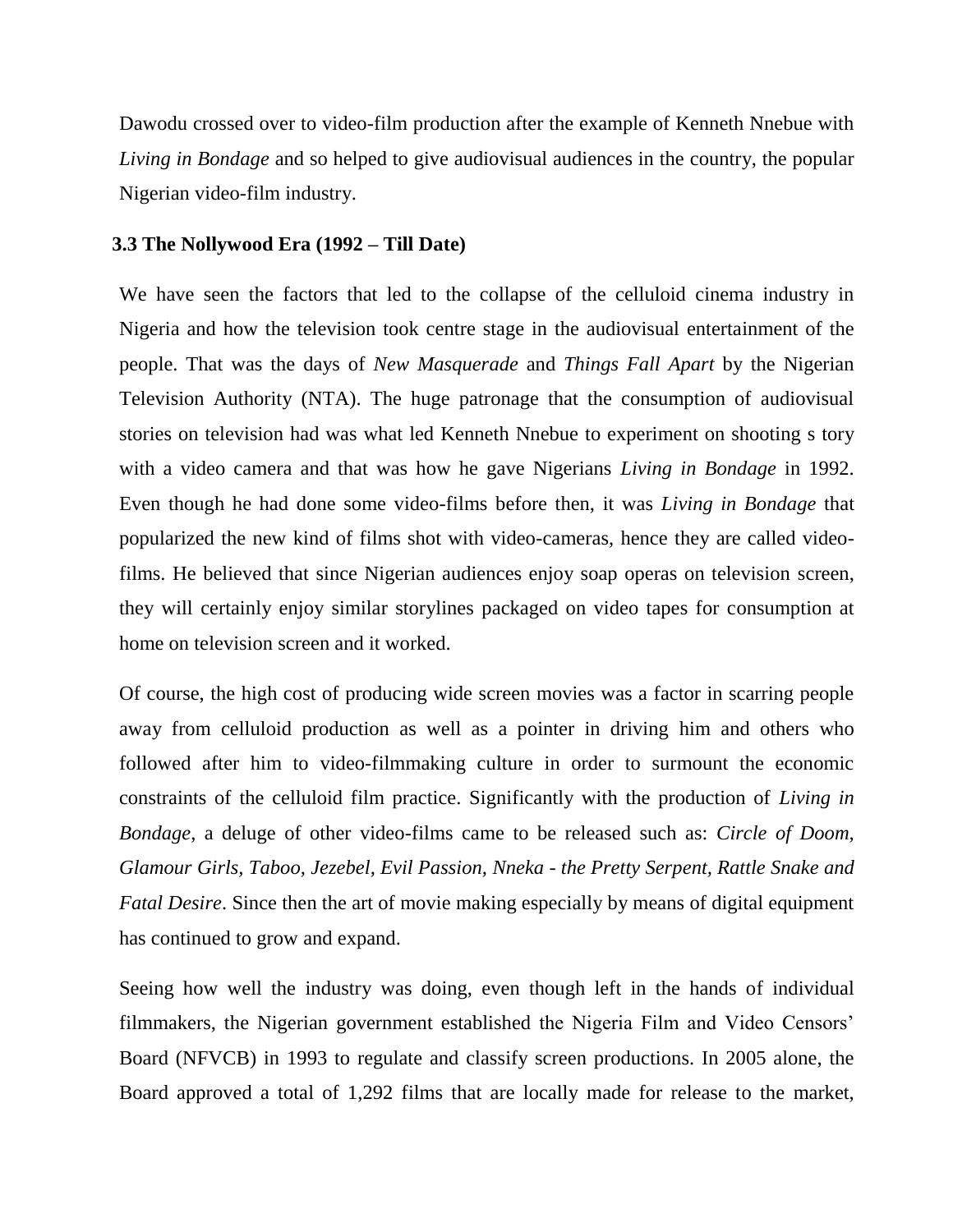hence it is rated the second highest employer of labour in Nigeria, after the government and the second largest film industry by number of annual productions in the world by UNESCO.

#### **3.4 The 'New' Nollywood**

While Nollywood was making waves across the globe in 1990s, most of its video-films were often being criticized for being poorly produced, technically speaking. This is because most of them are hastily shot with unprofessional digital cameras which result in low resolution density and poor picture quality after mass production processes. Amateur lighting crew with little or no knowledge of camera operation and lighting for screen are often used to save cost and this too does not help the situation. To make matters worse, even some directors are driven by their love of film and have very limited knowledge of screen narration since what obtains in the industry is a poorly structured free-for-all game where one's production is sold and bought depending on its entertainment value. This was the situation that created the concept of New Nollywood.

The concept of "New Nollywood" films refers to high budget films in Nigeria shot for widescreen cinema releases as is done in first cinemas of the world. Recalling the philosophy behind such productions, Jonathan Haynes argues that it is a phrase that started in 2010 signaling the intention of some Nigerian filmmakers to shoot films with higher budgets and screen them locally or internationally first of all before presenting them on DVD formats (2014). This, in a way, is in the poise to change the negative comments of critics on Nollywood. Such films as *The Amazing Grace* (Jeta Amata, 2006), *Black Gold* (Jeta Amata, 2006), *Through the Glass* (Stephanie Okereke, 2007), *Ije, The Journey* (Chineze Anyaene, 2010), *The Mirror Boy* (Obi Emelonye, 2011), *Last Flight to Abuja* (Obi Emelonye, 2012), *Phone Swap* (Kunle Afoloyan, 2012), *Half of a Yellow Sun* (Biyi Bandele, 2013), *Onye Ozi* (*The Messenger*) (Obi Emelonye, 2014) *October 1* (Kunle Afolayan, 2014) *30 Days in Atlanta* (Robert Peters, 2014), *Invasion 1897* (Lancelot Imaseun, 2014) are typical examples of the "New Nollywood" brand of films. They are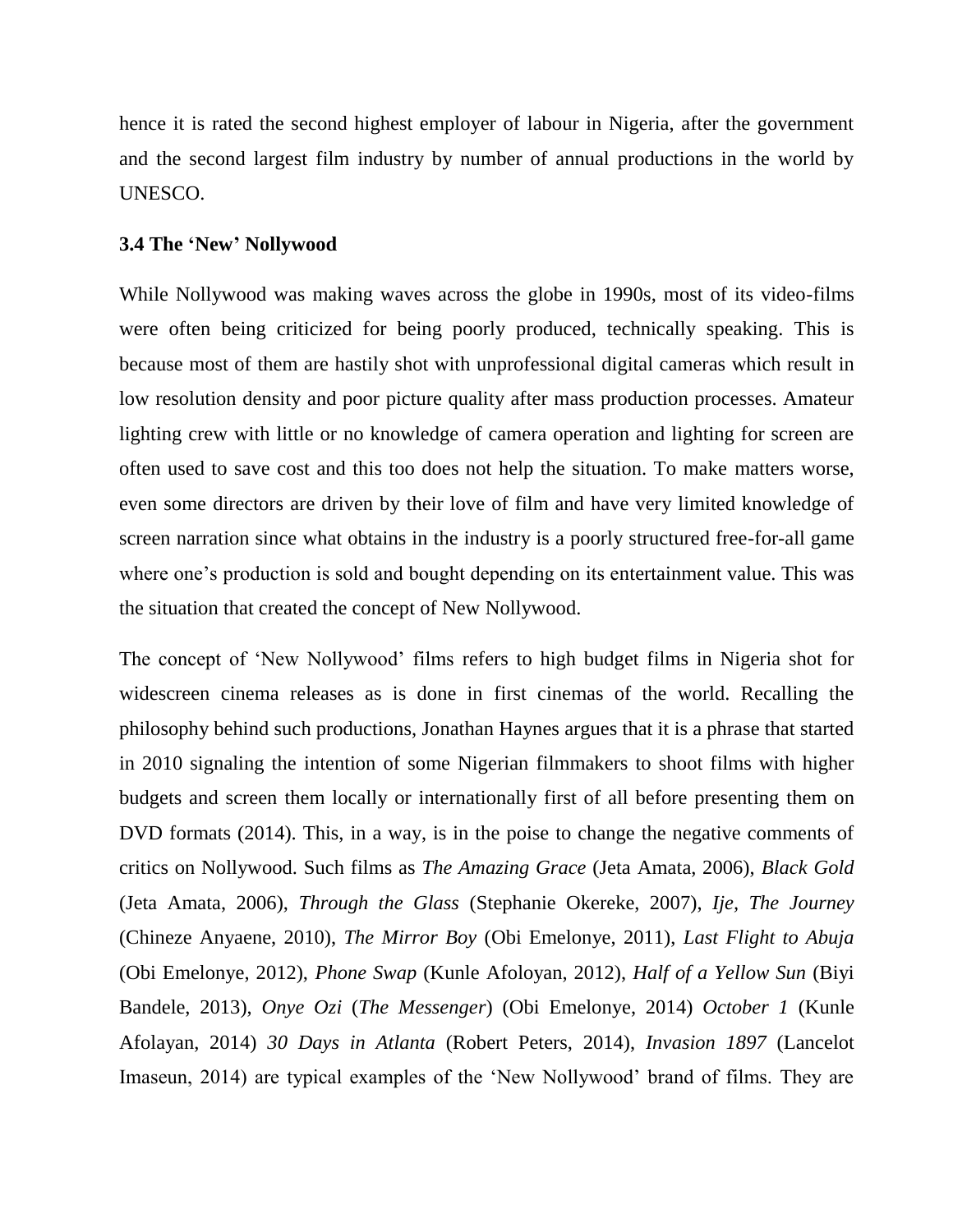mostly films co-produced with non-Nigerian nationals especially people of Europe and American origin and by the merits of their standard help to propel the Nigerian industry to higher heights.

The form of the "new" Nollywood films is superbly different from the video-films of the "old" Nollywood – meaning those produced to be consumed on television screens. This is basically because images are hugely magnified in cinema setting with higher resolutions that make the digitally generated larger-than-life visual effects create more realistic photography. *Onye Ozi*, *The Mirror Boy*, and *30 Days in Atlanta* are good examples of films where digital technology is used to amplify not only imageries but key cinematographic aspects of narratives to enhance the entertainment quality of the cinema experience unlike the "old" Nollywood video-films that is produced in an ad hoc fashion without paying attention to details. *Onye Ozi* for instance is a Diaspora film shot in the United Kingdom, starring both British and Nigerian artistes. Its use of world class cinematographic equipment no doubt helped to bring out its scenic aesthetics in terms of lighting, shot techniques and sound synchronization.

Presently the consumption of films in Nigeria is no longer done only on television screens but also at cinema complexes all over the cities. This is unlike the scenario in the 1990s when there were no big cinema centres in the country or the old ones were moribund due to the kind of setbacks mentioned earlier. Today, cinema houses such as Silverbird Cinema, Genesis Deluxe Cinema, Film House Cinema, etc. are common place in big cities like Lagos, Abuja, Port Harcourt, Uyo, Warri and even in Accra, Ghana as night life once lost in Nigeria, is becoming vibrant with their return.

#### **4.0CONCLUSION**

The attempt here has been to chronicle the nature of the Nigerian cinema industry. This is done by tracking the three major timelines of film development in Nigeria starting with the colonial era down to the present "new" Nollywood film practices. What is seen is that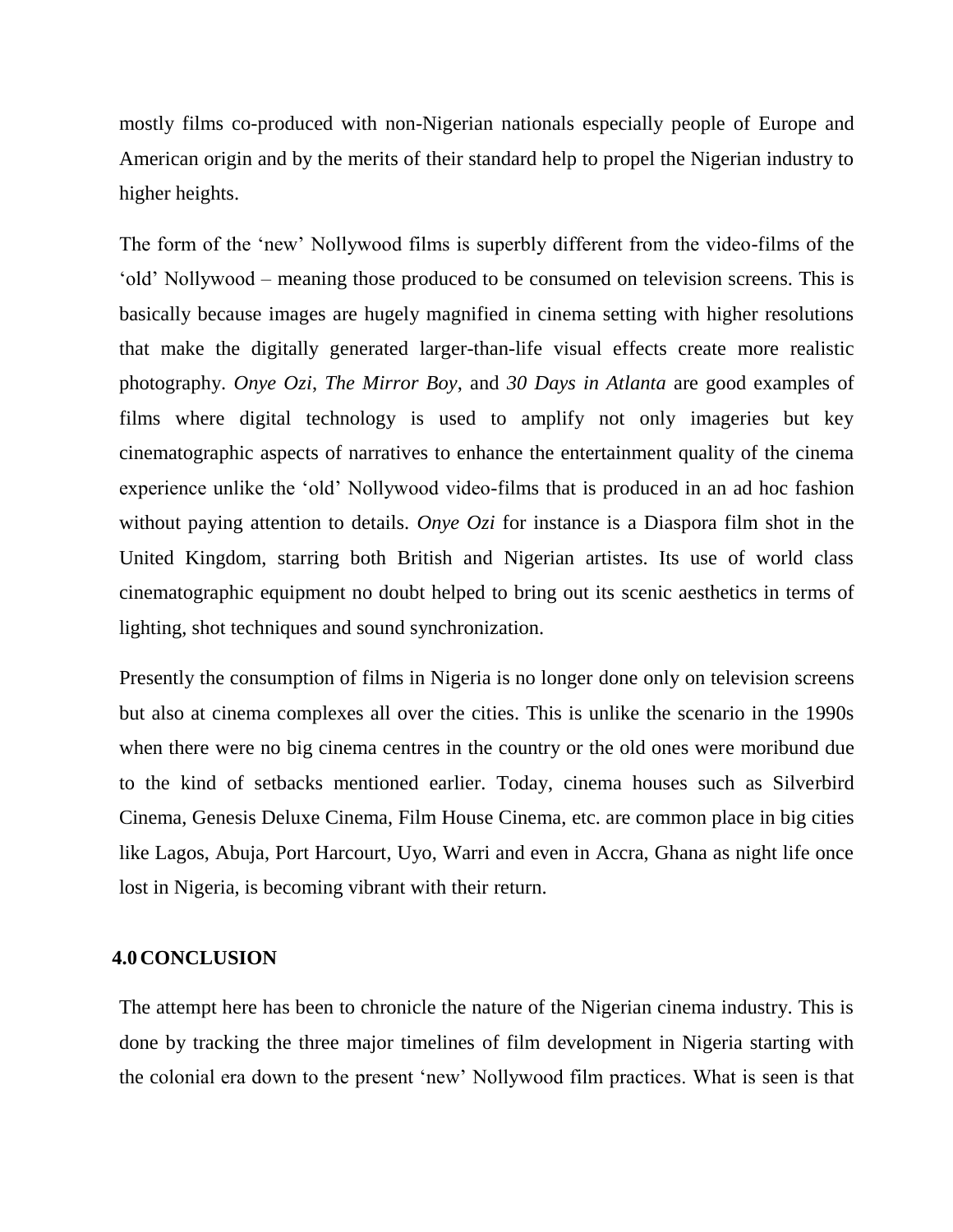whereas the industry has moved on and is now more liberalized than when it was in its earliest period, the art of filmmaking in itself is still at its infantile stage in the country. This is because so many movies produced from the stable of Nollywood still leaves much to be desired. Even though the "new" Nollywood project is speculated to be an attempt to rescue the situation, the problem with its unique brand is that only a few get to see it at cinema houses. The poor are left behind since they cannot afford it and are therefore condemned to such films that are poorly churned out for monetary reasons rather than for artistic entertainment. This is what the Nigerian movie industry needs be aware of if quality assurance and control is to be guaranteed in it.

#### **SELF ASSESSMENT EXERCISE**

- 1. Briefly discuss the place of Glover Memoria hall in Nigerian film history.
- 2. Write briefly on the role of Mr. William Sellers in the use of film in the early days of cinema in Nigeria.

#### **5.0SUMMARY**

In this unit, we discussed the Nigerian film industry. We began by looking at how the colonial masters brought film to Nigeria and therefore branded it a colonial inheritance. From there, we discussed the nature of films that were produced under the colonial administration in Nigeria at the time and saw that they considered film as an administrative tool not only to teach about civilization and good manners but also for propaganda. We saw the efforts of the British to train some people in Ghana and from there saw the films of the post-independence period. It was soon after independence that most Nigerians can be said to have involved themselves in film production. It is this kind of people that we call the independent filmmakers of the celluloid era. The austerity measures of the military junta in the 1980s could not allow them to keep pace with the needs of the industry. Hence many of them left the art for good. It was soon after that the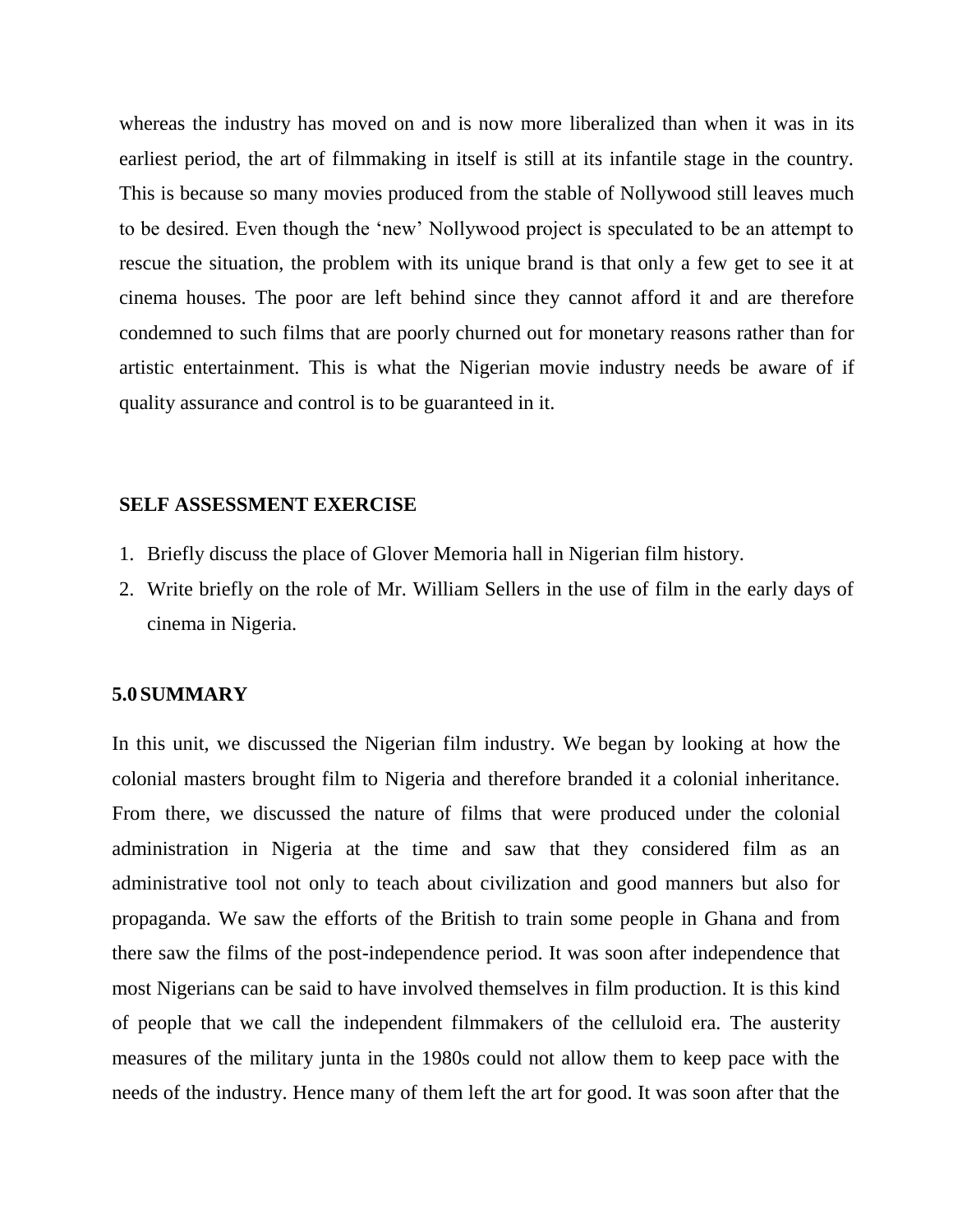availability of video camera made the consumption of visual stories possible on cinema screens and that was how Nollywood was born. Presently in the country, we are witnessing an avalanche of new Nollywood films as well the re-emergence of cinema complexes for film distribution and consumption.

#### **6.0TUTOR-MARKED ASSIGNMENT**

- 1. Explain the place of NFC in the Nigerian film industry.
- 2. Outline the differences between ole and new Nollywood films.

#### **REFERENCES/FURTHER READING**

Bordwell, D., and Thompson, K., (2013). Film Art: An Introduction. 10<sup>th</sup> Edition. New York:

McGraw Hill.

Colonial Office (1949). *Annual report on the colonies for the year 1948*. London: H.M.S.O.

Ekwuazi, H., (1987). *Film in Nigeria.* Jos: Nigerian Film Corporation.

Haynes, J., (1997). Video boom: Nigeria and Ghana. In *Postcolonial Text*. Vol. 3. No. 2. Open Humanities Press.

Haynes, J., (2014). *'New Nollywood': Kunle Afolayan*. In *Black Camera.* Vol. 5, No. 2. pp  $53 - 73.$ 

Mgbejume, O., (1989) *Film in Nigeria: Development, Problems and Promise.* Nairobi: African Council on Communication Education.

Okome, O. (2007). Nollywood: spectatorship, audience and the sites of consumption. In *Post-Colonial Text*. Volume 3, Number 2 Available [http://postcolonial.org/index.php/pct/article/view/763/425 Accessed 09/10/2014.](http://postcolonial.org/index.php/pct/article/view/763/425%20Accessed%2009/10/2014)